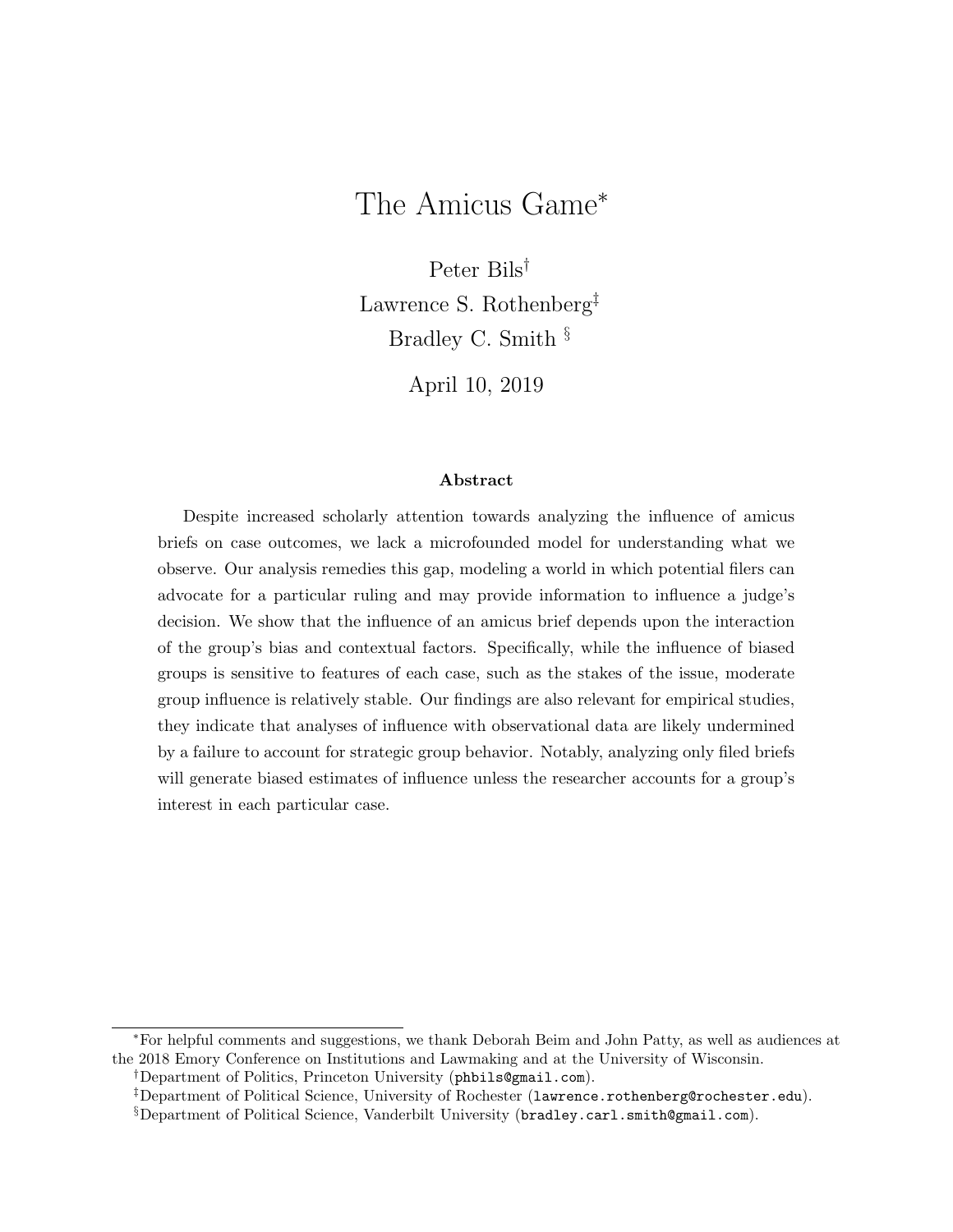## 1 Introduction

Amicus curiae briefs, although long-existing (e.g., [Kochevar](#page-41-0) [\(2013\)](#page-41-0)) and employed in a variety of contexts, emerged to great prominence in the second-half of the 20th century.[1](#page-0-0) Notably, their numbers proliferated in the United States court system, especially in the Supreme Court (e.g., [Owens and Epstein](#page-42-0) [\(2005\)](#page-42-0); [Salzman, Williams and Calvin](#page-42-1) [\(2011\)](#page-42-1)).<sup>[2](#page-0-0)</sup> For judicial decision-making, amicus briefs are considered fundamental for providing factual evidence to the courts, albeit "funneled through the screen of advocacy" [\(Larsen](#page-41-1) [\(2014\)](#page-41-1), p. 1757; on the uniqueness of amicus information, see [Collins Jr, Corley and Hamner](#page-40-0) [\(2014\)](#page-40-0)). Friends of the court briefs may offer perspectives and data about how the world works and how a judicial ruling may impact society that would not be found in briefs authored by plaintiffs or defendants. While many issues are ideologically polarizing (e.g., [Swenson](#page-42-2) [\(2016\)](#page-42-2)), a good amicus brief is typically portrayed as valuable for providing distinct, hard, evidence to judges trying to make tough legal decisions rather than as a simple statement of general ideological leanings.[3](#page-0-0)

How influential are these briefs for judicial decision-making, and what causes this influence to vary? Given the prominence of amicus briefs and their potential to inform the court, discerning the influence of briefs is crucial for understanding the amicus process and the role that outside groups play in shaping judicial outcomes. Accordingly, scholars have increasingly focused on the seeming impacts of amicus briefs and identifying the underlying processes at work. Descriptively, and not surprisingly given their rise in numbers, briefs are more likely than previously to be directly cited in opinions (e.g., [Owens and Epstein](#page-42-0) [\(2005\)](#page-42-0)) or to have their language lifted from them (e.g., [Collins Jr, Corley and Hamner](#page-40-1) [\(2015\)](#page-40-1); also see [Sim, Routledge and Smith](#page-42-3) [\(2015\)](#page-42-3)). In some instances, the sheer number of briefs, conditioned by the ideological position being advanced, has been found to be important for outcomes or getting cases on the Supreme Court docket, but—consistent with the notion that quality and credibility likely trump quantity—results have been inconsistent or asymmetric (e.g., [Collins Jr, Corley and Hamner](#page-40-1) [\(2015\)](#page-40-1); [Hazelton, Hinkle and Spriggs](#page-41-2) [\(2017\)](#page-41-2)). Finally,

<sup>1</sup>Various reasons offered for this development include a dramatic rise in the count of interest groups, the Supreme Court docket's subsequent reduction, a more liberal interpretation of Court rules allowing briefs from those other than the Solicitor General and state Attorneys General, and the emergence of a Supreme Court bar which both sells amicus briefs and employs them as advertising for firm quality (e.g., [Ward](#page-43-0) [\(2007\)](#page-43-0), [Howard](#page-41-3) [\(2015\)](#page-41-3), [Larsen](#page-41-4) [\(2017\)](#page-41-4)).

<sup>&</sup>lt;sup>2</sup>Although there has been growth, compared to the changes at the Supreme Court the number of amicus briefs in the U.S. appeals courts remain rather modest (e.g., [Martinek](#page-42-4) [\(2006\)](#page-42-4), [Gidiere III](#page-40-2) [\(2012\)](#page-40-2)). The Supreme Court's use of amici is also very high relative to other nation-states [\(Collins Jr and McCarthy](#page-40-3)  $(2017)$ .

<sup>3</sup>Throughout our discussion we will assume that judges have lifetime tenure. The effects of briefs may be different if judges face reelection constraints (e.g., [Becker Kane](#page-39-0) [\(2017\)](#page-39-0)).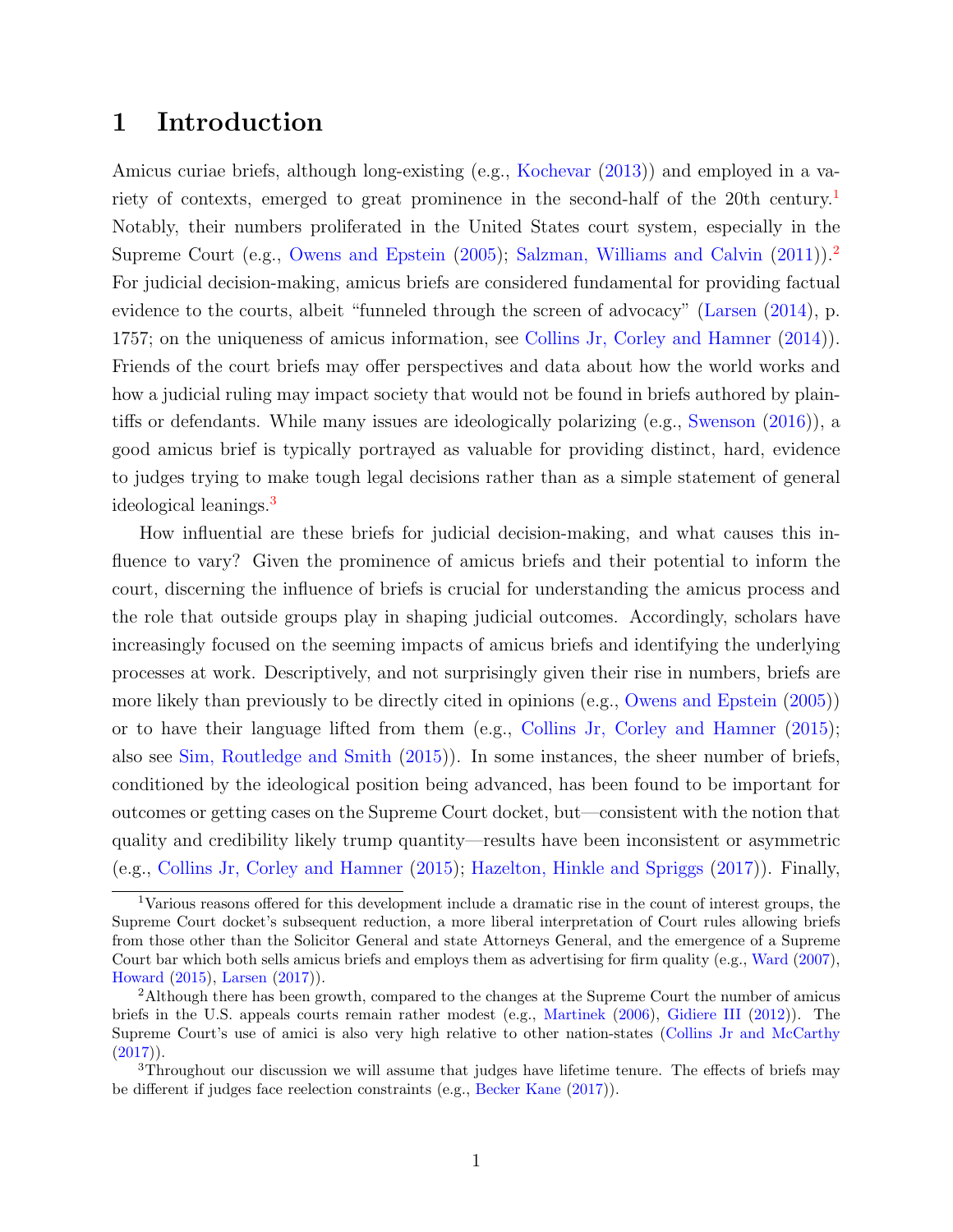and related to the possibility that briefs need to be high quality and from well-regarded sources, others have emphasized the importance of networks collaborating together in their friendship efforts. Most notably, [Box-Steffensmeier, Christenson and Hitt](#page-39-1) [\(2013\)](#page-39-1) (see also [Box-Steffensmeier and Christenson](#page-39-2) [\(2014\)](#page-39-2)) conclude that better connected groups are more successful than others in influencing judicial behavior.

Despite all of these efforts and their corresponding insights, what has been lacking are clear theoretical foundations for analyzing amicus brief influence. "The theoretical motivation for these studies [of amicus briefs] are not as well developed as it could be," one recent review of the literature acknowledges [\(Perkins and Collins Jr](#page-42-5) [\(2017\)](#page-42-5), p. 367). Our analysis addresses this gap by developing a game-theoretic model of the amicus process. We show that a brief's influence depends highly on the filing group's motivations. It also provides theoretically-based guidelines for improving empirical estimates of the influence of interest group briefs.

Hence, we offer the first attempt that we know of to build a microfounded theory of amicus behavior. In doing so, we need emphasize that our analysis focuses on briefs that are at least potentially informative to the judge. Distinctions between potentially viable filings and those that are mere dross with little chance of engaging judges (a critique of many briefs most associated with scholar and Judge Richard Posner; for discussions, see [Lynch](#page-41-5) [\(2004\)](#page-41-5); [Garcia](#page-40-4) [\(2008\)](#page-40-4)) have received considerable scholarly attention and inform our modeling choices (e.g., [Zuber, Sommer and Parent](#page-43-1) [\(2015\)](#page-43-1); [Larsen and Devins](#page-41-6) [\(2016\)](#page-41-6); [Solimine](#page-42-6)  $(2016)$ .<sup>[4](#page-0-0)</sup> In our model we capture this concept of potentially viable briefs by stipulating that possible purveyors of amicus briefs who might sway a pivotal judge each decide whether to pay the cost of producing a brief and whether to include hard, verifiable, information that might be useful to the judicial decision-maker. Thus, while the group can write a brief without verifiable information, the important aspect of our model from both a conceptual and a strategic standpoint is that the group at least has access to such information and has the option of integrating it into a brief. Subsequently, the judge may or may not thoroughly read the information contained in each brief and then decides the issue.

Importantly, we analyze a world in which the influence of such information is shaped by the ideological leanings of the groups and the receiving judge. Potential filers can either be biased and always prefer the same outcome, regardless of the case facts, or moderate, in which case the group's preferred decision is fact dependent. Similarly, the judge weights the technical merits of each side, but also may be ideologically biased in favor of a particular

<sup>&</sup>lt;sup>4</sup>See Posner's decision in *Voices for Choices v. Ill. Bell Tel. Co.*, 339 F.3d 542 (7th Cir. 2003). We should note that we allow the attributes of potentially viable briefs to vary by analyzing the relative quality of the information to which groups have access.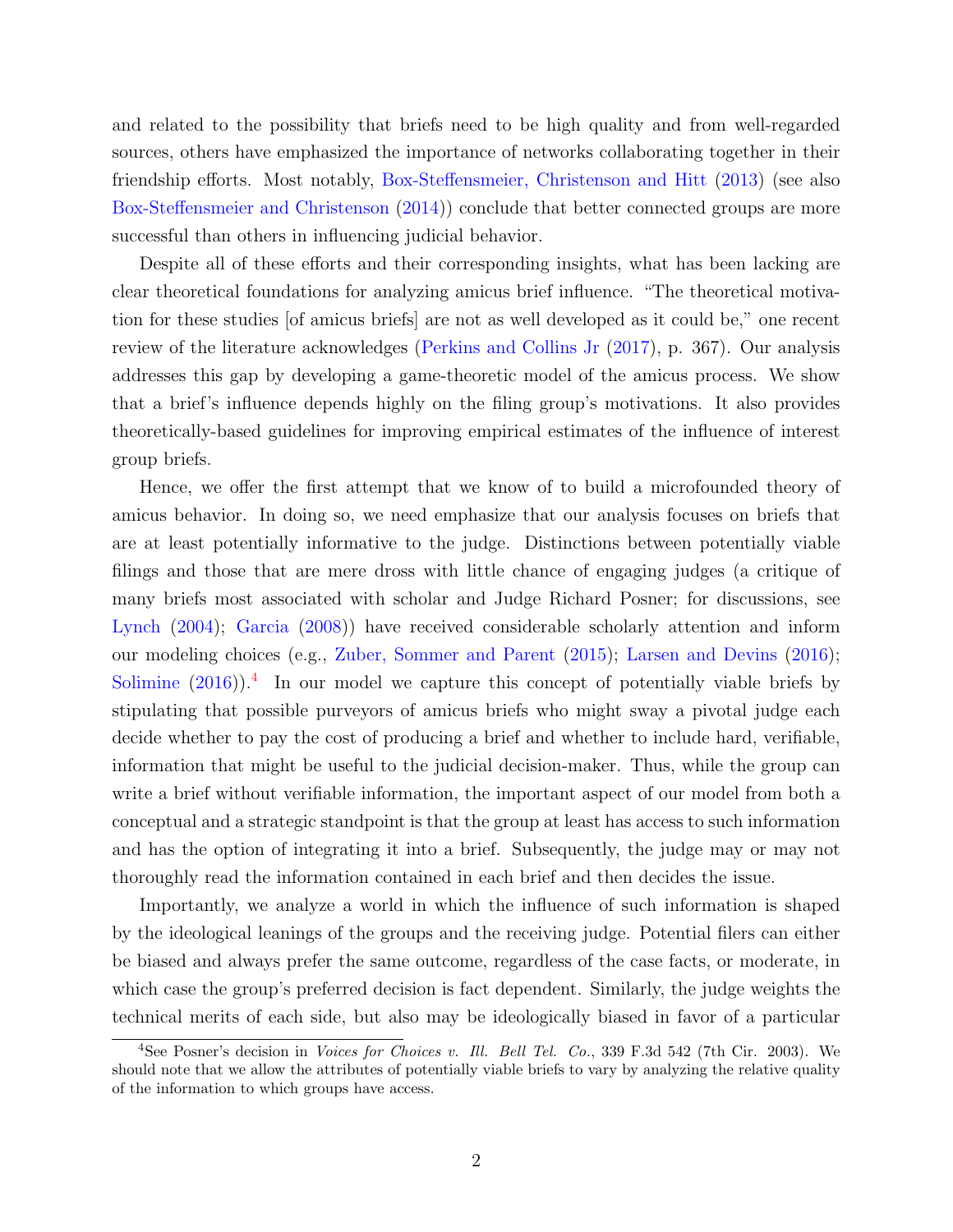decision. While the judge is not purely ideologically driven, varying the intensity of her ideological bias allows us to capture different case types. For instance, highly ideological issues would be those where most groups are biased and the judge weights personal policy preferences highly, while more technical issues may feature more moderate groups and the judge placing little weight on personal ideology.

As indicated, we present three sets of results utilizing our framework that furnish theoretical insights and speak to empirical research on amicus influence. First, we show that the influence of briefs filed by groups with strong biases is sensitive to variation in the value that these filers place on the case at hand as well as differences in the judge's likelihood of carefully reading their briefs. Conversely, the influence of relatively moderate groups is less sensitive to the value they place on the issue and, surprisingly, is not at all conditioned by variation in the judge's likelihood of reading their filings. This discrepancy highlights the importance of heterogeneity in the amicus process, as a group's influence may depend upon an interaction of contextual factors and ideological bias. In contrast to these ideologicallyconditional effects of the stakes of the case to groups and judicial scrutiny, we show that the effects of variation in the quality of a group's information are similar for moderate and biased groups. Regardless of ideology, a group with low quality information has little influence.

Second, we draw out the implications of our theoretical results for empirical studies of amicus influence. Existing observational work on amicus influence must confront the fundamental problem of causal inference: it is not possible to observe the counterfactual outcome if a filing group had not filed, or if a non-filing group had instead filed. Our model provides a formal framework to think through these counterfactuals. Indeed, we connect the model's insights to the well-known Rubin causal model [\(Holland,](#page-41-7) [1986\)](#page-41-7), deriving novel implications for empirical studies of amicus influence. Specifically, our model highlights a potentially key force that is unaccounted for in empirical studies of amicus behavior: that the absence of a filing by an interested group provides a judge with germane information but the failure to file by a group that does not care is uninformative. This is rooted in the strategic nature of information in our model. A judge knowing group characteristics, specifically whether or not it cares about the issue at hand, can learn from non-filing. In turn, our model pinpoints an important selection effect that is a function of of when groups file. Groups will only file if they have a stake in the case, but a non-filing may be generated by either a lack of interest or a prohibitively high filing cost. Thus, our model demonstrates formally how empirical analysis that fails to account for each case's relevance to each group will misestimate the influence of amicus briefs. In turn, we provide a blueprint for future empirical research centered on integrating a variable accounting for whether each case is relevant to each group being observed.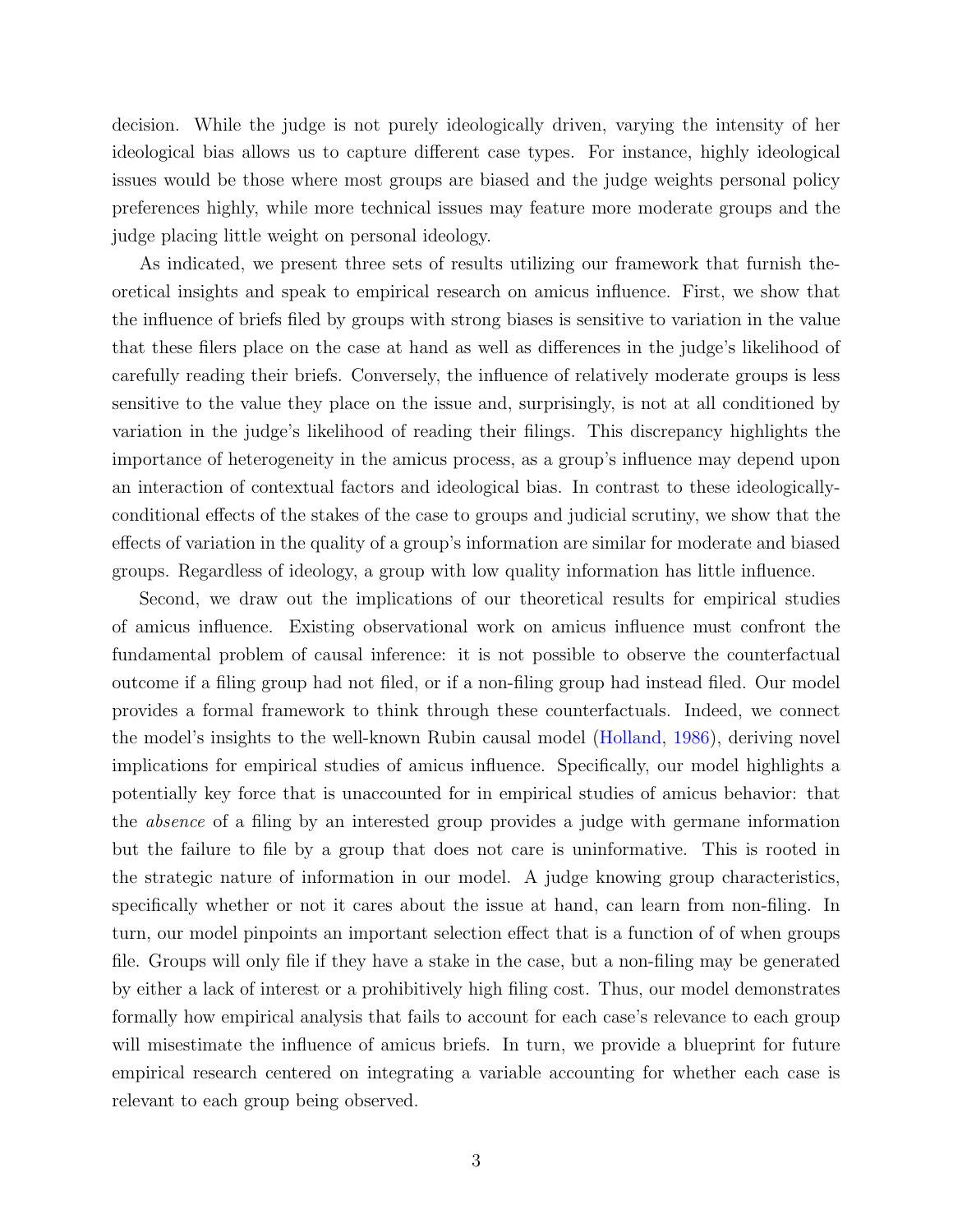Finally, in light of our results on influence and heterogeneity in group bias, we discuss the welfare effects to judges of shifts in their attention to various (i.e., moderate or biased) groups. First, we show that judicial allocation of additional time and resources for analyzing moderate group briefs is inefficient. This is due to the strategic nature of information transmission that our results highlight. When moderate groups file, the information they provide is always truthful and verifiable by the judge. Given this, the judge need not verify the contents of moderate groups' briefs. In contrast, the welfare effects of increased judicial attention to biased groups are ambiguous. On one hand, it is better for the judge to allocate some attention to verifying the content of biased briefs than to simply ignore them. However, further increasing the scrutiny level of such briefs may reduce judicial welfare because such attention may incentivize biased groups to free-ride on one another, lowering the overall quality and amount of information provided by such briefs.

Overall, our analysis demonstrates that potential filers are strongly incentivized to consider a situation's context and what motivates judicial decision-makers and others who might file a brief. Therefore, the influence of amicus briefs on judicial decision-making is conditioned by these factors as well. Judges, on one hand are frequently hungry for valuable information and, on the other hand, are well-aware that those pushing briefs have private interests that might conflict with their own predilections and attitudes. Motivations, information, and strategic choice behavior must all be incorporated for meaningful analysis of amicus choices and effects. Absent such integration, making full sense of what is observed empirically is problematic.

Specifically, we model amicus briefs as a form of informational lobbying by groups to influence judicial decision-making. In our model, groups attempt to persuade the judge by furnishing "hard information," by which we mean information where disagreement over the substance is difficult post-verification [\(Ijiri,](#page-41-8) [1975\)](#page-41-8). Unlike traditional models of persuasion through hard information (e.g., [Milgrom](#page-42-7) [\(1981\)](#page-42-7)), we assume that, while a brief may contain hard information, a filing does not automatically imply that the judge observes this information. Instead, with some probability the brief is reviewed and the information is verified and with some probability the judge only observes that the group files a brief.

This kind of informational environment has been studied previously in the political science literature across a variety of substantive contexts. However, several features make our analysis examining distinct channels of influence on judicial decision-making complementary rather than redundant.

For example, we adopt a messaging and informational technology similar to that employed by [Austen-Smith and Wright](#page-39-3) [\(1992,](#page-39-3) [1994\)](#page-39-4) in studying legislative lobbying by a pair of groups with opposing biases. However, there are several important differences between the two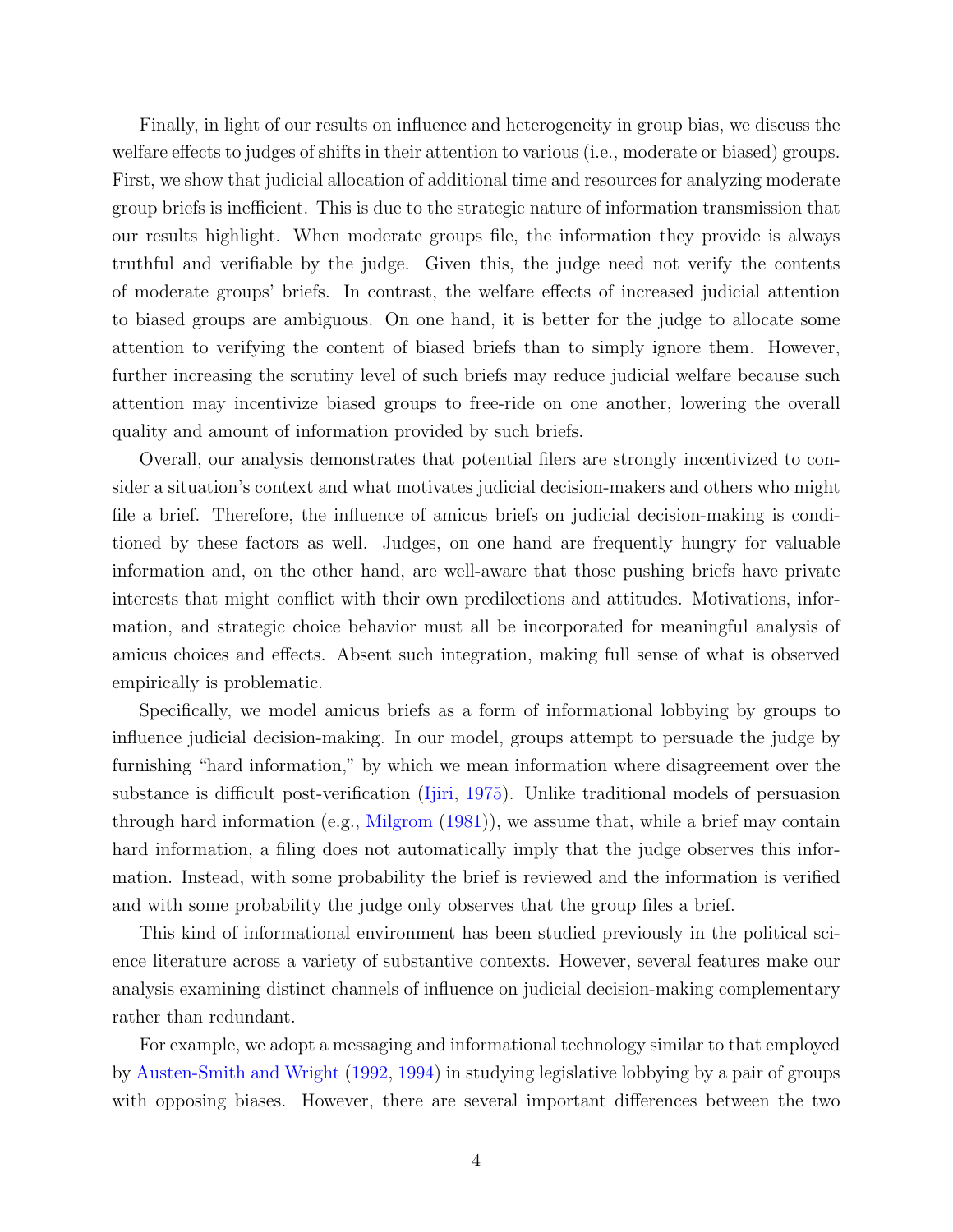analyses. For one, we consider a richer group environment allowing for moderate groups and an arbitrary number of groups while [Austen-Smith and Wright](#page-39-3) allow for endogenous information acquisition by the decision-maker and groups. For another, we focus on how information provision influences decision-making and highlight how this influence is difficult to detect with observational data, while they derive empirical expectations for why groups target certain decision-makers and not others.

[Gailmard and Patty](#page-40-5) [\(2017\)](#page-40-5), who analyze the impact of politicized judicial review on notice-and-comment rulemaking by agencies, represents another relevant analysis for our own. In both their model and ours, interest groups can provide hard information to the court. However, while [Gailmard and Patty](#page-40-5) study how the court should optimally commit to reviewing policies, a key focus of our study is how groups strategically influence outcomes by affecting the judge's beliefs. Also, while [Gailmard and Patty](#page-40-5) examine the case in which the group's bias is known, we include both biased and moderate groups. Finally, the [Gailmard](#page-40-5) [and Patty](#page-40-5) analysis is extended to agency rulemaking to illuminate the process through which cases arrive at the court; by contrast, we abstract away from case origination and, alternatively, investigate the strategic incentives at play when multiple groups with varying biases and informational qualities attempt to influence a judge.

Finally, the analysis in [Beim](#page-39-5) [\(2017\)](#page-39-5), by which the Supreme Court strategically uses multiple, possibly conflicting, lower court rulings to inform both its review decision and subsequent ruling, has features similar to ours. As in our model (and the others previously mentioned) hard information is provided, this time by advocates to the lower courts through a noisy process that filters up the judicial hierarchy through a process of strategic information transmission. Similar to our results, [Beim](#page-39-5) finds both that strategic behavior induces learning even in the absence of review, and that the court's interpretation of information is conditioned upon the providing source's known bias. However, in Beim's analysis the higher court must choose among a menu of cases to review, only learning the relevant facts presented to the lower court after making its review decision. By contrast, we abstract away from lower court rulings and the decision to review and, instead, focus on the provision of relevant facts directly to the court deciding a particular case.

## 2 The Amicus Model

We now specify our amicus model in which strategic interests decide whether or not to file a brief designed to influence judicial decision-making.

In our amicus model the relevant actors are a judge and a set of N groups (in the real world such actors might not formally be groups, but entities such as law firms, loosely organized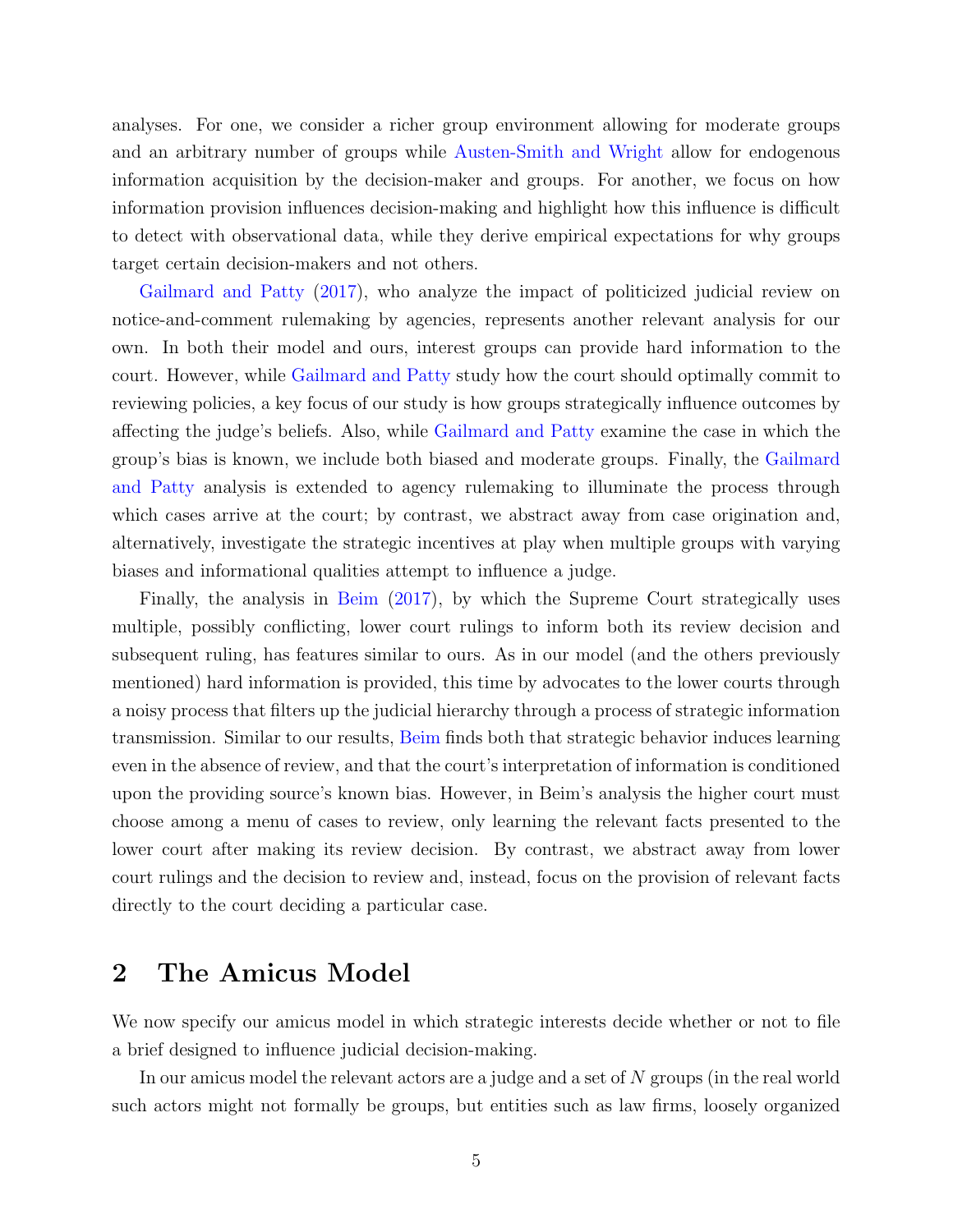coalitions of legal experts, or corporations). Specifically, the judge makes a decision,  $d \in$  ${d_0, d_1}$ , about an issue.<sup>[5](#page-0-0)</sup> Each group potentially possesses the will and capacity to produce a high quality amicus brief designed to influence the judge's decision. Put differently, as in many proceedings, we assume that there are actors with vested interests besides the plaintiff or defendant with the option to be part of the process to try and affect judicial outputs.

Consistent with conventional beliefs about what kinds of cases might induce an amicus filing, we assume that there are relevant technical or legal arguments that remain unknown to the judge before the case proceeds. Let  $\omega \in \{0,1\}$  denote the decision supported by the case's technical and legal merits. As is standard in incomplete information models, we assume the actors have a common prior belief over the state; in particular, assume that  $\omega = 1$  with probability q and  $\omega = 0$  with probability  $1 - q$ . In general, we let the judge's belief that  $\omega = 1$  at any stage of the game be  $\mu_J \in [0, 1]$ .

Our game begins after a case is placed on the docket.<sup>[6](#page-0-0)</sup> In the initial decision stage each group observes a private signal about  $\omega$ , denoted  $s_i \in \{0,1\}$ . With probability  $\pi_i$  $\max\{q, 1-q\}$  group *i*'s signal is correct and with probability  $1-\pi_i$  it is not. This assumption about  $\pi_i$  ensures that each group's signal is more accurate than the prior belief. This parameter captures heterogeneity in each group's expertise regarding the relevant issue area.

After observing its signal, each group privately observes its own cost of filing a brief. Formally, given that producing a meaningful brief is costly, we assume that filing a brief costs  $c_i$ . Put differently, we conceptualize briefs as costly efforts principally driven by a desire to influence outcomes (e.g., [Collins Jr](#page-40-6)  $(2008)$ ).<sup>[7](#page-0-0)</sup> Each group's cost is distributed according to the cdf  $G_i(c_i)$  with associated pdf  $g_i(c_i)$  and full support on the interval [0, C]. As these

<sup>5</sup>Modeling the judge's decision as dichotomous is consistent with the approach taken in empirical work studying the influence of briefs, where a binary coded case decision or voting choice is the outcome of interest (e.g, [Caldeira and Wright](#page-40-7) [\(1988\)](#page-40-7), [Kearney and Merrill](#page-41-9) [\(2000\)](#page-41-9), [Collins Jr](#page-40-6) [\(2008\)](#page-40-6), [Black and Boyd](#page-39-6) [\(2013\)](#page-39-6), [Box-Steffensmeier, Christenson and Hitt](#page-39-1) [\(2013\)](#page-39-1); see [Collins Jr, Corley and Hamner](#page-40-1) [\(2015\)](#page-40-1) for an exception). Qualitatively similar results holds if instead we allow the judge to author nuanced opinions by choosing any alternative between  $d_0$  and  $d_1$  and specify group preferences in a manner that is similar to the dichotomous model.

<sup>&</sup>lt;sup>6</sup>Although our model focuses on the court's final decision, it could provide a basis for understanding the influence of amicus briefs at the cert stage. Previous models studying the Supreme Court's decision to review a case abstract from the role of interests groups in this process [\(Cameron, Segal and Songer](#page-40-8) [\(2000\)](#page-40-8), [Lax](#page-41-10) [\(2003\)](#page-41-10), [Bustos and Jacobi](#page-40-9) [\(N.d.\)](#page-40-9)). Future work should consider how features unique to the cert stage would affect the conclusions drawn here.

<sup>7</sup>Writing and filing costs of an amicus brief were estimated at approximately 50 thousand dollars in 2004 [\(Lynch](#page-41-5) [\(2004\)](#page-41-5)), which would be approaching 70 thousand 2018 dollars. Beyond monetary costs, a brief filing requires investing time and, consequently, incurring significant opportunity costs. Although organizational maintenance, self-promotion, or other symbolic considerations could play a role in some situations for some types of brief producers [\(Hansford,](#page-41-11) [2004\)](#page-41-11), producing a brief still involves some expenditure of time and/or resources and these idiosyncrasies can be captured by the group specific distributions over costs. Finally, while we focus on uncertainty over the cost of filing, our model is isomorphic to one where a group's filing cost is known but its valuation of the issue at stake is private.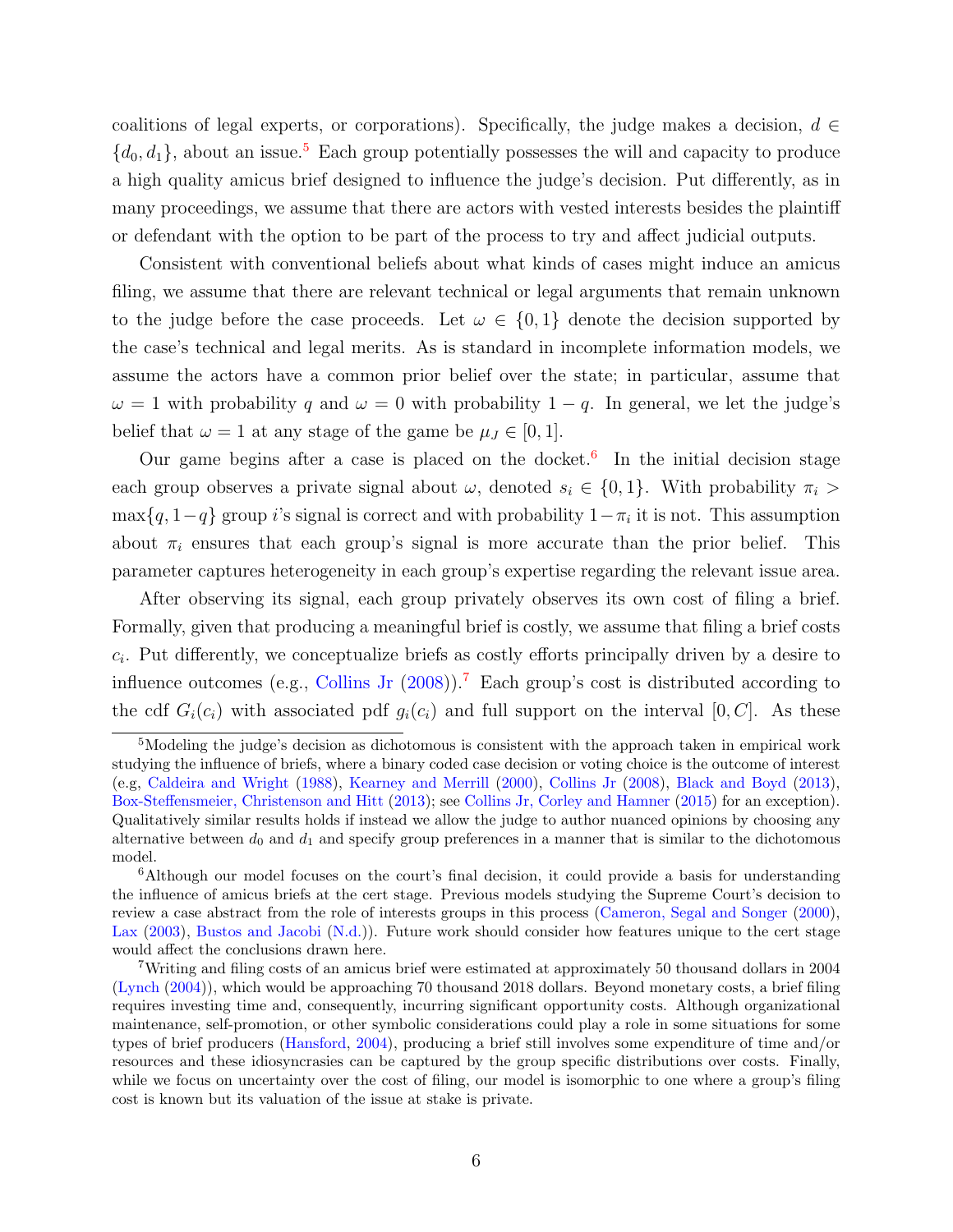costs may vary depending on the filer, we allow the cdf  $G_i$  to differ for each group, e.g., a law firm, a firm with in-house lawyers, and a grassroots interest group can have different capacities. Costs are private, as each group knows best its costs for brief writing and filing.

Subsequently, each group i chooses to file a brief in favor of decision  $d_0$ , file in favor of decision  $d_1$ , or not file. Denote group i's choice as  $a_i \in \{f_0, f_1, n\}$ . A group's filing choice may depend upon its signal, though we do not restrict this choice. If the group files it may choose to write a brief that, if read, reveals the group's signal to the judge. This corresponds to a brief that includes hard information relevant to the judge's decision, such as facts, data, or statistical analysis. On the other hand, the group may file a brief that lacks such factual information. A group is free to file in favor of either decision regardless of the signal that it receives. Thus, it is possible that a group will file in favor of one decision, but by not including unfavorable hard information lie by omission.<sup>[8](#page-0-0)</sup> However, it cannot advocate a particular decision with its filing by manipulating the brief's factual content.[9](#page-0-0)

After groups file, we advance to the judicial decision stage. Consistent with the demands on justices' (and their staffs') time, not all filed amicus briefs are read or thoroughly evaluated by the judge.<sup>[10](#page-0-0)</sup> We capture judicial attention by assuming that if group i files then with probability  $p_i$  the judge reads the brief and learns the information contained within it. Conversely, with probability  $1 - p_i$  the judge only observes that the group files and the decision the brief endorses but sees no information to which the group had access.

This set-up is consistent with different foci in the literature, one stressing a brief's factual content and another emphasizing the act of filing. Thus, a brief's filing serves as either a means to transmit hard information, with the judge learning the group's private information given that she audits the brief, or as a costly signal, so that the judge does not learn the group's information directly but draws inferences about it based on her understanding of

 ${}^{8}$ For more on this, see [Larsen](#page-41-1) [\(2014\)](#page-41-1), who argues that, while some briefs include useful factual information, others are filed at the  $11^{th}$  hour and include advocacy for a particular ruling but fail to provide useful factual information.

<sup>&</sup>lt;sup>9</sup>In principle such information could be manipulated. However many groups, especially those repeatedly interacting with courts, care about their reputations with judges. As the relevant information can potentially be verified, discovery of information falsification or distortion could severely undermine a group's credibility. Knowing this should dissuade a group from manipulating the facts contained in its filing. Furthermore, modeling each group as having the capacity to provide hard information captures the substantive idea that briefs can provide useful information to judges.

<sup>10</sup>For example, Justice Ginsburg, in describing the task of her clerks, states: "Their job is to give me a road map through the case, and then I can read the briefs. They also tell me which of the green briefs (Amicus) I can skip" [\(Peppers and Ward,](#page-42-8) [2012,](#page-42-8) p. 395). While clerks may do their best in selecting briefs for the judge to read, they do not necessarily have the resources or expertise to select briefs perfectly. This suggests that the process through which briefs arrive on judges' desks can be noisy, and, in particular, the group faces some uncertainty as to whether its brief will be carefully read when deciding to file. However, each  $p_i$  may be different depending on the features of the corresponding case. For instance, the types of cases attracting few briefs would fall into the part of the parameter space where  $p_i$  is close to 1.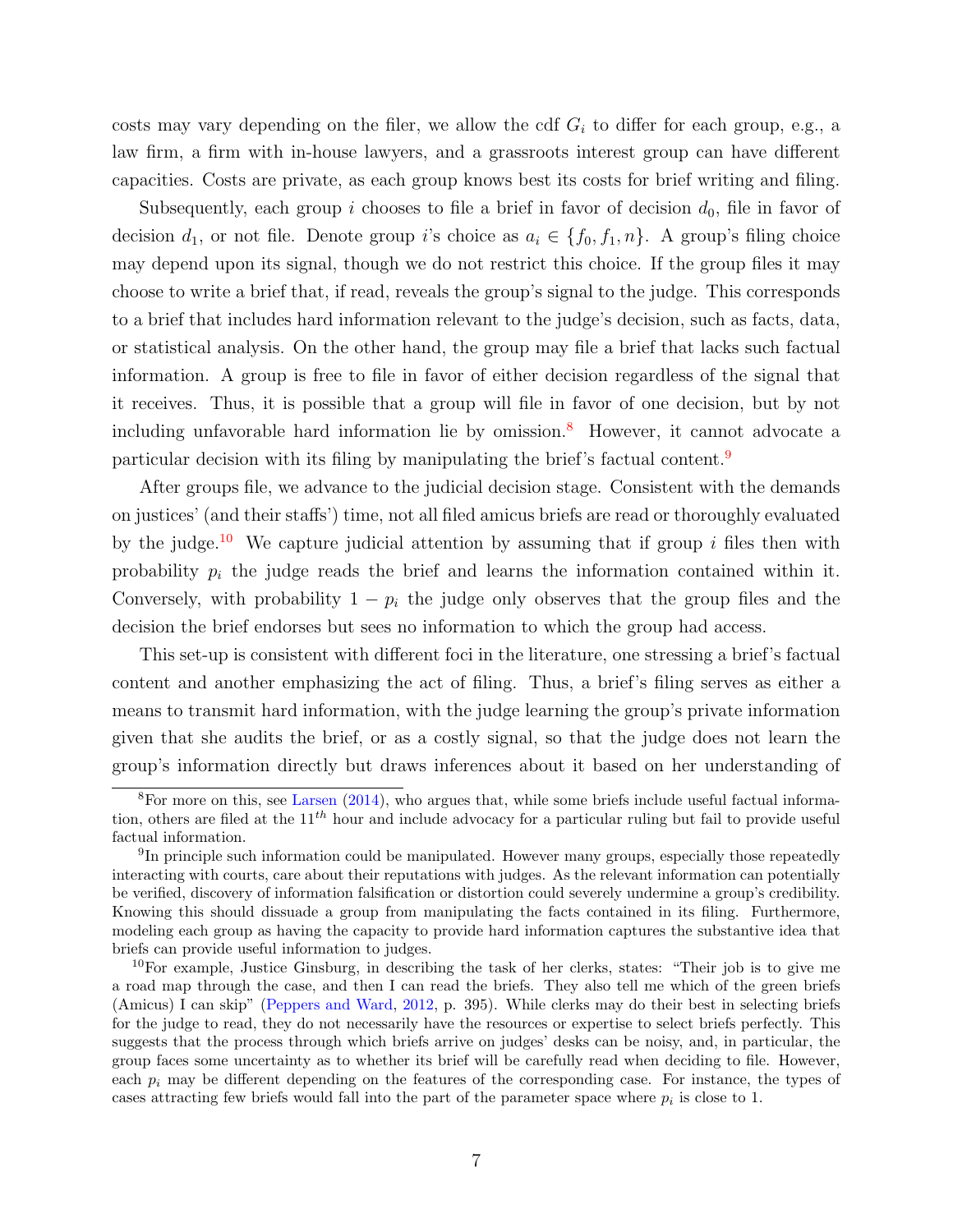strategic behavior.

Next, the judge experiences a shock to her utility given by  $\epsilon$ , where  $\epsilon$  is drawn uniformly over [−1, 1]. This shock can represent any non-amicus related factors that affect the judge's considerations of the two decisions, e.g., group uncertainty over the judge's personal bias, or favorable public opinion regarding the case that makes her more prone to be supportive. The shock also effectively smooths the judge's decision, which facilitates a more tractable equilibrium analysis. It also renders equilibrium outcomes probabilistic, allowing for natural connections between our model and statistical analysis of amicus influence.

Finally, the judge rules by deciding between  $d_0$  or  $d_1$  and the game ends.

Having laid out the game's structure, we now specify the players' utilities. We assume that the judge cares about getting the choice right on legal or technical grounds. Thus, if the final decision matches the state then the judge gets a payoff of 1 and if it does not she gets a payoff of 0. Let  $\mathbb{I}_{d=d_{\omega}}$  be an indicator function that takes a value of 1 if the decision matches the state and 0 otherwise. Consequently, the judge's payoff for choosing  $d = d_1$  is  $\mathbb{I}_{d_1=d_\omega} + \beta + \epsilon$ , where  $\beta \in (-1,1)$  represents whether the judge has an ideological bias for or against decision  $d_1$ . Conversely, the judge's payoff for  $d = d_0$  is simply  $\mathbb{I}_{d_0 = d_\omega}$ .<sup>[11](#page-0-0)</sup>

As for the groups, each group  $i \in \{1, ..., N\}$  has known preferences over outcomes. Furthermore, groups can be categorized as either **biased** or **moderate**. If group  $i$  is biased in favor of decision  $d_1$  then it gets a payoff of  $v_i > 0$  when the judge chooses  $d_1$  and a payoff of 0 otherwise. If group i is biased in favor of decision  $d_0$  then its payoffs are specified analogously. Thus, the preferred decision of biased groups is invariant to the state of the world. On the other hand, if group i is moderate then its preferences over decisions depend on  $\omega$ and it wants the judge's decision to match the state. As such, its payoff for decision  $d$  is  $\mathbb{I}_{d=d_{\omega}} v_i$ . Additionally, the  $v_i$  are common knowledge, with larger values representing greater stakes of the issue to group i.

To recap, our amicus brief game proceeds as follows:

- 1. The case is placed on the docket.
- 2. Nature determines which decision the legal and technical merits of the case favors,  $\omega \in \{0,1\}.$
- 3. Each group  $i \in \{1, ..., N\}$  observes a private signal about  $\omega, s_i \in \{0, 1\}$ , which is

 $11$ An alternative formulation of our model would specify multiple justices with different ideological biases toward each decision and who vote over the choices associated with  $d_0$  or  $d_1$ . Under this setup, the median justice's vote is decisive. As previously shown, however, Supreme Court opinions may actually reflect the preferences of median of the majority coalition (e.g., [Clark and Lauderdale](#page-40-10) [\(2010\)](#page-40-10); [Carrubba et al.](#page-40-11) [\(2012\)](#page-40-11)). Thus, taking a reduced form approach and simply conceptualizing the single justice in our model as the median of the majority coalition may be better.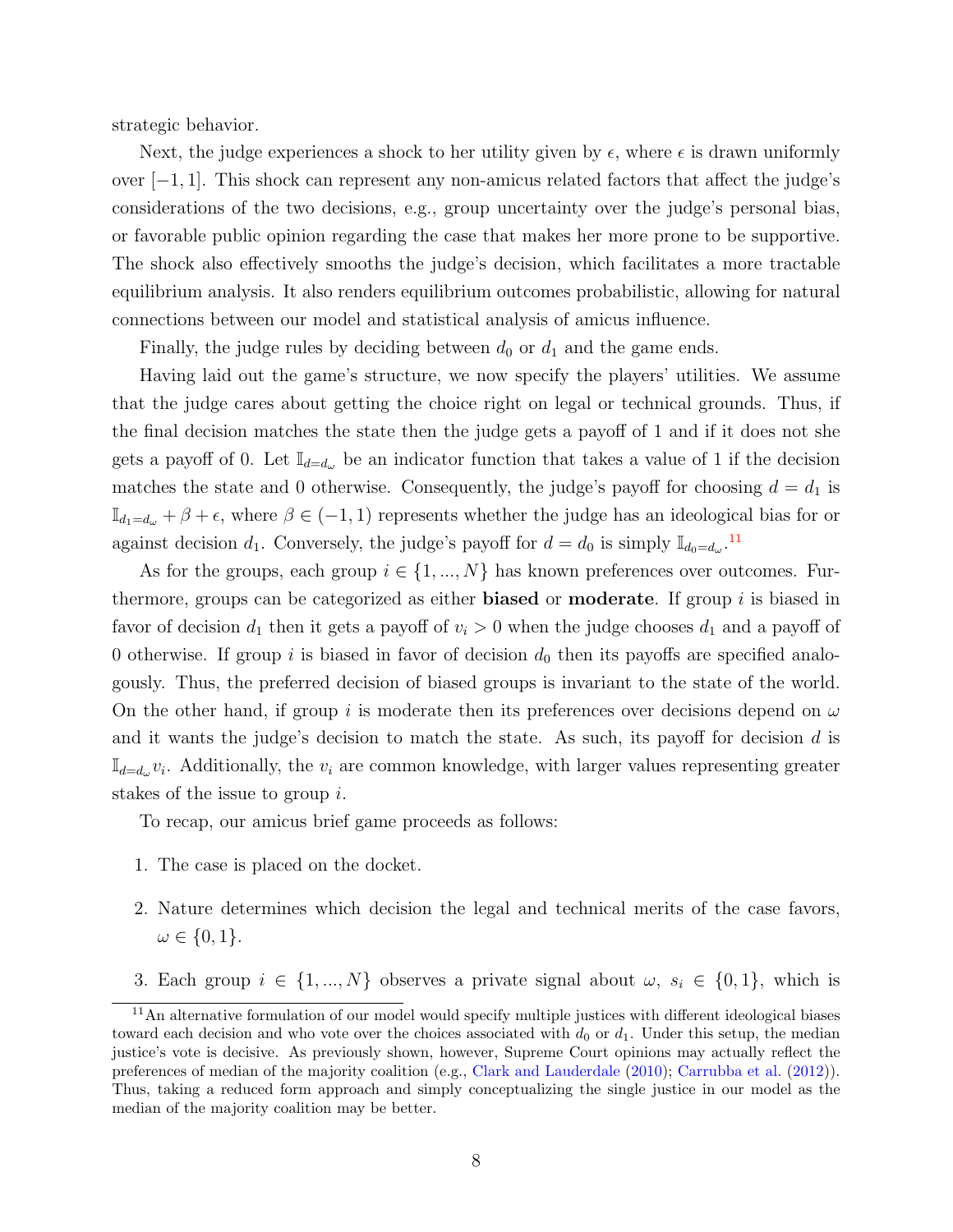correct with probability  $\pi_i$ .

- 4. In the first stage of the process, each group decides whether or not to file an amicus brief and, if so, whether to include factual content in their filing.
- 5. If group *i* files then with probability  $p_i$  the judge learns the factual content (if any) of group i's brief and with probability  $1 - p_i$  the judge only observes that the group filed.
- 6. In the final stage, the judge updates her beliefs and makes a decision,  $d \in \{d_0, d_1\}$ .
- 7. The judge receives a payoff of 1 if the decision matches the state and 0 otherwise; additionally, her utility is shifted by  $\epsilon + \beta$  if she chooses  $d = d_1$ . Each group i gets utility  $v_i$  if the decision matches its preferred decision and 0 otherwise, and pays private  $\cos$ ts  $c_i$  if it files a brief.

## 3 Equilibrium Analysis

Given that our amicus brief model features incomplete information, we analyze the game by studying a selection of perfect Bayesian equilibrium. As is standard in games with continuously distributed costs, we focus on equilibrium in which players use cut-point strategies. In such an equilibrium, each group uses a cut-off rule, conditioned on its signal, to determine whether to file, which decision to file in favor of, and whether to include hard information. In our case a cut-point equilibrium has three desirable properties (i) actions are in pure strategies, (ii) each group's decision is monotonic in its costs, and (iii) equilibrium behavior does not depend on strong assumptions about beliefs after off-path actions. In the following paragraphs, we define what a cut-point strategy entails, detailing behaviors of the judge, biased groups, and moderate groups. Then, we establish equilibrium existence using these strategies and discuss additional characterization. Proofs of all results can be found in the online Appendix.

We begin with optimal judicial decision-making. Consistent with legal scholarship studying use of amicus briefs (e.g., [Larsen](#page-41-1) [\(2014\)](#page-41-1)), the judge accounts for each group's bias and incentives to influence her decision and rationally updates her belief over the state. Define a profile of outcomes as  $o = (o_1, ... o_N)$ . Specifically, for each group  $i, o_i \in \{n, f_0, f_1, 0, 1, \phi\}$ denotes if the judge observes that (i) the group did not file, (ii) the group filed for  $d_0$  or  $d_1$  but not the brief's content, (iii) the brief includes hard information supporting  $d_0$  or  $d_1$ , and (iv) the brief contains no useful information. The judge's belief that  $\omega = 1$  following outcome *o* is  $\mu_J(o)$ , and it is derived via Bayes' rule whenever possible. The judge maximizes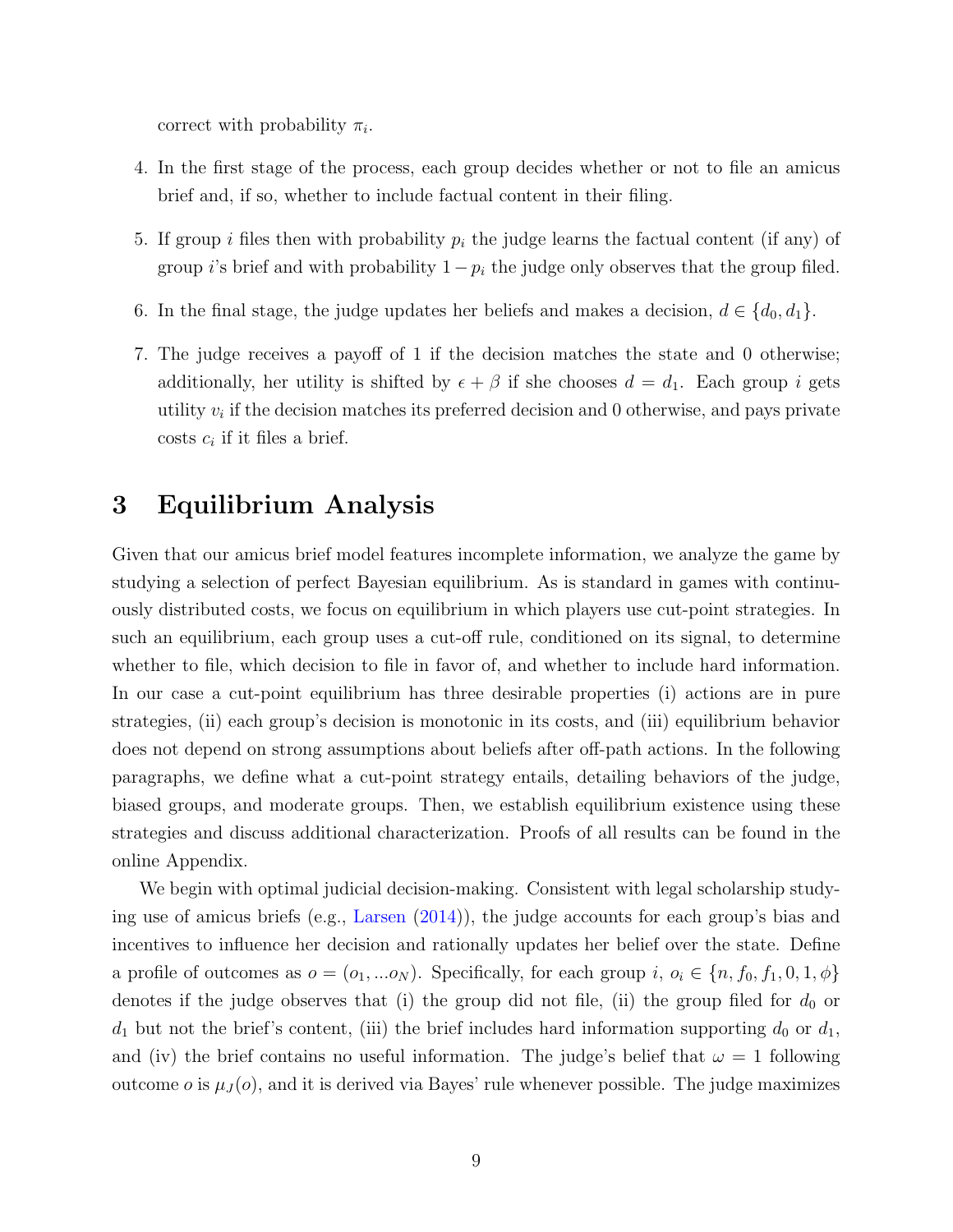her expected utility after updating her belief. Formally, if  $\mu_J(o) + \beta + \epsilon \geq 1 - \mu_J(o)$  then  $d = d_1$  and if  $\mu_J(o) + \beta + \epsilon < 1 - \mu_J(o)$  then  $d = d_0$ .<sup>[12](#page-0-0)</sup>

Next, we turn to each group's decision of whether or not to file. As the judge cannot observe a group's cost, she forms expectations about when the group files and adjusts her beliefs accordingly. Furthermore, with all groups making simultaneous filing decisions, each forms expectations about the others' filing behaviors. Thus, each group accounts for both the judge's and its own expectations about whether other groups will file. In a cut-point equilibrium we assume that group i's strategy is characterized by cut-points  $\overline{c}_i(s_i) \geq 0$  such that, after observing signal  $s_i$ , if  $c_i \leq \overline{c}_i(s_i)$  then the group files and if  $c_i > \overline{c}_i(s_i)$  then it does not. Let  $\hat{c}_{-i}$  be the conjectured set of cut-points used by groups other than i. Given these conjectures, the group files if after observing signal  $s_i \in \{0,1\}$  its expected utility for filing is greater than its expected utility for not filing. This results in a group filing following signal  $s_i$  if its cost is below a cut-point  $\overline{c}_i(s_i)$ .

Additionally, if a group files it does so in support of the policy it prefers, conditional on its observed signal. When using cut-point strategies a biased group always files in favor of its bias, and only includes the factual information contained in its signal if it is consistent with its bias. By contrast, a moderate group always files in favor of the state that matches its signal, and always includes hard information corresponding to its signal when it files.

Of course, while it may be optimal for a single group to use such a strategy given its expectations about the behavior of the other players, equilibrium requires that this optimality holds simultaneously for *every* group given their strategies. For this characterization, it is crucial that groups are expected by one another, and the judge, to file according to a cutpoint strategy. Moreover, the group's filing strategy must be optimal given the judge's beliefs about the group's information. The following result establishes existence, a byproduct of which is a simple characterization of equilibrium cut-points.

#### <span id="page-10-0"></span>Proposition 1. (Existence and characterization)

- 1. All perfect Bayesian equilibria of the game are in cut-point strategies. Furthermore, there exists a cut-point equilibrium in which every group files with positive probability.
- 2. Consider a cut-point equilibrium in which group i files with positive probability. If group i is biased in favor of decision  $d_1$ , then  $\overline{c}_i(1) > \overline{c}_i(0) \geq 0$ . By contrast, if group i is biased in favor of decision  $d_0$  then  $\overline{c}_i(0) > \overline{c}_i(1) \geq 0$ .
- 3. For a given set of outcomes o there exists a unique  $\bar{\epsilon}(\mu(o))$  such that if  $\epsilon \geq \bar{\epsilon}(\mu(o))$  then the judge chooses  $d = d_1$ ; otherwise, if  $\epsilon < \bar{\epsilon}(\mu(o))$  then the judge chooses  $d = d_0$ .

<sup>&</sup>lt;sup>12</sup>We assume the judge rules in favor of  $d_1$  when indifferent. This is inconsequential as, given the shock  $\epsilon$ , it is a probability 0 event.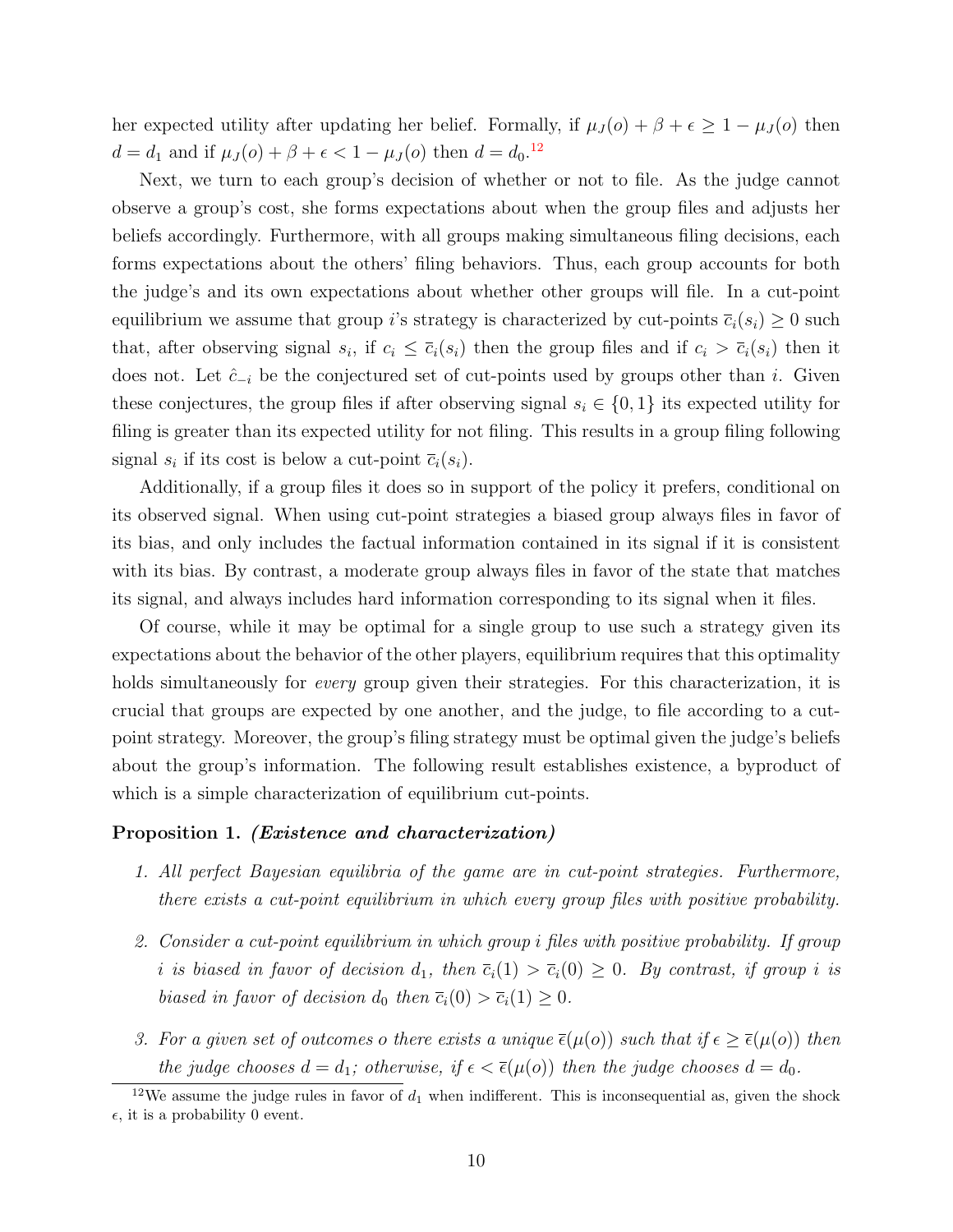Importantly, in equilibrium the costs for which a group is willing to file or not is a function of its signal.<sup>[13](#page-0-0)</sup> As Figure [1](#page-11-0) shows, a biased group files more often when it has favorable information compared to when it has observed an unfavorable signal. This difference in filing arises because the possibility that the judge carefully reads the group's brief makes filing riskier for a biased group with unfavorable information. This discrepancy in cutpoints enables the judge to infer information about a group's signal just from observing whether the group filed. As biased groups with favorable signals file more often, a judge only observing that the group files updates her beliefs favorably toward the group. Given biased groups' equilibrium behavior, if the judge reads a brief from a biased group that lacks hard supporting information then she correctly infers that the group's information is unfavorable. Consequently, the group is unwilling to incur high filing costs when it is unable to provide a brief with favorable, factual, information. On the other hand, with sufficiently low costs the group still sometimes files despite unfavorable information, hoping that the judge will not extract and learn the group's inability to provide favorable factual information.



<span id="page-11-0"></span>Cost of filing to a group biased in favor of  $d_1$ 

Figure 1: On the left side of the diagram, groups have very low filing costs and filing occurs no matter what signal is received; on the right side of the diagram, filing is prohibitively costly and filing never occurs regardless of signal; and in the shaded middle region, costs are at an intermediate level and groups file conditional upon observing a favorable signal.

Having examined the relationship between costs and bias, we now discuss how bias impacts informativeness. Cut-point equilibria also capture an important distinction between moderate and biased groups regarding filing informativeness. When moderate groups file briefs they support the decision that corresponds to their signals. The judge is thus able

<sup>&</sup>lt;sup>13</sup>Even after restricting attention to equilibria with a cut-point form, multiple cut-point equilibrium may exist. This is due to different expectations over cut-points possibly leading to alternative solutions to the group's indifference conditions. In addition to the equilibria we focus on in which every group files with positive probability, there may exist "degenerate" cut-point equilibria in which one or more groups never file. However, such equilibria rely on unreasonable off-path beliefs in the filing stage.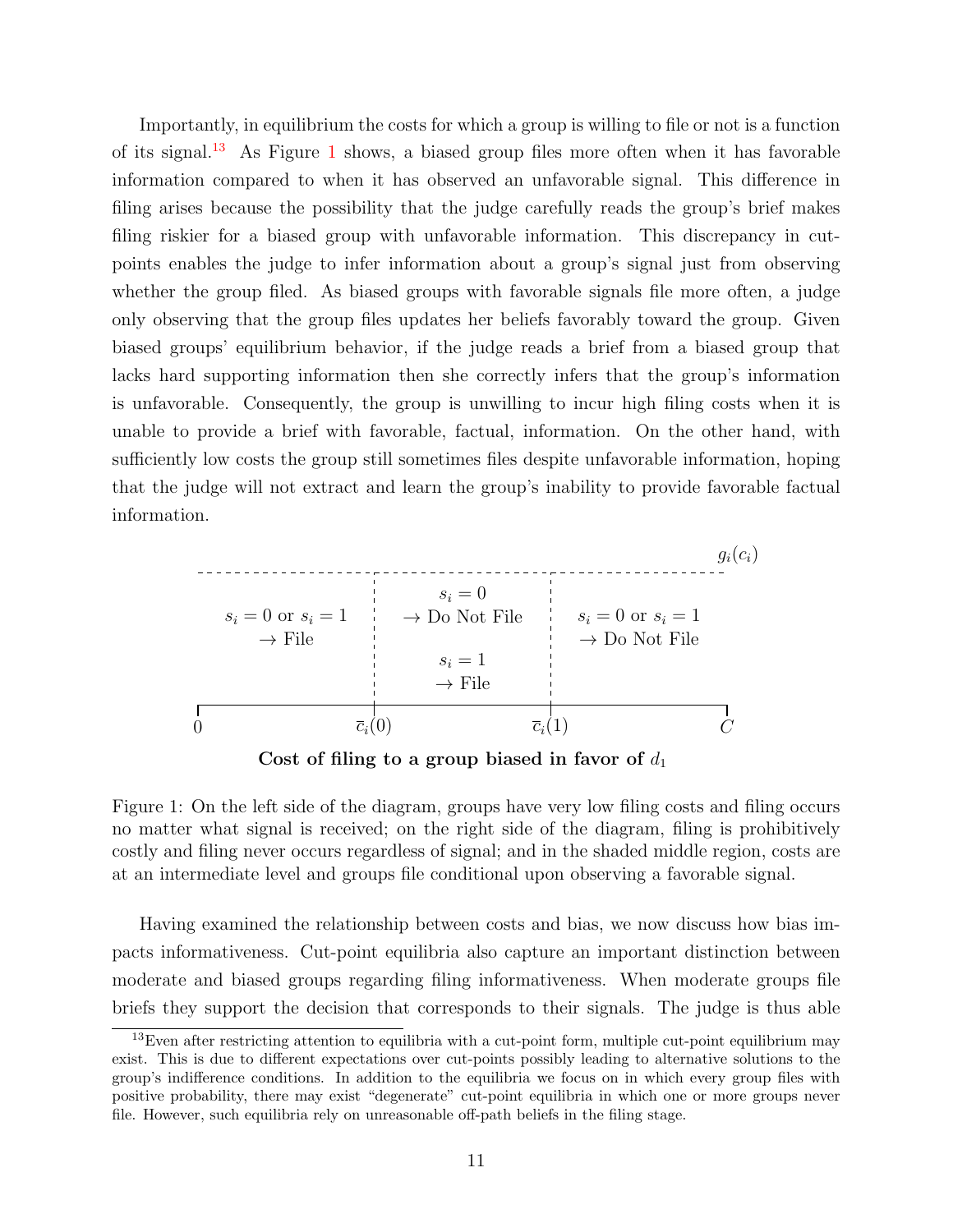to infer that these group have factual information that supports the decision endorsed by the briefs, without having to consider carefully the arguments provided in the brief. On the other hand, as briefs filed by biased groups support the same decision regardless of their factual information, the judge is unable to discern perfectly whether the brief provides hard information supporting the position advocated without going through and extracting the information in the brief. In this sense, moderate group briefs are more informative than those provided by biased groups.<sup>[14](#page-0-0)</sup>

In equilibrium, groups account for the expected filing decisions of all other groups when making their own filing decisions. Thus, a group may be more or less likely to file, depending on its expectations about the filing strategies of both friendly and opposing groups. As the model allows for an arbitrary number of groups, in general this can result in quite complicated incentives. Cut-point equilibria account for such complexities, but it can be difficult to parse exactly how the presence of other groups influences incentives. To better highlight these effects, we now discuss two strategic tensions that can arise in a cut-point equilibrium due to the interaction of multiple groups. In the online Appendix, we analyze cut-point equilibria in special cases of our model that further explore these trade-offs.

The first such tension involves incentives for groups to free-ride on each others' filings. That is, a group may file less frequently if it anticipates that another group with similar preferences will file. This incentive can arise in cut-point equilibria, and we illustrate this in the Appendix using a special case of the model with two similarly biased groups. Because the incentive to free-ride is present in equilibrium, our model incorporates a strategic rationale for groups to try and overcome this impediment by coordinating on filings ahead of time. Indeed, the broader literature on amicus filings emphasizes that groups frequently coordinate with one another when filing. While we do not explicitly model this coordination process, an individual group in our model can be interpreted as reflecting the combined effort of multiple groups effectively overcoming the free-rider problem. In this case, assuming that the group has a high  $\pi_i$  may be reasonable due to it having the combined knowledge and resources of multiple allies. Thus, by treating the set of filers as fixed, our model incorporates pre-filing coordination to file jointly in a reduced form manner. A promising avenue for future work would be to model explicitly how and when groups coordinate ahead of time to file jointly.

The second strategic tension concerns how groups respond to the existence of other groups with opposing preferences. In equilibrium, a group's filing decision must also consider the

<sup>&</sup>lt;sup>14</sup>Technically, there could exist cut-point equilibria in which the biased groups "babble" by mixing over which side they support or by always filing in favor of their least preferred decision. However, in all these equilibria the judge never changes her belief about a biased group's signal based solely on the side for which it states support. As incorporating babbling has no effect on equilibrium outcomes, our results and discussion refer to the intuitive equilibria in which biased groups endorse their preferred decision.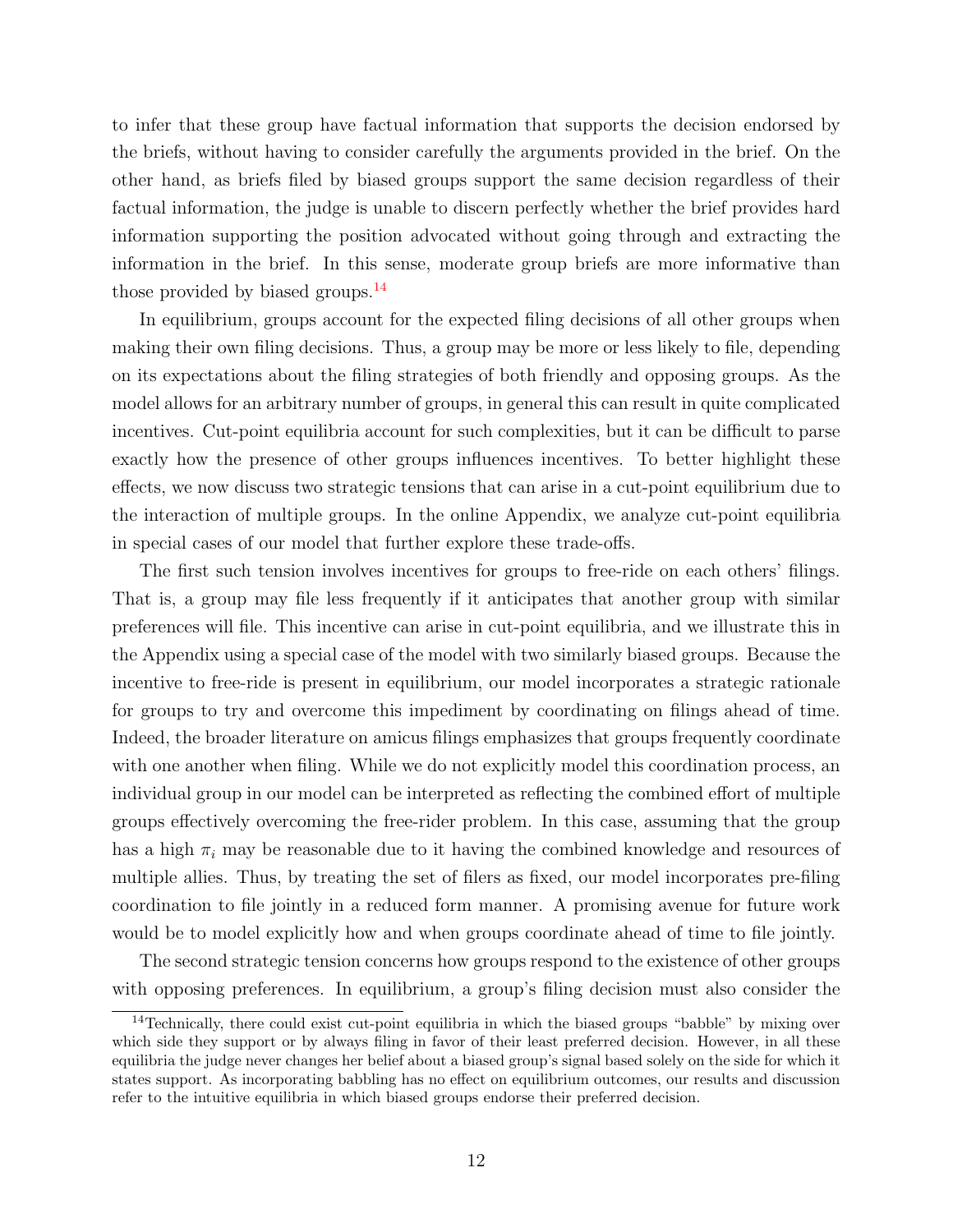filing decisions of opposing groups. This can have consequences for not only filing behavior, but judicial welfare as well. In some cases, competition can improve the judge's welfare. This is because each group's filing behavior becomes more disciplined and this improves the judge's ability to infer information from filings. In other cases, however, adding a second competing group may lower judicial welfare by decreasing the informativeness of behavior when neither group files. We provide specific illustrations of each of these possibilities in the Appendix.

## 4 The Influence of Amicus Briefs

We now turn to the actual influence of amicus briefs. As discussed, a central goal in the study of amicus briefs is determining whether or not briefs influence decision-making, especially on the Supreme Court. Fortunately, our formal framework allows a precise analysis of influence. We can derive clear results tying group interests and characteristics to equilibrium influence levels.

We follow the existing literature by defining influence as the difference in the probabilities that the judge rules in favor of a group's preferred outcome given that the group does and does not file. Formally, influence is given by

$$
Pr(d = \delta |
$$
 i files in favor of  $d_j$ ) -  $Pr(d = \delta |$  i does not file),

where  $\delta$  is the group's preferred decision after observing its signal. The first term in our definition of influence is the probability the group's preferred decision is implemented when when it files. However, as our definition of influence implies, this alone does not measure group influence, as we want to determine the impact filing a brief has on changing the outcome. We must account for the probability that the group would have gotten its preferred outcome had it not filed. This is captured by the second term. Overall, then, a brief's influence determines how much more likely the group is to get what it wants when it files versus when it does not.

For briefs to be influential they must provide judges with relevant information. Given that groups are free to file briefs whatever signal they receive, it is tempting to infer that briefs are unlikely to convey useful information. However, this is not the case. As implied by our next result, in equilibrium the judge will infer information from a group's brief that, in expectation, makes her more likely to side with the group.

**Lemma 1.** For each group i if  $p_i > 0$  and  $v_i > 0$  then influence is strictly positive.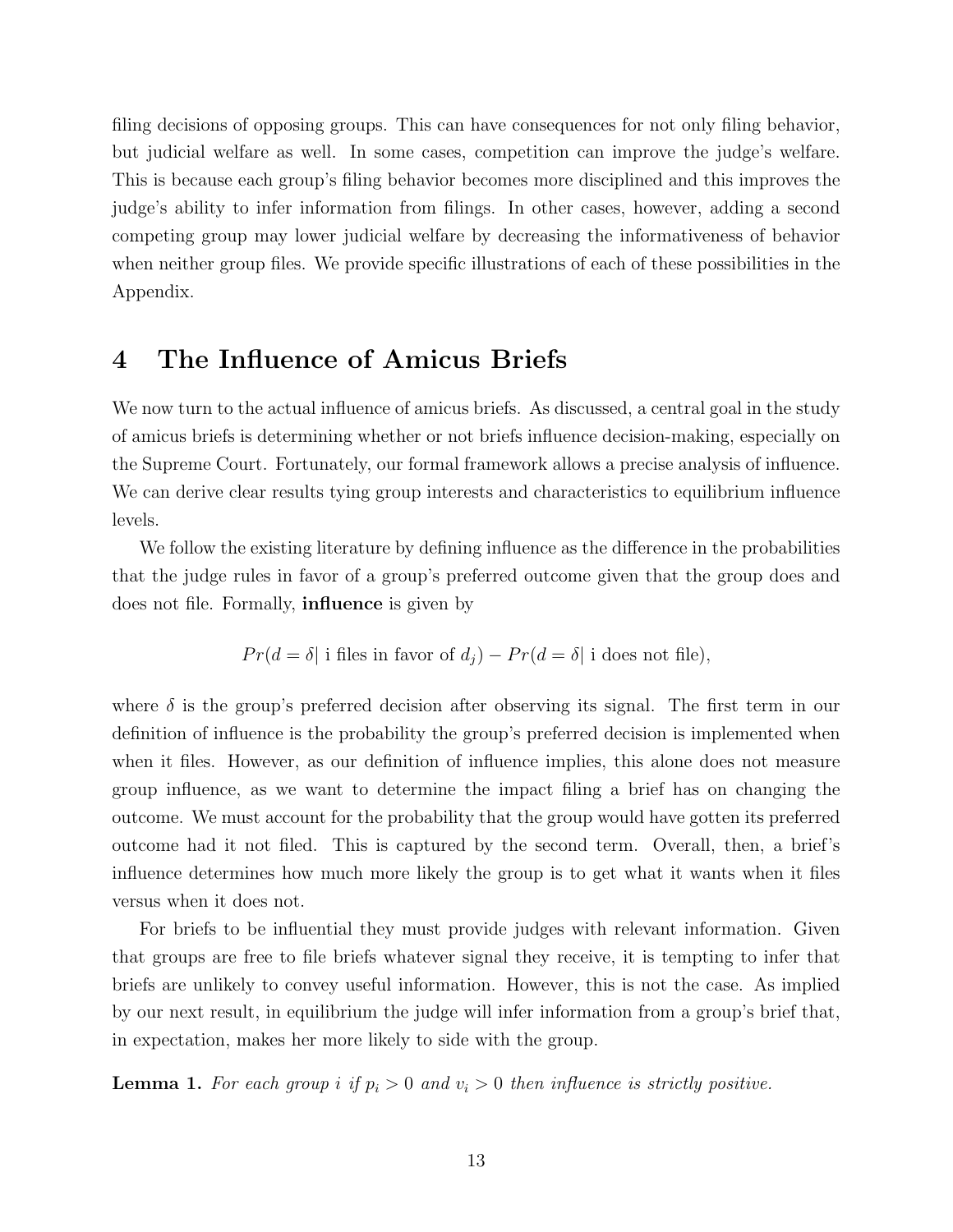Even though group bias is fully known and judges may fail to analyze carefully the information in briefs, the strategic nature of filing decisions means that they may still convey useful information about the state of the world. While the judge is fully aware of the bias of groups, and acknowledges that briefs are filed with a particular goal in mind [\(Larsen,](#page-41-1) [2014\)](#page-41-1), she still finds value in briefs. The sheer act of filing a costly brief indicates that a group is more likely than not to possess information that is both useful and supports its preferred decision.

### 4.1 The Effect of Group Bias on Influence

Having established that briefs convey information, we turn to what causes variation in group influence. Because the judge does not always carefully read each brief, she infers information in these filings from the group's strategic behavior and, thus, information transmission is conditioned by known characteristics of the amici filers themselves. Accordingly, our analysis demonstrates that group identity and characteristics matter for understanding the influence of briefs on judicial decision-making.[15](#page-0-0)

Perhaps the most notable difference among organizations likely to be sufficiently resourced to file a viable brief are their ideologies or biases. Intuitively, this should condition how judges view what such groups submit and, thus, how much influence any group's brief has on the outcome. But how differences in bias translate into differences in influence is not straightforward.

In this vein, our results show that biased and moderate groups differ fundamentally in the comparative stability of their influence with respect to some factors but not others. In particular, relative to moderate groups, biased groups' influence is more sensitive to variation in either issue stakes or the probability that a judge carefully reads a filing. By contrast, the influence of both biased and moderate groups is highly sensitive to the quality of the group's information, i.e., we find no discrepancy between how information quality conditions the impact of either type of group.

Our next proposition highlights that, indeed, there is a clear difference in whether a filer is moderate or biased on how much impact a filing has on the judge's belief.

<sup>15</sup>A related claim has been articulated by the "affected groups" hypothesis [\(Collins,](#page-40-12) [2004\)](#page-40-12). This theory emphasizes that amicus briefs influence the court because they signal the breadth of interests that are potentially affected by the decision. Our model provides an alternative strategic logic for why filers' identities may contain relevant information — even though the judge's utility is not directly dependent upon these groups' preferences. As the germane information in filings involves groups' private signals, the judge uses the information that she has about groups' characteristics to form beliefs about the information that they possess, even without carefully reading their briefs.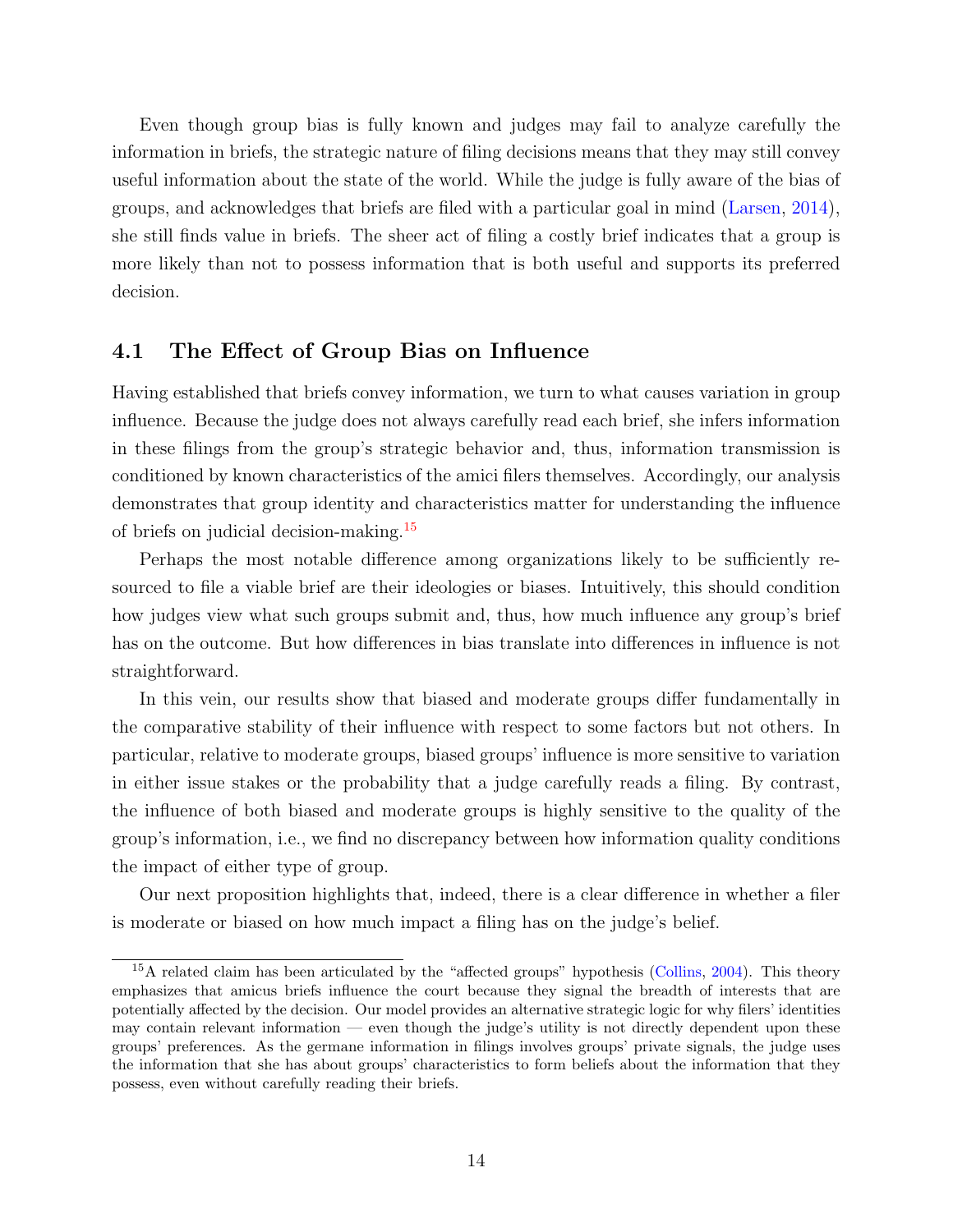<span id="page-15-0"></span>**Proposition 2.** Given judicial belief  $\mu_J$ , after observing group i file in favor of decision  $d_1$ the judge's updated belief is weakly greater when group i is moderate than when it is biased in favor of  $d_1$ . An analogous result holds for decision  $d_0$ .

Proposition [2](#page-15-0) implies that in the one group case influence is weakly larger for a moderate group. This is true even accounting for the fact that judges might read and determine a brief's factual content. It is also true in the  $N$  group case if we compare the judge's belief following the outcome of filings by each group besides group  $i$  with that after observing group  $i$ 's filing. Put simply, filings by moderate groups are more informative than those by biased groups.

This result has important implications for empirical studies of amicus brief influence. When conducting such analyses, it is tempting to draw conclusions based only on observed filings. However, our results suggest that when analyzing the first term of influence of amicus briefs only counting such filings will bias results in favor of concluding that moderate groups are most influential. As the definition of influence makes clear, it is necessary to account for a judge's decision conditional on a group *not filing*. Indeed, it is possible that looking only at cases of "success" in the context of observed filings will suggest an incorrect pattern of influence.

To illustrate this potential for incorrectly attributing influence, consider the following simple example applying our model.

<span id="page-15-1"></span>**Example 1.** Assume there is only one group, the group knows the state with certainty,  $\pi = 1$ , the group places value  $v = .9$  on the issue, costs for filing are drawn uniformly over [0,1], the prior belief is  $q = .5$ , and when the group files the judge observes the group's information with probability  $p = .5$ . In this example there is a unique cut-point equilibrium.

If the group is moderate then  $\bar{c}(1) = \bar{c}(0) = .45$ . Given the group files, the probability it gets what it wants is 1. This is because the group knows the state and the judge knows that the group files in favor of its information. If it does not file then, since the group files with the identical probability following either signal, the judge does not update against the group and the probability it gets its preferred decision is .5. Thus, its influence when moderate is .5.

On the other hand, if the group is biased towards  $d_1$ , then  $\bar{c}(1) \approx .54$  and  $\bar{c}(0) \approx .085$ . In this case, the probability that the group gets what it wants if it files is only .864. Thus, only observing the group when it files would lead one to conclude that the moderate group is more influential. However, a closer look reveals that the biased group only gets its preferred decision with probability .34 when it does not file. Thus, the influence of the biased group is .524, which is actually greater than that of the moderate group  $-$  even though in equilibrium the moderate group always achieves its preferred outcome when it files.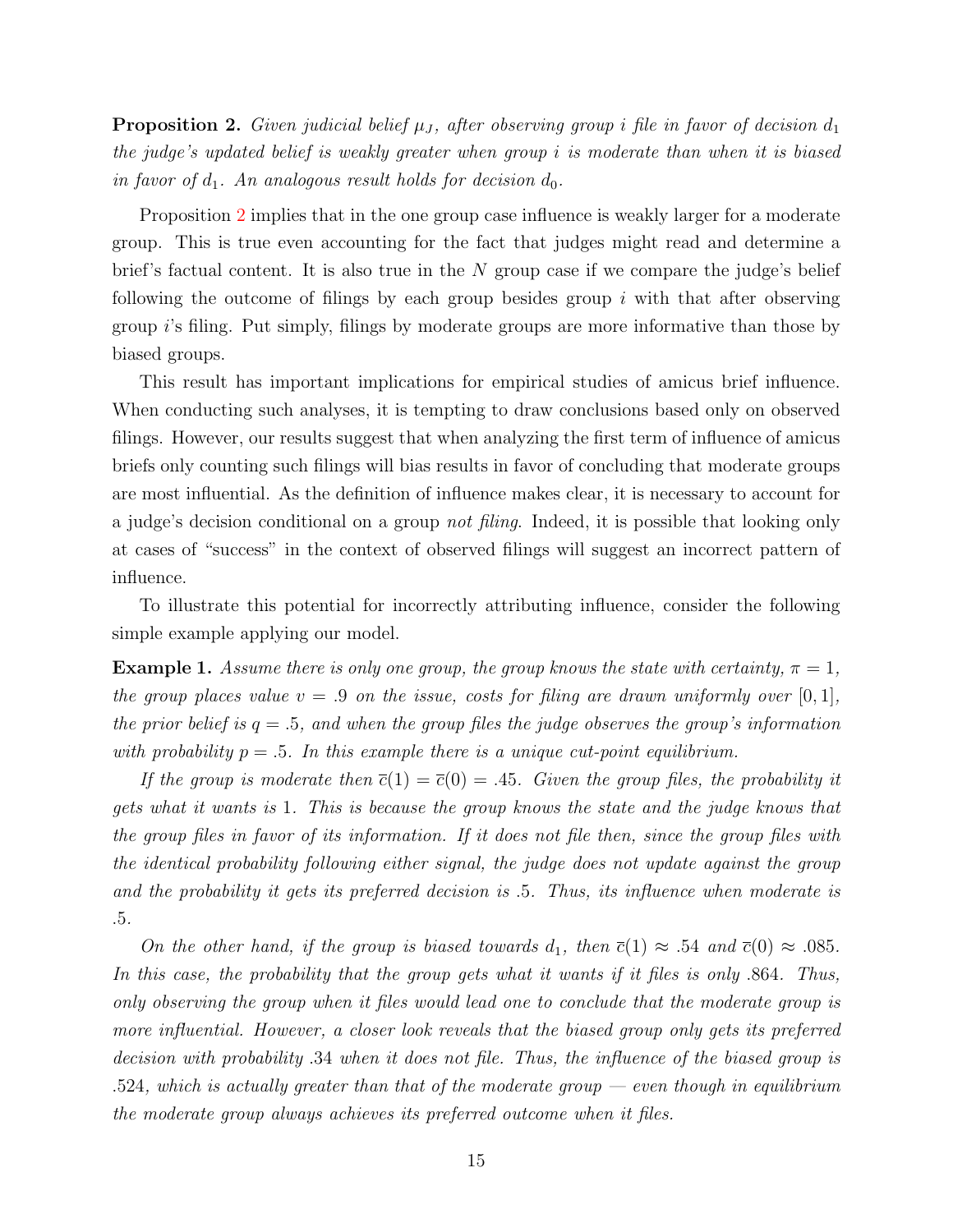While Proposition [2](#page-15-0) shows that the first term of influence is always higher for moderate groups, also note that this term is not a function of  $v$  for moderate groups. Thus, the probability that a moderate group gets what it wants when it files is not a function of how much it cares about the issue. This is not true, however, for biased groups for whom in general both terms depend on  $v$ . To highlight this difference, consider the following stark example where changing v does not affect moderate group influence but alters biased group influence.

**Example 2.** Consider the parameters from example [1:](#page-15-1)  $p = .5, q = .5, \pi = 1$ , and costs are uniform, but let v vary. In this case, there exists a unique cut-point equilibrium.

If the group is moderate, then how frequently it files changes depends on v. However, its influence remains .5 as, regardless of how frequently it files, a moderate group still obtains its preferred outcome when it files. Thus, influence is not a function of  $v$ . On the other hand, if the group is biased, then the influence of its amicus brief depends on its stakes in the issue. For example, when  $v = 0.25$  its influence is approximately 0.3, while from the earlier example we know that raising v to .9 increases its influence to approximately .54.

Beyond differences in the value placed on the issue, the likelihood that the judge reads the information contained in a brief also varies by group. Similar to the results for variation in issue stakes, how sensitive a group's influence is to variation in the judge's probability of reading a brief is conditioned by whether the group is moderate or biased.

#### <span id="page-16-0"></span>Proposition 3. *(Influence and*  $p_i$ *)*

- 1. If group i is biased then changing  $p_i$  affects its influence. In particular, if  $p_i \to 0$  then group i's influence goes to 0. If  $p_i$  is sufficiently high then group i only files when its signal matches its preferred policy.
- 2. If group i is moderate then changing  $p_i$  does not change its influence.

Proposition [3](#page-16-0) demonstrates that the probability the judge extracts information from the contents of a brief significantly impacts the influence of biased group's filing decision and influence. A biased group's decision whether to file depends upon its observed signal. In the limit, it adopts the same filing decision rule whatever signal it receives, which results in it having no influence. By contrast, when the judge is very likely to read the brief's factual content, a biased group is very unlikely to file a brief without observing a favorable signal. Alternatively, a moderate group's influence is invariant to the probability that the judge reads the brief, as the decision that the moderate group files in favor for matches its signal.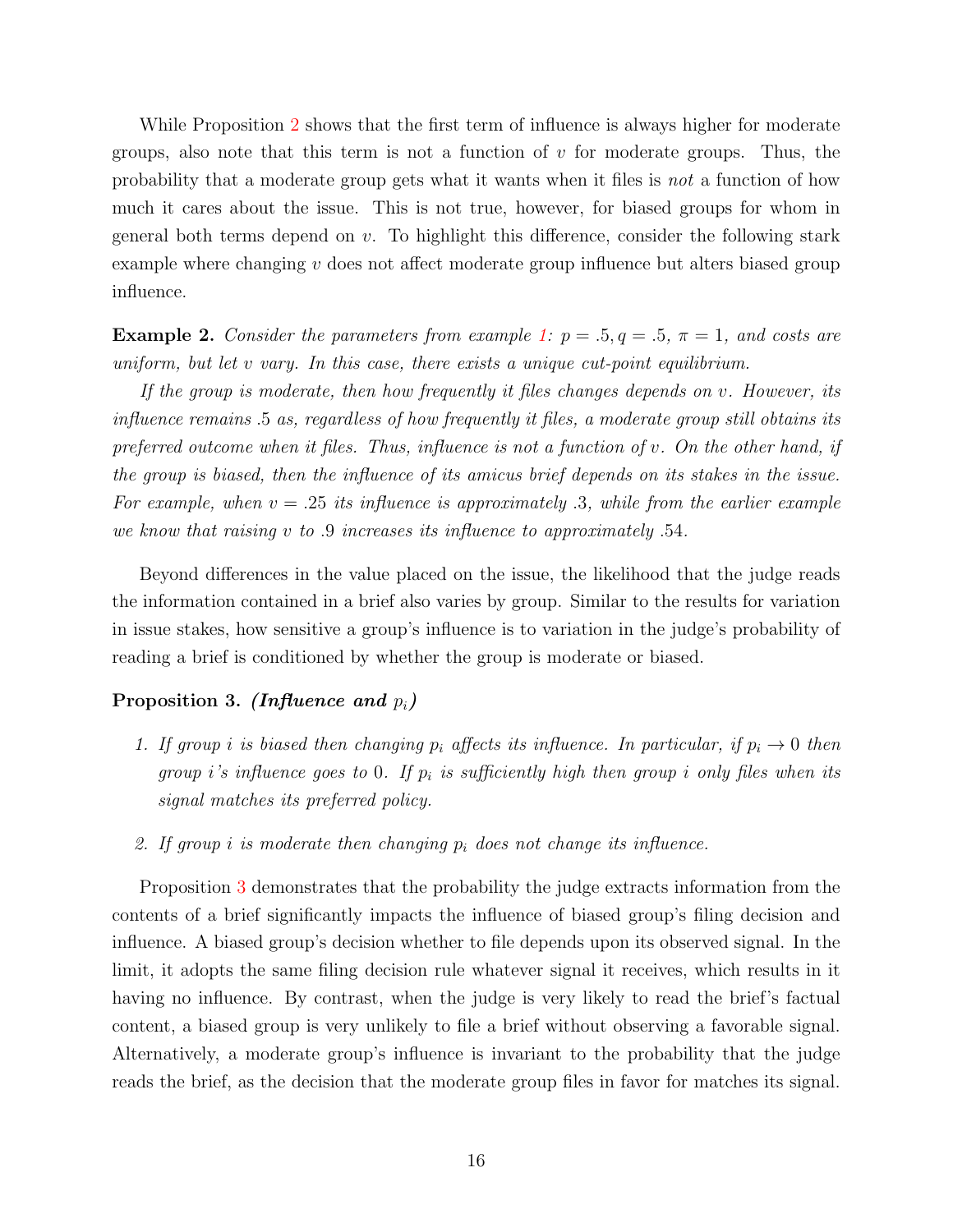Whether the judge reads its brief is inconsequential.<sup>[16](#page-0-0)</sup>

Proposition [3](#page-16-0) also demonstrates two benefits of policies strengthening judicial ability to assess claims. First, such policies could increase judicial expertise directly in any number of ways so that more information could be garnered from a filing. For example, judges could be allocated greater resources to hire high quality staff. Alternatively, rules could be changed so that briefs are required to be more transparent, which would strengthen de facto judicial expertise; for instance, consistent with the advocacy in [Larsen](#page-41-1) [\(2014\)](#page-41-1) for adopting measures increasing the methodological transparency of filings containing data as a means of reducing the ambiguity of the information contained in many briefs, standards for what constitute amicus "facts" could be implemented. Second, and less directly, policies strengthening judicial abilities to deal with claims could impact who files in a way providing the judge with more information. Specifically, greater judicial ability to assess briefs would discourage groups receiving unfavorable signals from filing in the first place. However, as we discuss in Section [4.3,](#page-20-0) due to overall equilibrium effects on group filing behavior there may be costs associated with such policies.

A final result from our analysis involves the quality of group information, the probability that the group's signal matches the state of the world,  $\pi_i$ . This result stands in contrast to the results for issue stakes or the probability that a brief is read. As discussed, moderate group influence is relatively invariant to changes in these latter factors. Conversely, as the following proposition shows, in some sense information quality works analogously regardless of group preferences.

### <span id="page-17-0"></span>**Proposition 4. (Influence and**  $\pi_i$ ) If  $\pi_i \rightarrow \frac{1}{2}$  then group i has no influence on the judge's decision, regardless of its bias.

Some groups may have better access to high quality information relevant for judicial decision-makers than others. In our model, this translates into differences in  $\pi_i$ . Proposition [4](#page-17-0) shows that low quality groups, where it is highly unlikely that the groups' signals match the state of the world, have little ability to change the judge's belief about the correct decision. Thus, unlike  $p_i$ , the quality of the group's signal affects the influence of both moderate and biased groups. Furthermore, unlike the stakes,  $v_i$ , signal quality affects both influence terms for moderate and biased groups. Consequently, a group's information quality is a strong determinant of its influence regardless of its ideology. One implication of this result is that

<sup>&</sup>lt;sup>16</sup>Given our assumption of a binary state space, this implies that the judge perfectly infers the moderate group's signal when observing a filing. If we instead assumed a continuous state space, the judge would still infer that the moderate group's signal was favorable, though she would be unable to pinpoint the state exactly without reading the brief. As such, the difference between moderate and biased groups would continue to hold, although less starkly than with a binary space.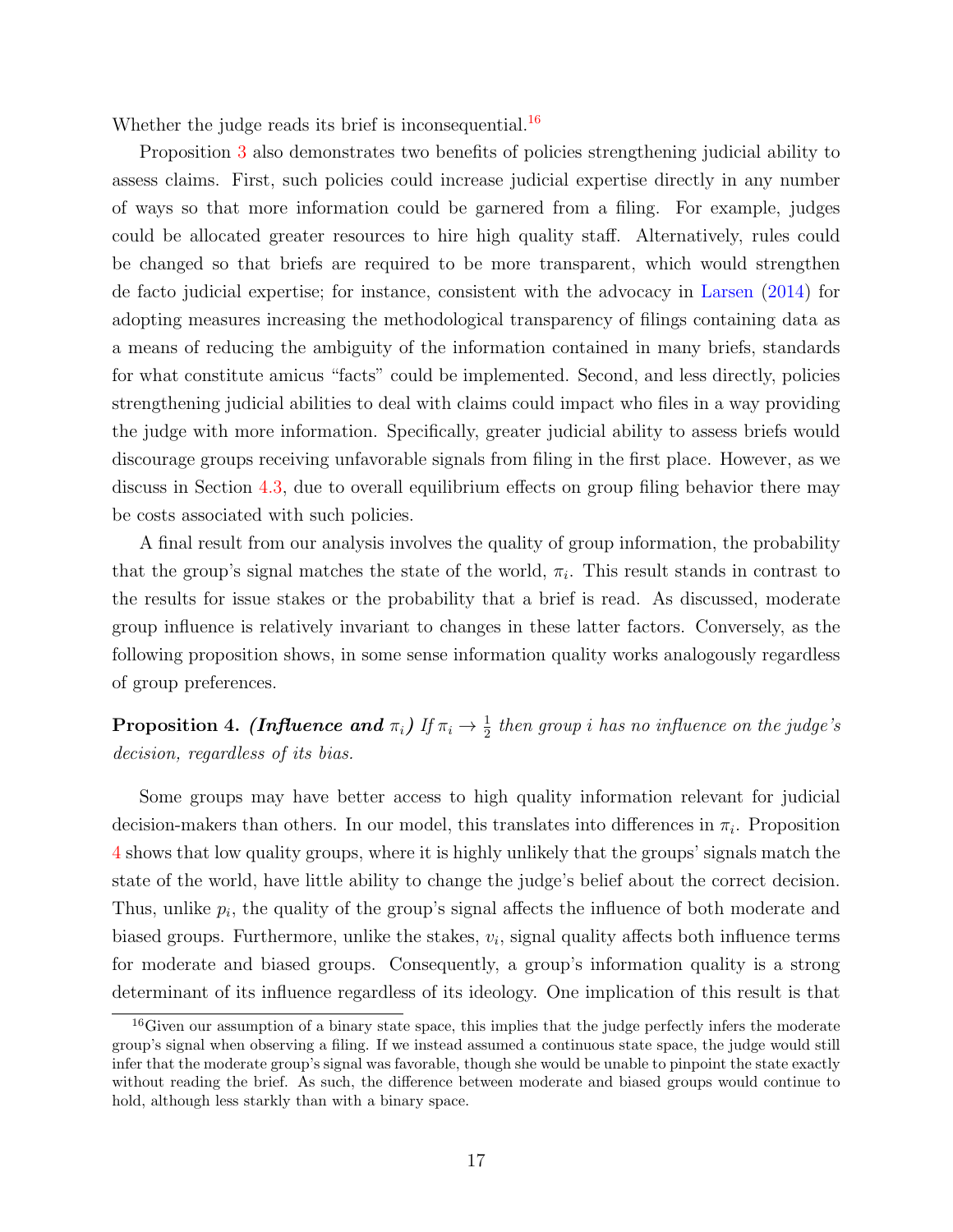we should only observe filings from groups with some ability to provide the judge with useful information on a case's technical or legal elements.

In sum, our results suggest that the influence of biased groups is highly sensitive on their specific characteristics and the amicus environment. The influence of moderate groups, however, is much less context sensitive. Only for information quality do we find comparable results regardless of the group's position.

### 4.2 Empirically Assessing Amicus Influence

As discussed, measuring the influence of briefs on judicial decisions is the primary objective in many empirical studies of the amicus process. Furthermore, numerous attempts to assess the impact of amicus activity on judicial decisions empirically have produced mixed results. As [Kearney and Merrill](#page-41-9) [\(2000\)](#page-41-9) point out, empirical findings have been "confusing and contradictory" (p. 774), a description that remains apt to the present. Some uncover evidence indicating influence [\(Collins,](#page-40-12) [2004;](#page-40-12) [Collins Jr,](#page-40-6) [2008;](#page-40-6) [Becker Kane,](#page-39-0) [2017\)](#page-39-0), others find no effect [\(Songer and Sheehan,](#page-42-9) [1993;](#page-42-9) [Spriggs and Wahlbeck,](#page-42-10) [1997\)](#page-42-10), and still others discover conditional impacts [\(Kearney and Merrill,](#page-41-9) [2000;](#page-41-9) [Box-Steffensmeier and Christenson,](#page-39-2) [2014;](#page-39-2) [Syzmer and Ginn,](#page-42-11) [2014\)](#page-42-11). Our theory suggests potential reasons for these conflicting findings.

First, our formal definition of influence underscores the inherently *counterfactual* logic that arises in assessing how the amicus process may impact outcomes. Indeed, this definition is essentially the "average treatment effect" of a filing in the Rubin causal model, restated in terms of our formal model of amicus filings. Connecting our theoretical model to Rubin's framework concretely demonstrates the shortcomings of estimating influence based on observed filings and decisions.

Beyond applying insights from Rubin, our model points towards a subtle, related, issue due to equilibrium behavior: it is crucial to distinguish why a group does not file. As a preliminary, in Lemma [2](#page-18-0) we distinguish the importance of relevance for a group; subsequently, we demonstrate how relevance impacts our ability to obtain an accurate estimate of amicus brief influence.

#### <span id="page-18-0"></span>Lemma 2. (Influence and relevance)

- 1. If the case is relevant to group i,  $v_i > 0$ , then its equilibrium influence is strictly positive.
- 2. If the case is irrelevant to group i,  $v_i = 0$ , then its equilibrium influence is 0.

Lemma [2](#page-18-0) implies that a group is only expected to file with some probability if the case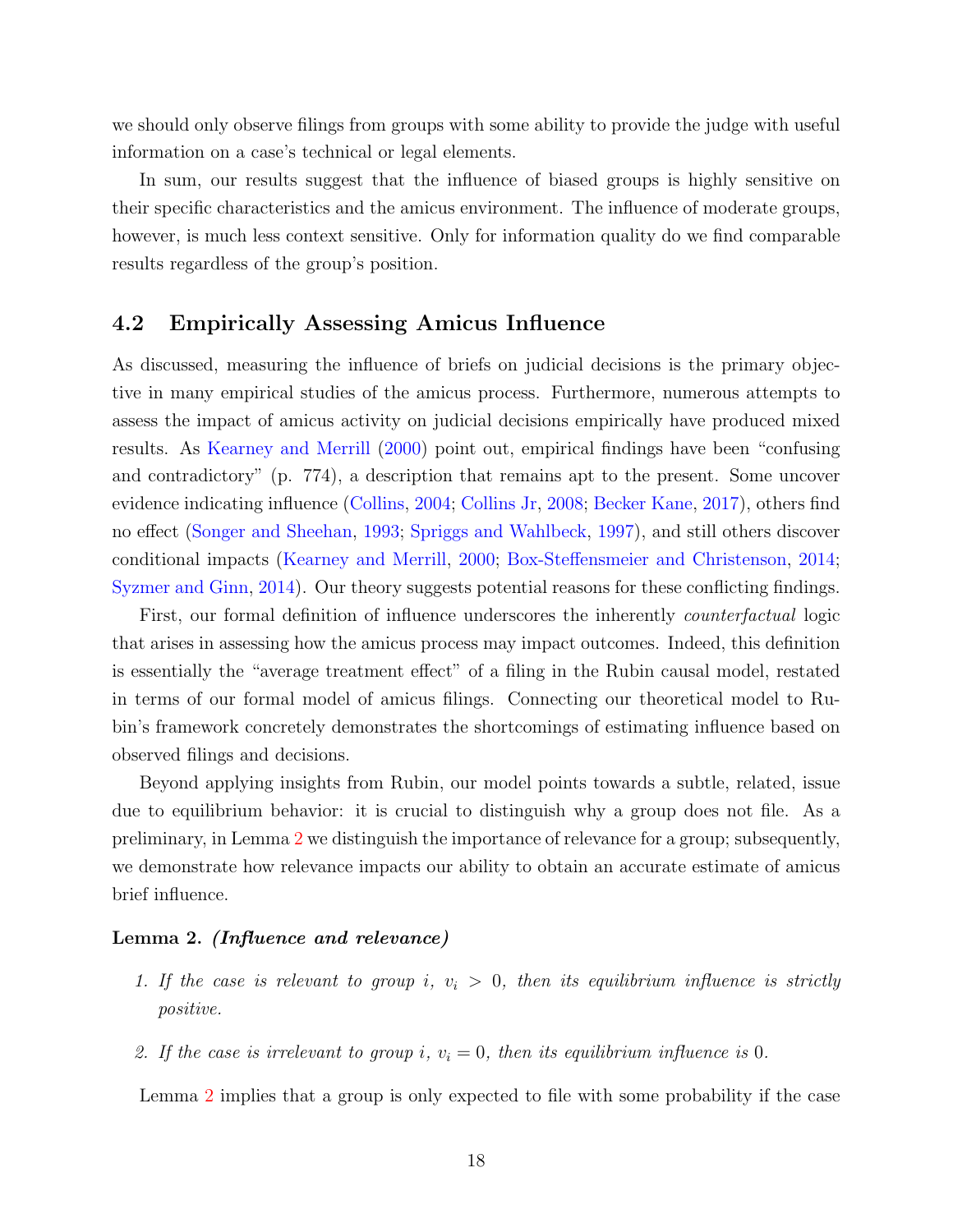is relevant to its interests.<sup>[17](#page-0-0)</sup> Consequently, a judge observing a non-filing by a group valuing the issue at hand believes that there is some probability the group received a signal contrary to its preferred policy. This implies that when a group values the issue at stake the judge learns from a non-filing.<sup>[18](#page-0-0)</sup> By contrast, a group having no stake in the case is not expected to file. As a result, the judge does not change her beliefs given a non-filing by a group for which the case is irrelevant.

Thus, an accurate estimate of amicus brief influence requires treating non-filings by a group on relevant cases differently from non-filings on irrelevant cases. This difference highlights an important source of sample selection that, left unaccounted for, results in inaccurate group influence estimates. Our next proposition establishes this formally.

<span id="page-19-0"></span>**Proposition 5.** Let  $\hat{I}$  be the observed difference in the probability a judge rules in favor of a group's preferred outcome among cases where a group files and where they do not file.  $\hat{I}$  is strictly less than the true level of equilibrium influence, averaged across all cases.

Proposition [5](#page-19-0) demonstrates that failing to account for heterogeneity in group interest across observed cases produces a biased influence estimate. In particular, failing to account for group interest will bias findings *against* detecting influence. This stems from observed filings only coming from groups with a stake in the issue at hand, and observed non-filings arising either when a group is uninterested in the case or when a group is interested but finds the cost of filing prohibitive — which is particularly important if the group is unable to provide favorable information. While our theoretical analysis poses a serious challenge to existing empirical studies of amicus influence, leading us to question some of the findings, it also suggests a relatively simple solution by determining issue relevance to each group.

To make this more concrete, consider this problem in the context of several studies of amicus influence. Both [Songer and Sheehan](#page-42-9) [\(1993\)](#page-42-9) and [Kearney and Merrill](#page-41-9) [\(2000\)](#page-41-9) estimate amicus influence by comparing rates of "success" for petitioners and respondents when amicus briefs are and are not present. Our model suggests that this approach is likely to underestimate the impact of filings on these success rates, as cases may have no or few observed filings due to either a lack of interested filers or strategic concealment by interested filers.<sup>[19](#page-0-0)</sup> Influence is only possible in the second circumstance, and pooling both reasons for

<sup>&</sup>lt;sup>17</sup>Although distinguishing between groups with arbitrarily small  $v_i$  and groups with  $v_i = 0$  may seem stark, this apparent abruptness disappears if there is a known fixed cost of filing. In this case, there is a strictly positive cut-off in  $v_i$  above which the issue is relevant for the group and below which it is irrelevant.

<sup>&</sup>lt;sup>18</sup>This finding would not seem to be just an artifact of our model, as court observers note non-filings by important and relevant interests. For examples, see [Kontorovich](#page-41-12) [\(2014\)](#page-41-12) and [O'Neil](#page-42-12) [\(2015\)](#page-42-12).

<sup>19</sup>Both our results and these studies consider estimates of influence produced by taking a difference in the mean "success rate." An alternative approach would be to regress "success" on a group's decision to file. Our qualitative results carry over to this case, as estimates of the impact of filing will be biased unless one controls for group interest.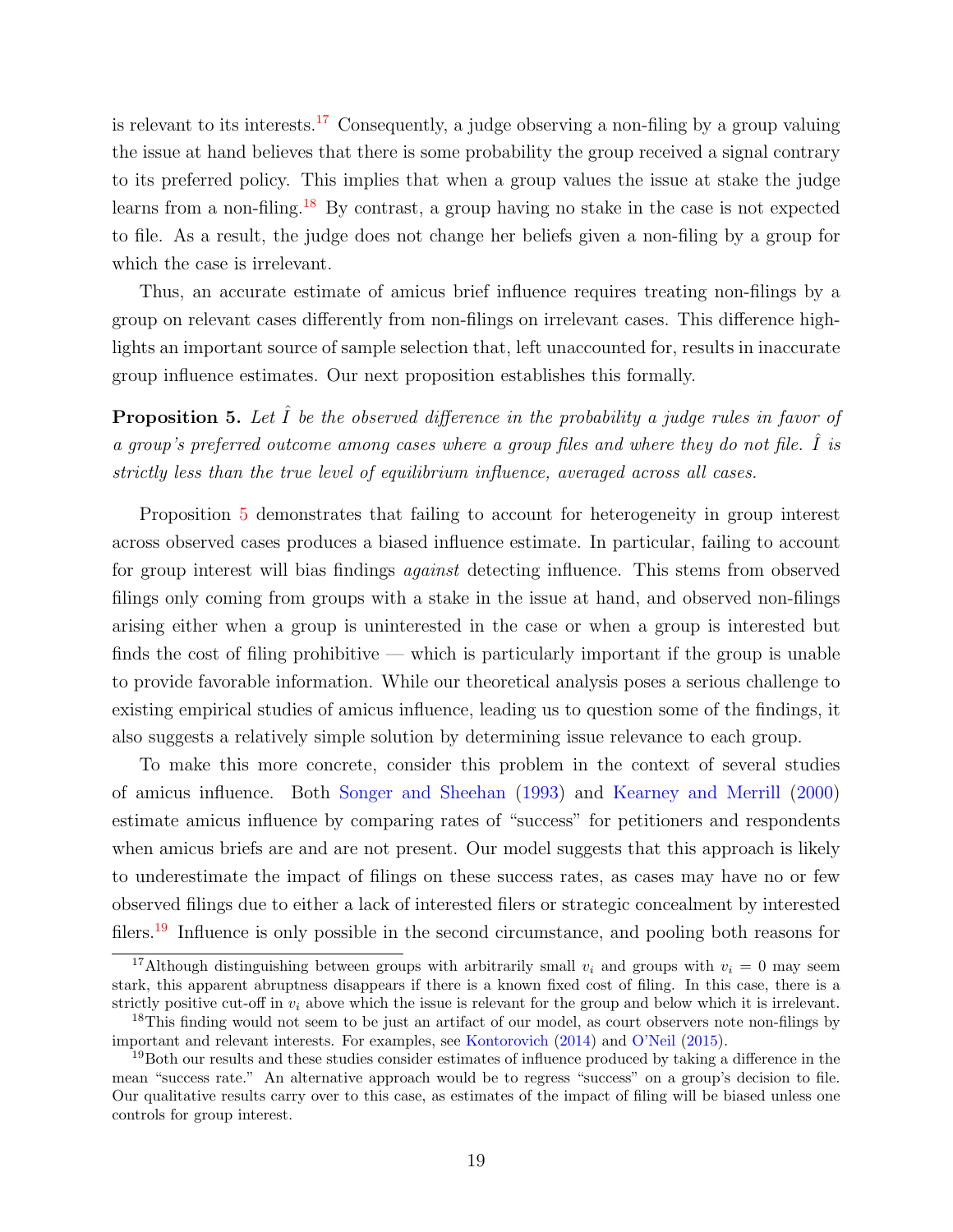non-filing leads to an overestimate of the rate of success in the absence of observed filings. As Proposition [5](#page-19-0) indicates, this results in a bias against detecting influence. This provides a logic to explain the mixed results for influence found in these studies, with [Songer and](#page-42-9) [Sheehan](#page-42-9) [\(1993\)](#page-42-9) finding no evidence of influence and [Kearney and Merrill](#page-41-9) [\(2000\)](#page-41-9) finding no evidence for petitioner success, but some evidence of influence in the subset of institutional litigants such as the ACLU.

Although the issue that we have highlighted is fundamentally one of sample selection (i.e., do we include or exclude cases about which a group has no interest), our proposed solution is simpler than model-based sample selection corrections typically employed by social scientists. Here, a fix only requires coding a single additional variable for each potential filer indicating whether or not they value a case's outcome. With this variable in hand, bias can be avoided by first computing the difference in the probability the judge rules in favor of a group when it does and does not file among cases in which the group is interested in the outcome and then multiplying this by the proportion of observed cases in which the group has interest. According to our theoretical framework, this procedure provides an unbiased estimate of average influence.

### <span id="page-20-0"></span>4.3 Welfare Implications of Amicus Briefs

Given that briefs are influential for decision-making, the strategic filing of amicus briefs has significant welfare implications for the judge. Consequently, judges may be incentivized to direct their clerks to allocate special attention to briefs filed by groups with particular biases or known abilities to provide useful information [\(Peppers and Ward,](#page-42-8) [2012,](#page-42-8) p.395). We address this question within our formal model by considering how changes in  $p_i$  affect judicial welfare.[20](#page-0-0)

First, notice that allocating resources towards filings of moderate groups is inefficient. Recall that, by Proposition [3,](#page-16-0) the value of  $p_i$  has no impact on the influence of moderate groups in equilibrium. This is because moderate groups truthfully file based on their signal, and so the group's behavior does not change whether or not it anticipates the brief will be vetted. Thus, the judge receives no benefit from having her clerks spend time closely reading moderate group filings, as they need only look at which side the group filing favors.

As implied, while allocating attention to moderate groups has no effect on the expected outcome, there may be an incentive to allocate resources to reading the briefs of biased

<sup>&</sup>lt;sup>20</sup>In the Appendix we analyze special cases of our model in which the judge strategically chooses how much attention to pay to different filings after the briefs are filed. Specifically, we show that similar findings with regard to group bias hold.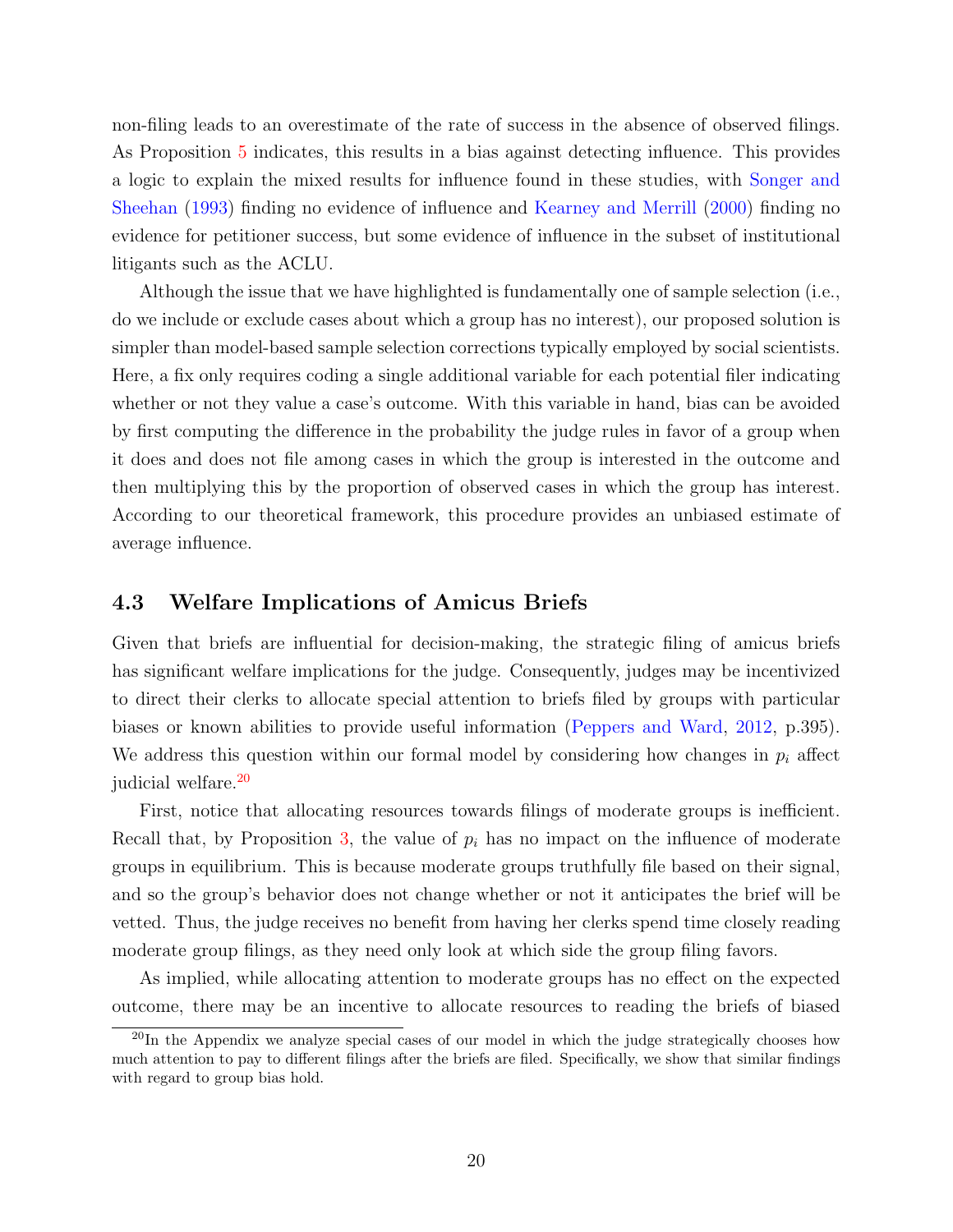groups.<sup>[21](#page-0-0)</sup> To see this, recall the first component of proposition  $3$ , which indicates that a biased group for which  $p_i = 0$  has no influence on the judge's decision. In contrast, if  $p_i > 0$ , its filing will have some influence on judicial decision-making. This increased informativeness implies that there can be reason to direct clerks to allocate some time to reading the briefs of biased groups carefully.

However, while the judge may benefit from the increased informativeness resulting from increasing the attention paid to filings from biased groups, the overall welfare effect of this increased scrutiny is ambiguous. Indeed, it is possible that increasing  $p_i$  for a group decreases judicial welfare. In the Appendix we consider an example comparing a case with two biased groups, and show that judicial welfare can be higher in the case when  $p_i = 0$  for one of the groups than in the case when  $p_i > 0$  for both groups. In particular, the probability that the judge gets the state correct can be higher when she only allocates attention to a single biased group. The reason for this is that allocating attention to multiple groups induces an incentive to free-ride among groups with similar bias, which can reduce the overall informativeness of filings.

## 5 Conclusion

Amicus briefs have risen greatly in prominence over the last decades. At least in the American context, such briefs not only allow various interested parties to comment but they bring types of arguments and data that are typically not part of the case mounted by plaintiffs or defendants.

However, although legal scholars have spent much time and effort discussing what has changed and what makes a successful brief, and empirical scholars have amassed and analyzed a great deal of data from a variety of perspectives, we have lacked a microfoundation of the underlying process. While our model and its extensions are necessarily highly stylized, they offer a variety of insights into the roles of briefs and judges, and also provide a lens to understand empirical studies, the difficulties that they must confront, and what might constitute a solution.

We have shown that filer interests play an important role in conditioning influence. While the most preferred policies of groups are known in our model, amicus filers may vary both

<sup>&</sup>lt;sup>21</sup>Building on what was previously discussed, this contrast between moderate and biased groups would be less stark with a continuous state space, however, the judge would still have more incentive to examine closely briefs filed by biased rather than moderate groups. With a continuous space, if the judge can only ascertain which side a group favors without reading the brief then, while a moderate group's filing is informative, the judge will be incentivized to read the brief to pin down the state precisely. Still, the judge would have a greater incentive to read a biased group's brief, as it is uninformative without closer examination.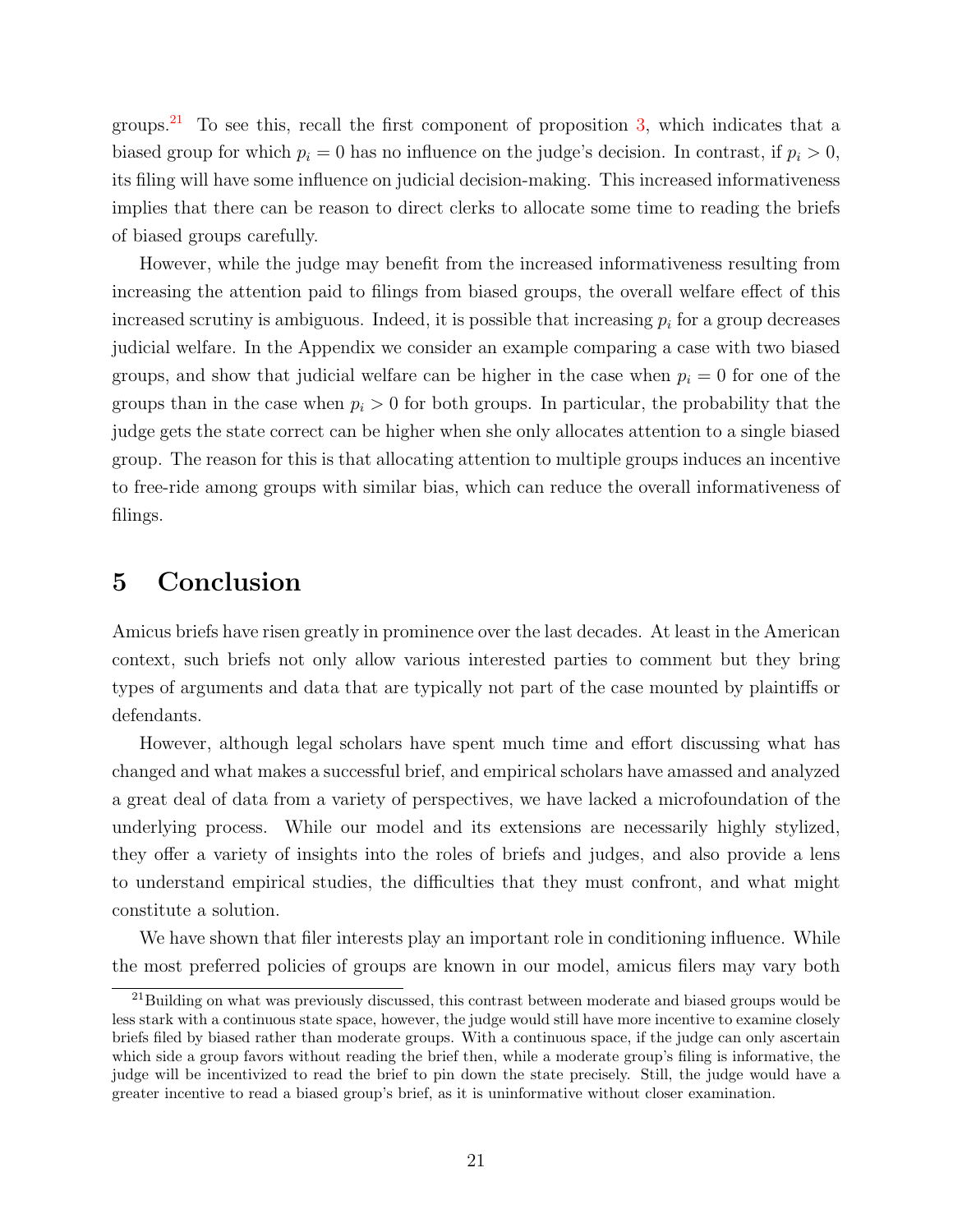in the value that they place on the issue at stake and in the quality of information that they can provide. Both characteristics interact with ideology to impact the decision to file and the amount of communicated information. However, both biased and moderate groups with poor information are unlikely to file and thus carry little influence. Neither the technical nor the strategic informational content of their filings are of use to the judiciary.

Our results also highlight previously unacknowledged roadblocks for empirically studying amicus influence with observational data. In particular, our model's informational logic demonstrates that the decision not to file a brief provides judges with useful information. We must distinguish between non-filings involving groups that are interested but not filing due to either prohibitive cost or the inability to provide useful information, and non-filings due to group apathy about case outcome. Not accounting for non-filing and these different mechanisms will result in faulty inferences about amicus influence's existence and degree.

Finally, we demonstrated that shifts in judicial attention to various groups can impact judicial welfare. These welfare results further reinforce the importance of heterogeneity in the amicus process. Increased attention to moderate groups has no effect on the outcome, and is consequently inefficient. In contrast, increased attention to biased groups has the potential to improve judicial welfare.

Since our analysis is the first to explicitly model amicus brief influence at the merits stage, there are a number of ways to build on it that leap to mind. For instance, our model begins after a case is placed on the docket. While a useful abstraction, future work may wish to analyze the impact of the cert or appeals process on the interaction that follows. Another interesting possibility would be to model explicitly dynamics of the amicus process; while our analysis takes group quality as given, some groups (e.g., law firms wishing to develop a robust Supreme Court practice) may interact repeatedly with the court and wish to establish a reputation for providing useful information. Another possibility would be to delve more deeply into coordination. Our analysis demonstrates that groups have an incentive to freeride on the efforts of groups with similar interests and, thus, may want to coordinate with one another. Though we abstract from this by assuming that any coordination between groups has already occurred, explicitly modeling the process through which groups coordinate on filings may uncover interesting new incentives for groups that participate in the amicus process.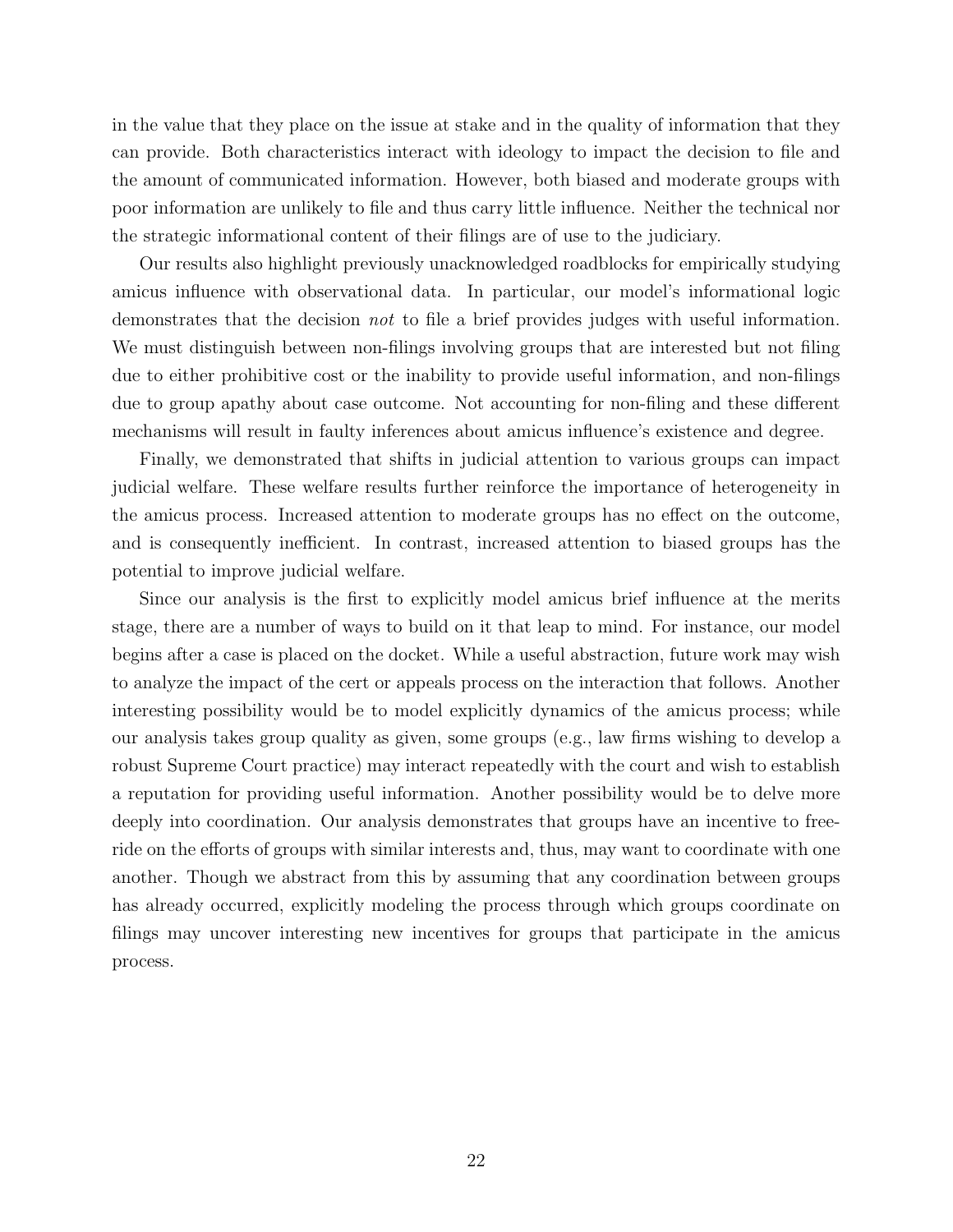## APPENDIX

### Equilibrium Analysis

#### Proof of Proposition 1

We derive existence of cut-point equilibrium via a fixed point theorem. The crux of the proof is verifying continuity of a certain mapping representing each group's indifference condition between filing and not filing.

Recall that, given belief  $\mu_J$ , the judge's expected utility for choosing  $d_1$  is  $\mu_J + \beta + \epsilon$ and her expected utility for  $d_0$  is  $1 - \mu_J$ . Thus, we obtain the characterization of judicial behavior by setting  $\bar{\epsilon} = 1 - 2\mu_J - \beta$ . Additionally, note that  $\bar{\epsilon}$  is strictly decreasing in  $\mu_J$ .

Next, assume groups use cut-point strategies when deciding whether to file or not. Let  $\tilde{o}$ be a realization of outcomes and  $\tilde{o}_i$  be the outcome for group i in realization  $\tilde{o}$ . In particular, for each group i after observing signal  $s_i$  there is some cut-point  $\overline{c}(s_i)$  such that if  $c_i \leq \overline{c}(s_i)$ then the group files, otherwise it does not. Additionally, if group  $i$  is biased it always files in favor of its preferred decision while if it is moderate it files in favor of its signal.

Let  $\mathbb{I}(\tilde{o}_i = y)$  be an indicator function which takes a value of 1 if  $\tilde{o}_i = y$  and 0 for  $\tilde{o}_i \neq y$ . Given belief  $\mu_J$  and conjectured cut-points  $\hat{c} = (\hat{c}_1(0), \hat{c}_1(1), \dots, \hat{c}_N(0), \hat{c}_N(1))$ , the probability that  $\omega = 1$  after observing any outcome  $\tilde{o}_i$  from group i is

$$
P(\omega = 1|\tilde{o}_i) =
$$
  
\n
$$
\mathbb{I}(\tilde{o}_i = 1)P(\omega = 1|\tilde{o}_i = 1) + \mathbb{I}(\tilde{o}_i = 0)P(\omega = 1|\tilde{o}_i = 0)
$$
  
\n
$$
+ \mathbb{I}(\tilde{o}_i = f)P(\omega = 1|\tilde{o}_i = f) + \mathbb{I}(\tilde{o}_i = n)P(\omega = 1|\tilde{o}_i = n).
$$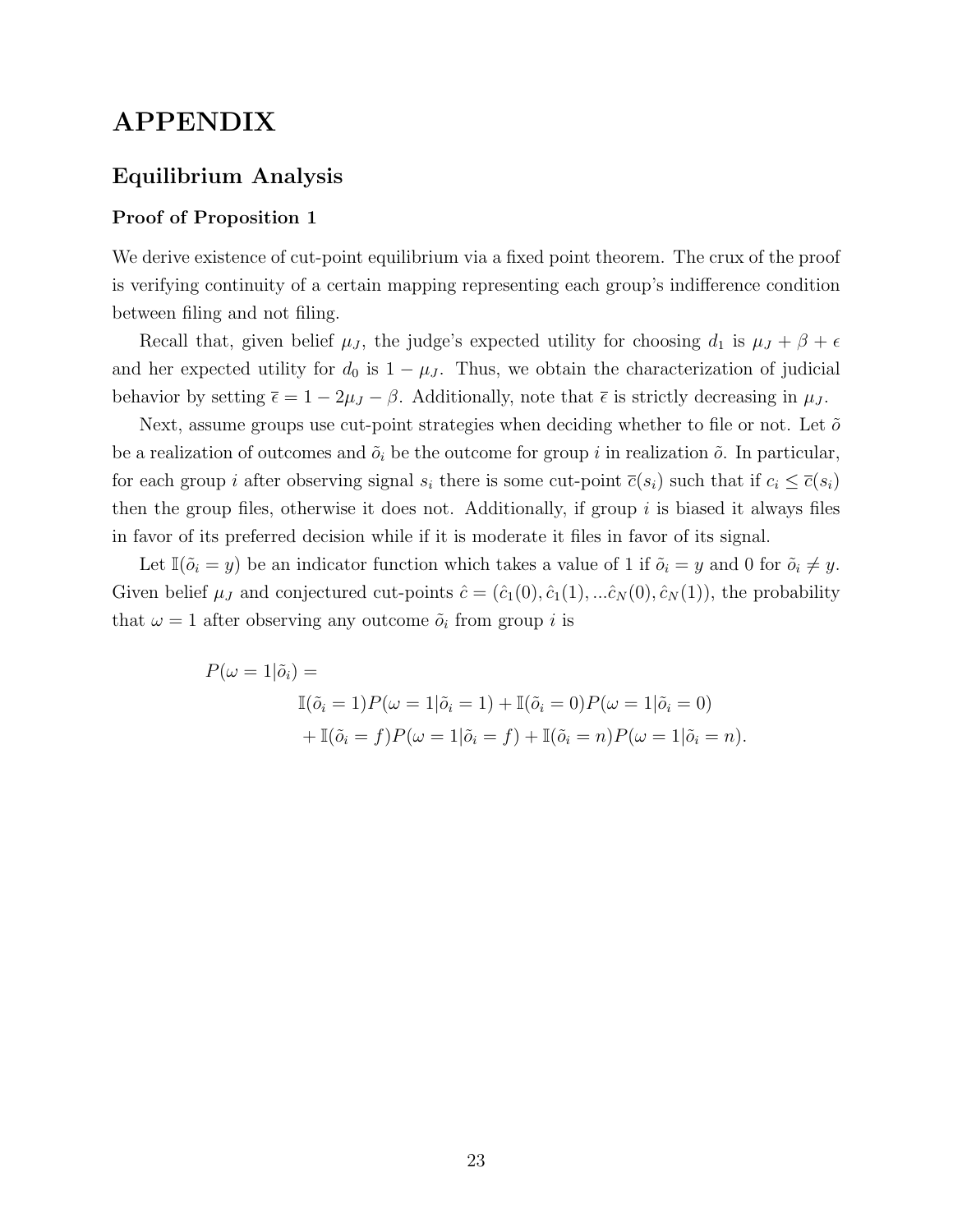Examining further, we can write each term as

$$
P(\omega = 1 | \tilde{o}_i = 1) = \frac{\pi_i \mu_J}{\pi_i \mu_J + (1 - \pi_i)(1 - \mu_J)},
$$
  
\n
$$
P(\omega = 1 | \tilde{o}_i = 0) = \frac{\pi_i (1 - \mu_J)}{\pi_i (1 - \mu_J) + (1 - \pi_i) \mu_J},
$$
  
\n
$$
P(\omega = 1 | \tilde{o}_i = f) = \frac{\mu_J (\pi_i G(\hat{c}_i(1)) + (1 - \pi_i) G(\hat{c}_i(0)))}{\mu_J (\pi_i G(\hat{c}_i(1)) + (1 - \pi_i) G(\hat{c}_i(0)) + (1 - \mu_J) (\pi_i G(\hat{c}_i(0)) + (1 - \pi_i) G(\hat{c}_i(1)))},
$$
  
\n
$$
P(\omega = 1 | \tilde{o}_i = n) = \frac{\mu_J (\pi_i (1 - G(\hat{c}_i(1))) + (1 - \pi_i) (1 - G(\hat{c}_i(0)))}{\mu_J (\pi_i (1 - G(\hat{c}_i(1))) + (1 - \pi_i) (1 - G(\hat{c}_i(0))) + (1 - \mu_J) (\pi_i (1 - G(\hat{c}_i(0))) + (1 - \pi_i) (1 - G(\hat{c}_i(1)))}.
$$

The judge's belief following outcome  $\tilde{o}$  is  $\mu_J(\tilde{o}) = P(\omega = 1|\tilde{o})$ . As groups' signals are independent conditional on  $\omega$  we can obtain  $\mu_J(\tilde{\rho})$  by using the individual  $P(\omega = 1|\tilde{\rho}_i)$ and sequentially updating, replacing  $\mu_J$ , initially q, with the new belief after each update. Thus, because  $G_i$  is continuous in  $c_i$  the  $P(\omega = 1|\tilde{o}_i)$  are continuous in  $\hat{c}_i$ , and the resulting sequentially updated belief  $\mu_J(\tilde{o})$  is continuous in  $\hat{c}_i$ .

Let  $P(d = \delta_i | \mu_j(o_i, o^{-i}))$  be the probability that the judge's decision matches group *i*'s preferred decision, given group i's outcome is  $o_i$  and  $o^{-i}$  is the  $N-1$  tuple of outcomes for the other groups. Using our analysis of the judge's behavior, if  $\delta_i = d_1$  this is the probability that  $\epsilon > \bar{\epsilon}_{\mu(o_i, o^{-i})}$ , i.e.,  $1-F(\bar{\epsilon}_{\mu(o_i, o^{-i})})$ .<sup>[22](#page-0-0)</sup> On the other hand, if  $\delta_i = d_0$  this is  $F(\bar{\epsilon}_{\mu(o_i, o^{-i})})$ . As  $\mu_J(o)$  is continuous in  $\hat{c}$  and  $\bar{\epsilon}_{\mu}$  is continuous in  $\mu$  we have that  $P(d|\mu(o_i, o^{-i}))$  is continuous in  $\hat{c}$ . After group *i* observes signal  $s_i$ , using its expectation that other groups are using cutpoint strategies  $P(o^{-i}|s_i)$  represents the probability of outcome  $o^{-i}$  given signal  $s_i$ . Again, because the distribution over costs is continuous this yields that  $P(o^{-i}|s_i)$  is continuous in  $\hat{c}$ .

For the next step, we introduce some notation. Let the probability that the judge implements decision  $d_1$ , after observing player i offer filing  $f_j$ , and given outcome  $o \in \mathcal{O}_{-i}$  in strategy profile  $\sigma$  as

$$
P_o^{\sigma}(f_j) = \left[ p_i P\Big(d = d_1 | \mu(s_i, o)\Big) + (1 - p_i) P\Big(d = d_1 | \mu(f_j, o)\Big) \right].
$$

Additionally, for any  $d \in \{d_0, d_1\}$  and  $\omega \in \{0, 1\}$  define the following functions  $V_i^g$  $\zeta_i^g(d|\omega),$ 

<sup>&</sup>lt;sup>22</sup>Throughout, let F be the uniform distribution over  $[-1, 1]$ .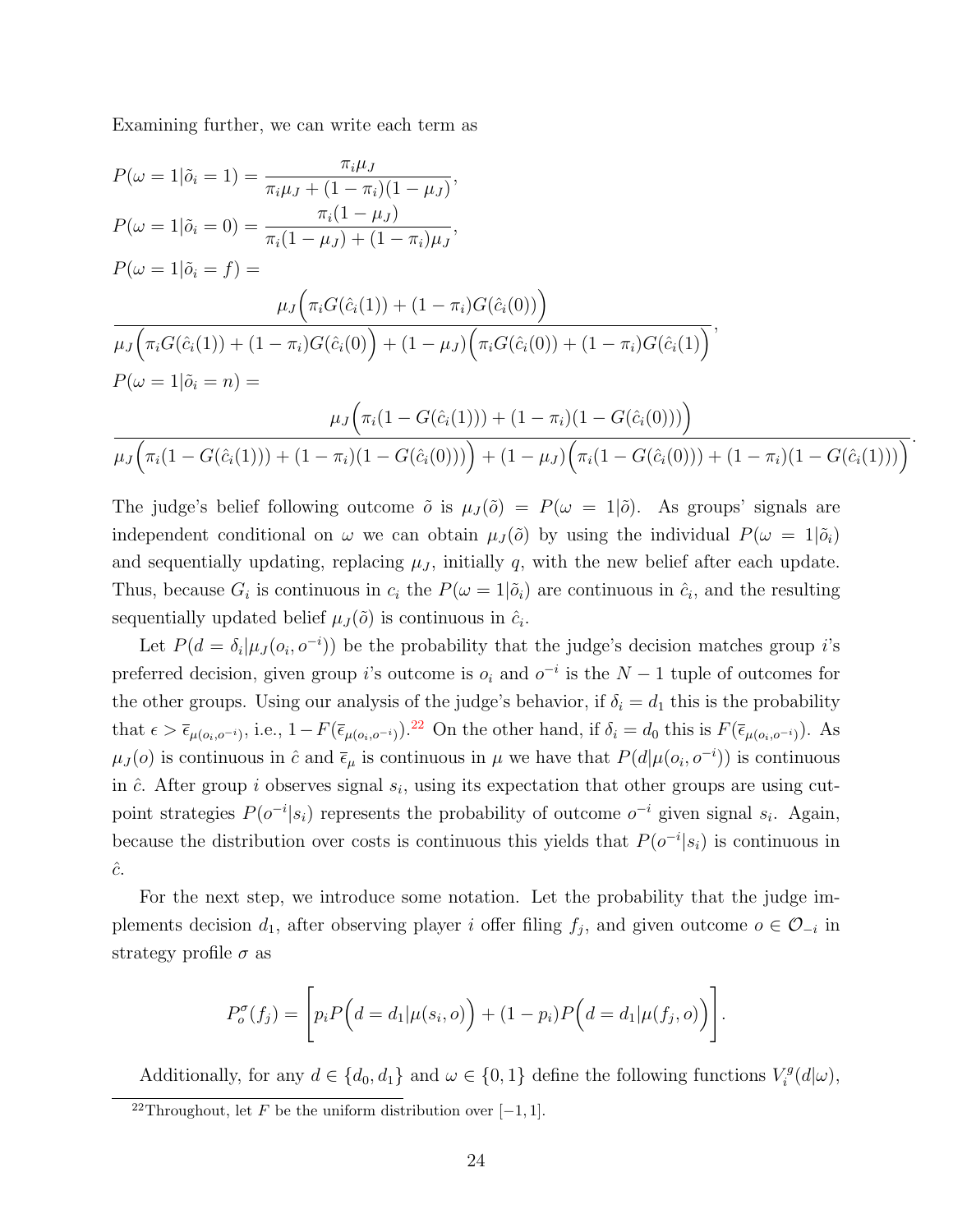for  $g \in \{b, m\}$ , as

$$
V_i^b(d|\omega) = \begin{cases} v_i \text{ if } d = \delta_i \\ 0 \text{ else,} \end{cases}
$$

where  $g = b$  indicates that group i is biased and so  $V_i^b$  gives the payoffs to a biased group for each decision, note that it is independent of  $\omega$ . Correspondingly, for a moderate group let  $g = m$  and define

$$
V_i^m(d|\omega) = \begin{cases} v_i \text{ if } d = d_\omega, \\ 0 \text{ else.} \end{cases}
$$

Define the expected utility for filing  $f_j$  to group i after observing signal  $s_i$  as

$$
U_i(f_j|s_i) = \sum_{o^{-i} \in \mathcal{O}_{-i}} \left[ \mu_i(s_i) \left[ V_i^g(d_1|1) P_o^{\sigma}(f_j) + V_i^g(d_0|1)(1 - P_o^{\sigma}(f_j)) \right] +
$$
  

$$
(1 - \mu_i(s_i)) \left[ V_i^g(d_1|0) P_o^{\sigma}(f_j) + V_i^g(d_0|0)(1 - P_o^{\sigma}(f_j)) \right] \right] P\left(o^{-i}|s_i\right) - c_i.
$$

Define the expected utility for not filing to group i with preference  $\delta_i$  after observing signal  $s_i$  as

$$
U_i(n|s_i) = \sum_{o^{-i} \in \mathcal{O}_{-i}} \left[ \mu(s_i) \left[ V_i^g(d_1|1) P\left(d = d_1 | \mu(n, o^{-i})\right) + V_i^g(d_0|1) \left(1 - P\left(d = d_1 | \mu(n, o^{-i})\right)\right) \right] + \left[ (1 - \mu(s_i)) \left[ V_i^g(d_1|0) P\left(d = d_1 | \mu(n, o^{-i})\right) + V_i^g(d_0|0) \left(1 - P\left(d = d_1 | \mu(n, o^{-i})\right)\right) \right] \right] P\left(o^{-i} | s_i\right)
$$

.

To show that an equilibrium in cut-point strategies exists, define the vector-valued mapping

$$
\psi = (\psi_1(c; 0), \psi_1(c; 1), ..., \psi_N(c; 0), \psi_N(c; 1)) : [0, C]^{2N} \to [0, C]^{2N}.
$$

Specifically, for group i we define  $\psi_i(c; s_i)$  as

$$
\psi_i(c; s_i) = \max\{0, U_i(f|s_i) - U_i(n|s_i) + c_i\},\
$$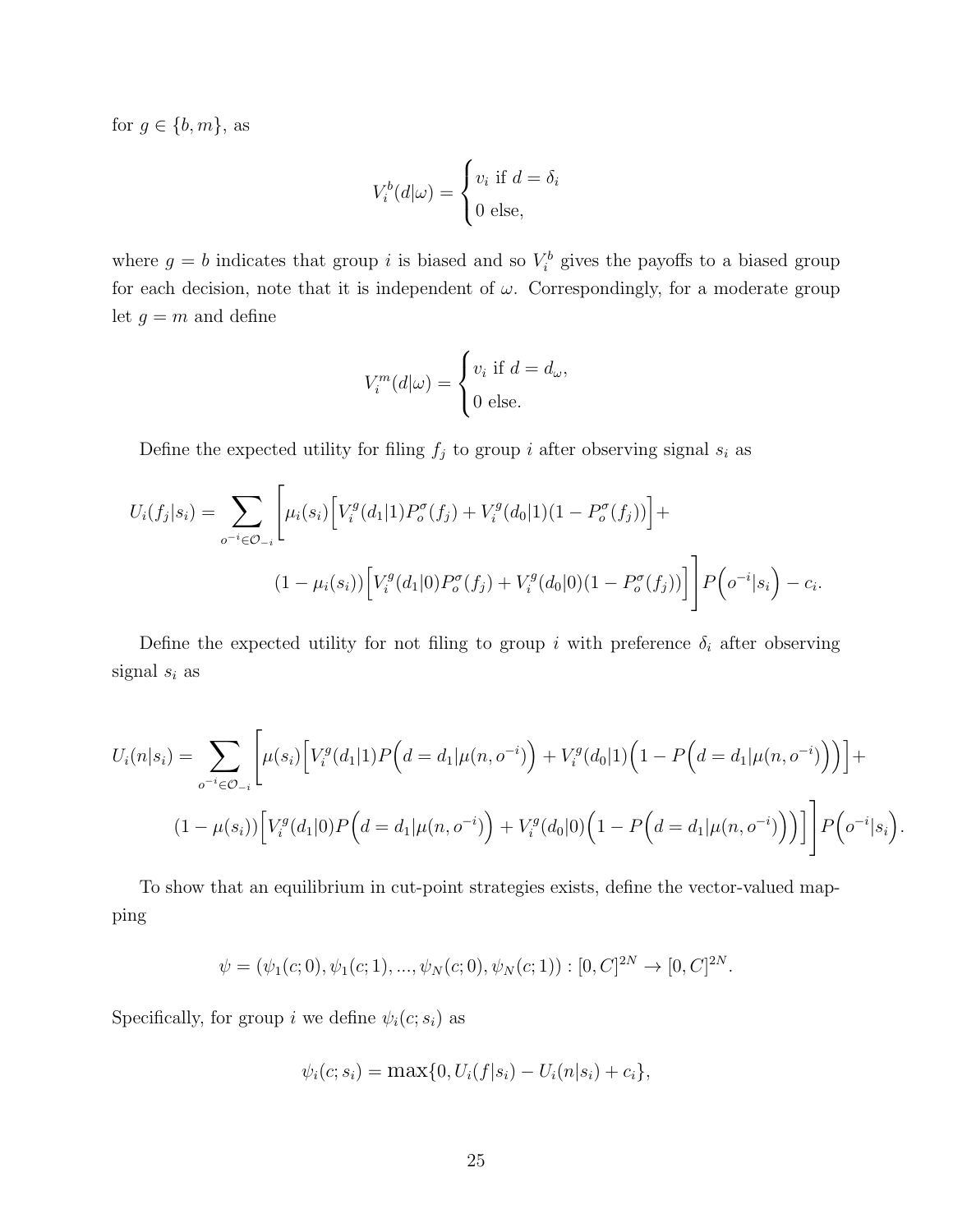for all  $i \in N$ . If group i is biased in favor of decision  $d_j$  then  $f = f_j$ . On the other hand, if group *i* is moderate then  $f = f_{s_i}$ .

As each  $\psi_i$  is summing over components that are continuous in  $\hat{c}$  we know that each component of the vector-valued mapping  $\psi$  is continuous in  $\hat{c}$ , and thus  $\psi$  is continuous in c. Since  $[0, C]^{2N}$  is compact and convex Brouwer's theorem yields a fixed point  $\bar{c} = \psi(\bar{c})$ . By definition, each  $\psi_i(\omega)$  is player i's indifference condition between filing and not filing. As player  $i$ 's utility for filing is strictly decreasing in  $c_i$ , no actor will want to deviate from filing when  $c_i \leq \overline{c}_i(\omega)$  and not filing when  $c_i > \overline{c}_i(\omega)$ . Thus,  $\overline{c}$  is an equilibrium.

We now show that groups do not want to deviate by filing in favor of a different decision. First, consider a group biased in favor of decision  $d_1$ . If it deviates and files in favor of  $d_0$  this is off-the-path of play. Thus, assigning any belief such that  $Pr(s_i = 1|f_0) < Pr(s_i = 1|f_1)$ is sufficient to prevent the group from deviating. Next, consider a moderate group that has observed  $s_i = 1$ . As it has observed  $s_i = 1$  and  $\pi_i > q$  its expected utility for  $d_1$  is greater than its expected utility for  $d_0$ . As the judge's expectation is that  $s_i = 1$  if  $a_i = f_1$  and is that  $s_i = 0$  if  $a_i = f_0$  we have, for any realization of outcomes for the other groups,  $o^{-i}$ , that  $\mu_J(f_1, o^{-i}) > \mu_J(f_0, o^{-i})$ . Therefore, taking expectations over outcomes yields that the probability  $d = d_1$  is strictly greater if i chooses  $f_1$  over  $f_0$  and so if group i is moderate and files it will not deviate from filing in favor of its signal.

What remains to be shown is that in a cut-point equilibrium for a biased group each pairing  $(\bar{c}_i(0), \bar{c}_i(1))$  is ordered according to proposition [1.](#page-10-0) Consider a group i with preference  $\delta_i = d_1$ . In this case, we want that  $\bar{c}_i(1) > \bar{c}_i(0)$ . We prove this claim by contradiction. Assume that  $\bar{c}_i(1) \leq \bar{c}_i(0)$ . In this case,  $\bar{\epsilon}_{\mu(f,o^{-i})} \geq \bar{\epsilon}_{\mu(n,o^{-i})}$ . However, for  $c_i \in (\bar{c}_i(1), \bar{c}_i(0))$ group i could switch from filing in state 0 to not filing, which would save on filing costs and increase the probability that its preferred decision is made. Thus,  $i$  has a profitable deviation which contradicts that  $\bar{c}$  is an equilibrium.

Finally, we demonstrate that any perfect Bayesian equilibrium must be in cut-point strategies. Let  $\sigma = (\sigma_1, ..., \sigma_N)$  be an arbitrary strategy profile with  $\sigma_i : [0, \overline{C}] \times \{0, 1\} \rightarrow$  $\Delta(\{d_0, d_1\})$ . Thus,  $\sigma_i$  is a possibly mixed strategy for *i*. Let  $\sigma_{-i}$  be a strategy profile for all groups in N besides i. Assume group i is biased in favor of decision  $d_1$ . Given  $\sigma_{-i}$ , and assuming that the judge conjectures group i uses strategy  $\hat{\sigma}_i$  after observing outcome  $o \in \mathcal{O}$  the judge has belief  $\mu(o)$  that  $\omega = 1$ , updated by Bayes' rule whenever possible. From our earlier analysis, it is clear that this yields some  $\bar{\epsilon}(\mu(o))$  such that if  $\epsilon > \bar{\epsilon}(\mu(o))$ then the judge chooses  $d = d_1$  and if  $\epsilon < \bar{\epsilon}(\mu(o))$  then the judge chooses  $d = d_0$ . Thus, given the distribution of the shock on  $[-1, 1]$  according to F, this yields for each outcome o a corresponding probability that each decision is made denoted  $Pr(d_1|o)$  and  $Pr(d_0|o)$ , which depend implicitly on  $\sigma_{-i}$  and  $\hat{\sigma}_i$ . Given strategy profile  $\sigma_{-i}$ , the prior belief on  $\omega$ , the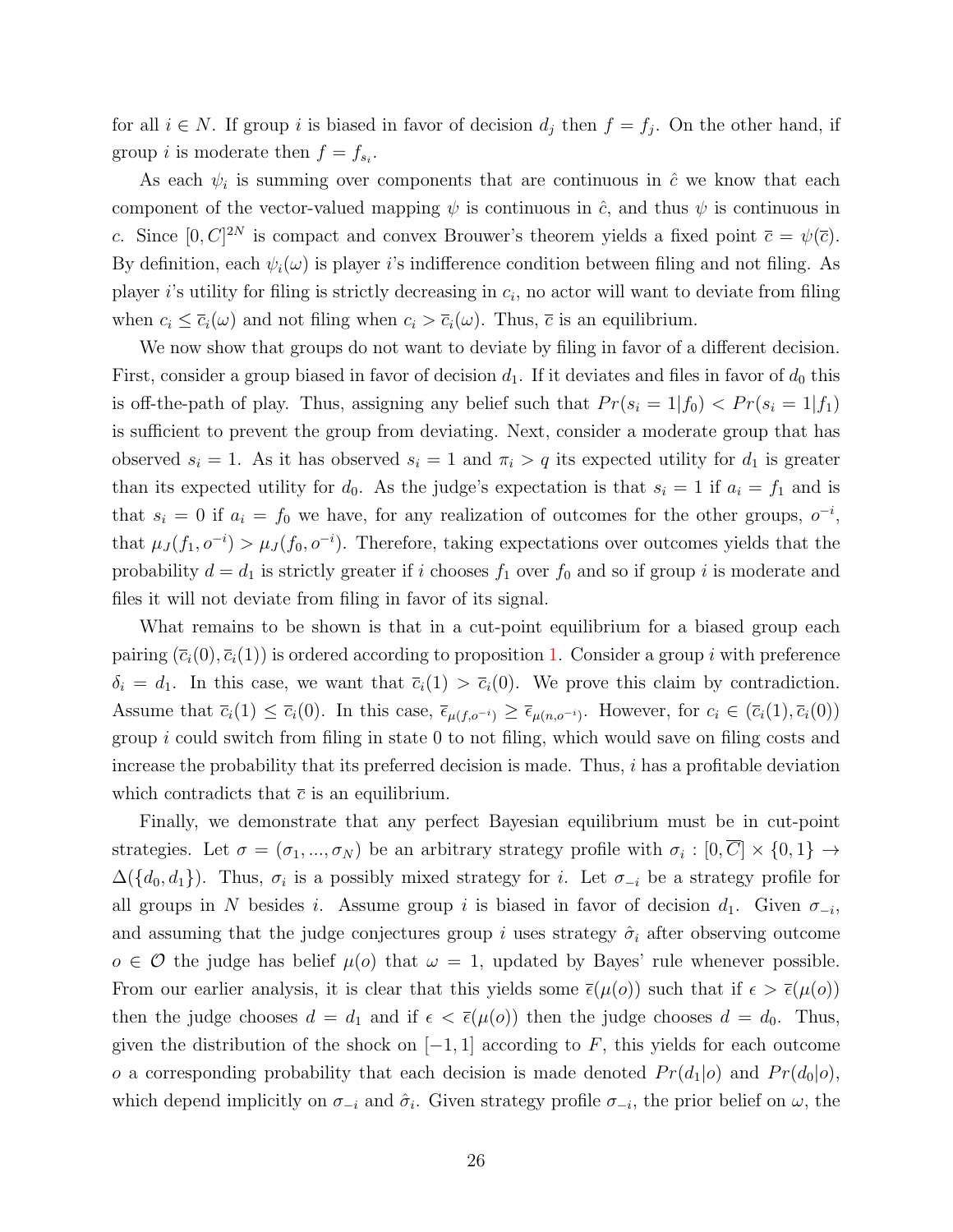accuracy  $\pi_j$  of each group's signal, and the distribution of costs for each group  $G_j$  are fixed, let  $Q(o | \sigma_{-i})$  denote the probability of outcome *o*. Then group *i*'s expected utility for filing is

$$
\sum_{o_{-i}\in\mathcal{O}_{-i}} Pr(d_1|o_{-i}, f)Q(o_{-i}|\sigma_{-i}) - c_i,
$$

while its expected utility for not filing is

$$
\sum_{o_{-i}\in\mathcal{O}_{-i}}Pr(d_1|o_{-i},n)Q(o_{-i}|\sigma_{-i}).
$$

Thus, it is a best-response for group  $i$  to file if and only if

$$
\sum_{o_{-i}\in\mathcal{O}_{-i}} Pr(d_1|o_{-i}, f)Q(o_{-i}|\sigma_{-i}) - \sum_{o_{-i}\in\mathcal{O}_{-i}} Pr(d_1|o_{-i}, n)Q(o_{-i}|\sigma_{-i}) \ge c_i.
$$

Similar arguments show that if the group is moderate or biased in favor of  $d_0$  then their decision to file, given any strategies for the other group, has a similar characterization.

Thus, each group's best response to any strategy profile (and conjectured strategies by the judge) is in cut-points. As equilibrium strategies are best responses, it follows that in any equilibrium strategies must have this cut-point form.

#### Example: Free-riding groups

We now consider a simple example of our model to highlight that groups may have an incentive to free-ride on the filings of other groups with the same bias. Let  $N = 2$ ,  $\delta_1 = \delta_2 =$  $d_1, \pi_1 = \pi_2 = 1, v_1 = v_2 = 1, p_1 = p_2 = 1, C = 1, \beta = 0, q = .5$  and let G be the uniform distribution.

As  $p_i = 1$  neither group will ever file in a cut-point equilibrium if  $\omega = 0$ . Thus,  $c_1(0) =$  $c_2(0) = 0$ . Using this and our analysis of judicial behavior we can write out the indifference conditions to solve for the equilibrium cut-points when  $\omega = 1$  for each group as

$$
c_1(1) = 1 - \hat{c}_2(1) - (1 - \hat{c}_2(1))\mu_J(n, n),
$$
  

$$
c_2(1) = 1 - \hat{c}_1(1) - (1 - \hat{c}_1(1))\mu_J(n, n).
$$

Given the groups are using cut-point strategies the judge's belief after observing neither group file is

$$
\mu_J(n,n) = \frac{(1 - \hat{c}_1(1))(1 - \hat{c}_2(1))}{1 + (1 - \hat{c}_1(1))(1 - \hat{c}_2(1))}.
$$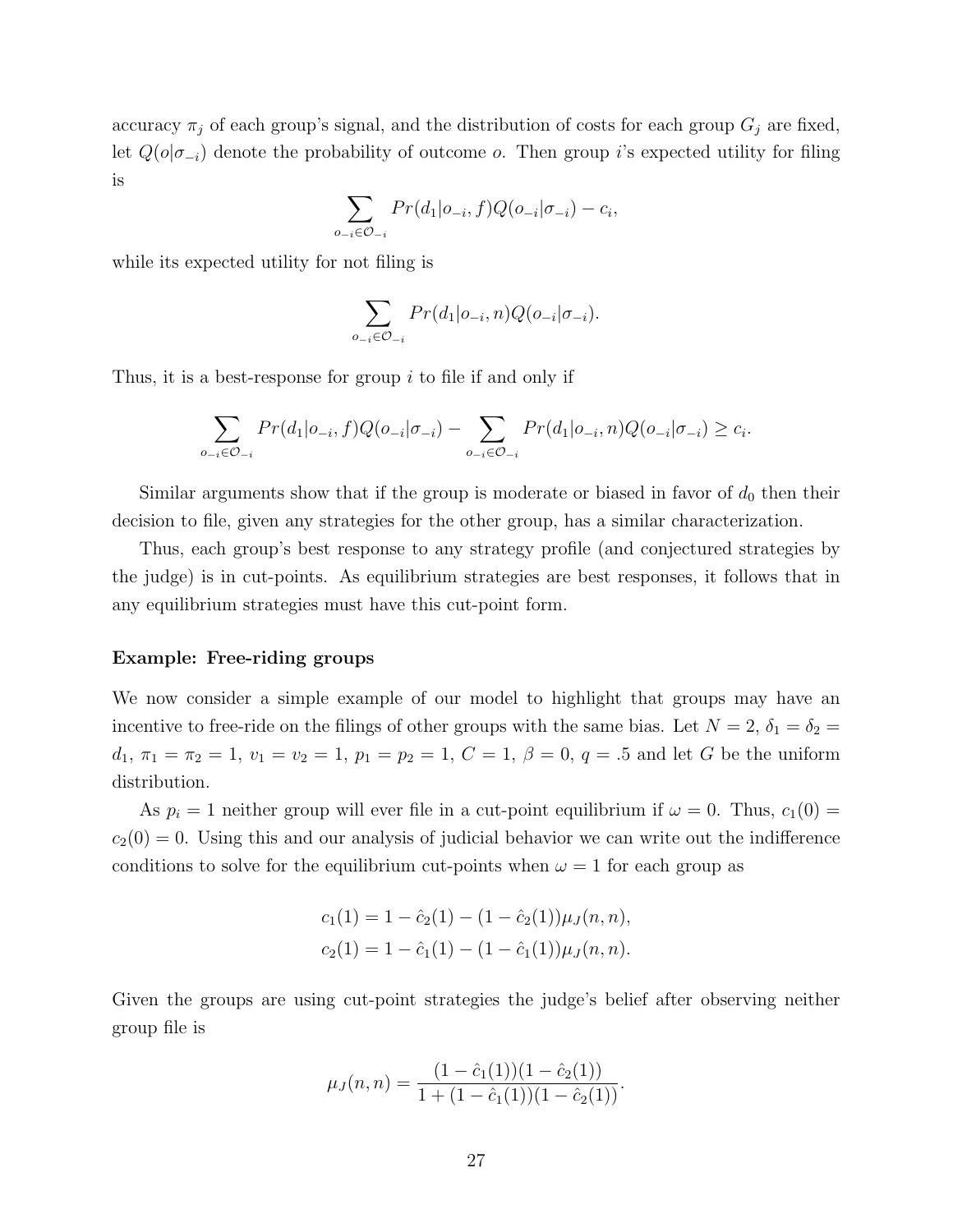Substituting this into the equilibrium conditions and solving the system of equations yields three cut-point point equilibrium. The first is a symmetric equilibrium in which  $c_1(1)$  =  $c_2(1) = .43$ . In the second, group 1 takes the lead and always files while group 2 free-rides and never files,  $c_1(1) = 1$  and  $c_2(1) = 0$ . Finally, the reverse holds in the third equilibrium, with group 1 free-riding on group 2,  $c_1(1) = 0$  and  $c_2(1) = 1$ .

#### Example: Competing groups

We now analyze cut-point equilibrium with two groups when the groups have opposite bias. Let  $N = 2$ ,  $\delta_1 = d_1$ ,  $\delta_2 = d_0$ ,  $\pi_1 = \pi_2 = 1$ ,  $v_1 = v_2 = .6$ ,  $p_1 = p_2 = .5$ ,  $C = 1$ ,  $\beta = 0$ ,  $q = .5$ and let  $G$  be the uniform distribution. In this case, in a symmetric equilibrium the judge's belief following  $(f, f)$  and  $(n, n)$  is  $\mu_J = .5$ . The judge's belief following  $(f, n)$  and  $(n, f)$  are given by

$$
\mu_J(f,n) = \frac{\overline{c}_1(1)(1-\overline{c}_1(1))}{\overline{c}_1(1)(1-\overline{c}_1(1)) + \overline{c}_1(0)(1-\overline{c}_2(0))}
$$
 and  

$$
\mu_J(n,f) = \frac{(1-\overline{c}_1(1))\overline{c}_1(1)}{(1-\overline{c}_1(1))\overline{c}_1(1) + (1-\overline{c}_1(0))\overline{c}_2(0)}.
$$

Using this and substituting into the equilibrium filing equations we get  $\bar{c}_1(1) = \bar{c}_2(0) \approx .43$ and  $\bar{c}_1(0) = \bar{c}_2(1) \approx .03$ . Taking these cut-points, it is straight-forward to calculate the probability that the judge makes the correct decision as  $\approx$  .7.

#### Example: Judicial welfare and group bias

Consider the parameters from the previous example. However, assume there is only one group. If that group is biased, then using the equilibrium equations and setting the parameters we get that a unique cut-point exists in which  $\bar{c}_1(1) \approx .33$  and  $\bar{c}_1(0) \approx .03$ . These cut-points, along with the judge's updated beliefs after observing the group file and not file, we get that the probability the judge makes the correct decision with one biased group is  $\approx$  .58. Now assume that instead the group is moderate. In this case, substituting into the group's equilibrium equations yields  $\bar{c}_1(1) = \bar{c}_1(0) = .1$ . Calculating the probability the judge makes the correct decision in this case yields  $.55 < .58$ . Thus, the judge is more likely to decide correctly when the group is biased. Note that this is for the case when  $p = 1/2$ ; for higher  $p$  the effect is more pronounced as the biased group filing strategy becomes even more informative. However, for  $p$  sufficiently low the opposite conclusion holds, with there not existing an informative equilibrium when the group is biased for  $p = 0$ . Also, note that  $.58 < .7$ , indicating that under these parameters adding a second competing group is beneficial for the judge.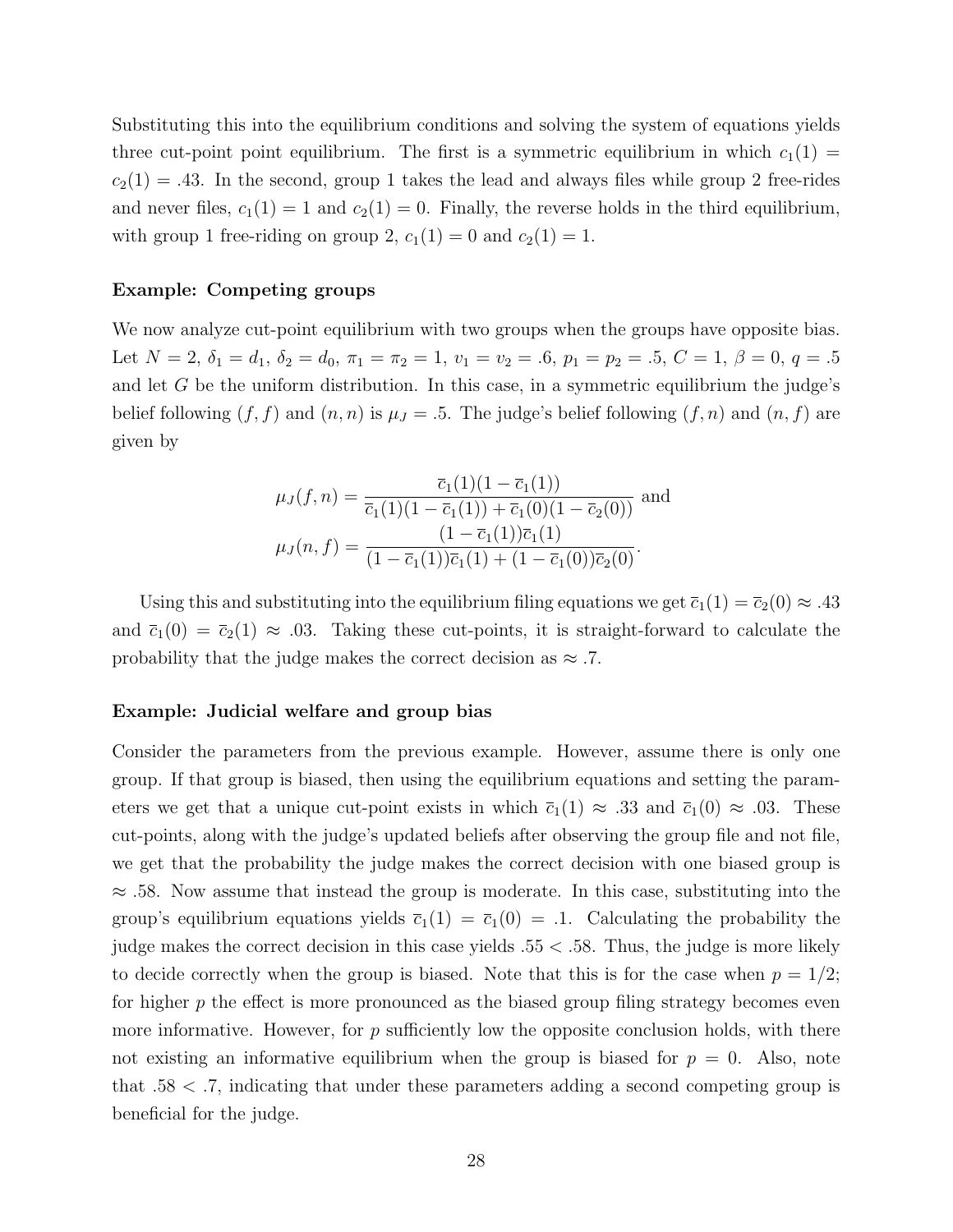Now re-consider the parameters from the example with two groups that share a bias and consider how changing group bias and the number of groups changes the probability the judge makes the correct decision. With one biased group we get  $\bar{c}_1(1) = 1$  and  $\bar{c}_1(0) = 0$ . Thus, the judge always decides correctly. On the other hand, if there is one moderate group we get  $\bar{c}_1(1) = \bar{c}_1(0) = 1/2$ , and the judge makes the correct choice with probability .75.

Turning to multiple groups and solving for cut-point equilibrium with two competing groups under these parameters yields  $\overline{c}_1(1) = \overline{c}_2(0) = 1/2$  and  $\overline{c}_1(0) = \overline{c}_2(1) = 0$ . Under these strategies the judge makes the correct decision with probability .75. Finally, recall that with two groups that share a bias we have multiple cut-point equilibria. If the groups play the equilibrium in which one group always files and the other never files this is equivalent to the one bias group model and, hence, the judge will always make the correct decision. On the other hand, if the groups end up in the equilibrium where  $\bar{c}_1(1) = \bar{c}_2(1) \approx .43$  and  $\overline{c}_1(0) = \overline{c}_2(0) = 0$  then the judge only makes the correct decision with probability  $\approx .72$ .

Therefore, under these conditions only having one biased group is always at least weakly better for the judge than any other arrangement. Interestingly, having competing biased groups or one moderate group works out equally well, although it is inferior to one biased group. This is because the effect of competition on filing behavior has a balancing effect on the judge's belief following no filings that is similar to how the judge updates if a moderate does not file. Finally, if there are two groups with similar ideologies how well the judge does depends on if the groups are able to coordinate on filings or not. If the groups do not coordinate on a "free-riding" equilibrium then the judge is strictly worse off under this arrangement compared to any other. On the other hand, if one group always takes a step back and the other group is always the filer then multiple friendly groups works as well as if there was only one biased group.

#### Group Bias and Influence

#### Proof of Lemma 1

Fix a cut-point equilibrium and consider a group i biased in favor of  $d_1$ . For any realization of outcomes for the other groups,  $o^{-i}$ , because  $\bar{c}(1) > \bar{c}(0)$  if the judge observes that group i filed by Bayes' rule  $\mu_J(f_1, o^{-i}) > \mu_J(n, o^{-i})$ . Furthermore, by  $\bar{c}(1) > \bar{c}(0)$  if the judge audits group i's brief then, having only observed  $f_1$ , in expectation the judge is more likely to learn that  $s_i = 1$  rather than  $s_i = 0$ . Because  $\bar{\epsilon}$  is strictly decreasing in  $\mu_j$  this yields  $Pr(d = d_1 | f_1, o^{-i}) > Pr(d = d_1 | n, o^{-i})$  for realization  $o^{-i}$ . As this holds for every outcome  $o^{-i}$  taking expectations over outcomes yields  $Pr(d = d_1|f_1) > Pr(d = d_1|n)$  as required.

Similarly, consider a moderate group that observes  $s_i = 1$ . If we observe that the group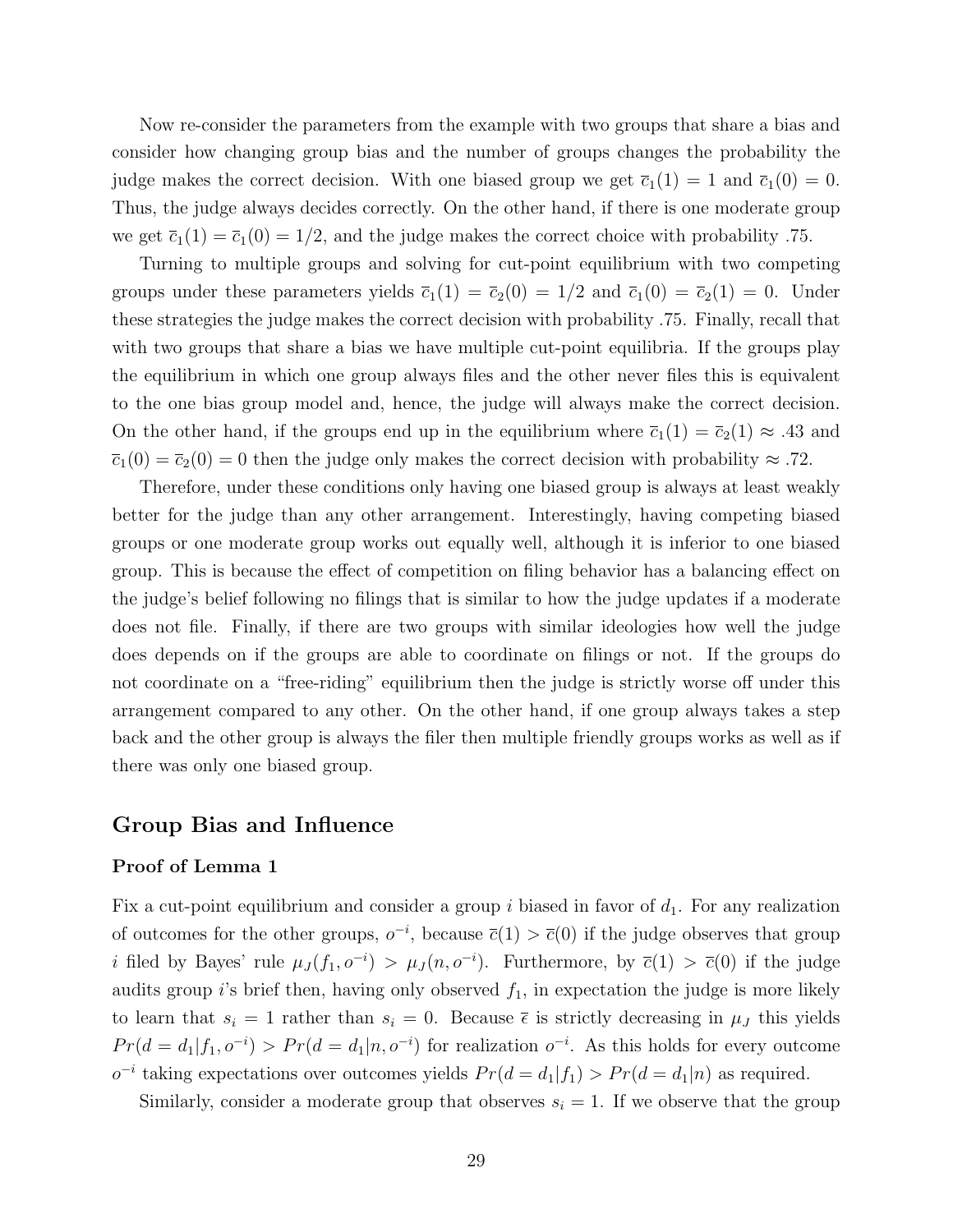files in favor of decision  $d_1$  then the judge updates that group is signal is  $s_i = 1$ . On the other hand, because  $c_i(1) < C$  if the group does not file then the judge has some uncertainty over whether the group's signal is  $s_i = 1$  or  $s_i = 0$ . Therefore, for any realization of outcomes  $o^{-i}$  we have  $\mu_J(f_1, o^{-i}) > \mu_J(n, o^{-i})$ . Because this holds for any realization  $o^{-i}$ taking expectations over the other group's outcomes we get that if group i observes  $s_i = 1$ then the probability  $d = d_1$  when the group files is greater than the probability  $d = d_1$  if it does not.

Analogous proofs show the result if group  $i$  is biased for  $d_0$  or is moderate and observes  $s_i = 0.$ 

#### Proof Proposition 2

Recall that, in a cutpoint equilibrium, the judge's belief after observing a moderate group file in favor of  $d_1$  is the same as when the judge observes the moderate group's signal directly. That is, for a moderate group  $i$ , the judge's belief after observing the moderate group file is equal to  $Pr(\omega = 1|\tilde{o}_i = 1)$ , as defined in the proof of proposition 1.

Next, recall that the judge's belief is equal to  $Pr(\omega = 1 | \tilde{o}_i = f)$ , as defined in the proof of proposition 1, after a biased group files in favor of  $d_1$ . Finally, note that  $\pi_i > \max\{q, 1 - q\}$ and  $\bar{c}_i(1) \ge \bar{c}_i(0)$  for a group biased in favor of  $d_1$  implies  $Pr(\omega = 1 | \tilde{o}_i = 1) \ge Pr(\omega = 1 | \tilde{o}_i = 1)$  $f$ ) which yields the required result.

#### Proof of Proposition 3

We prove the proposition in three parts. First, we show that as  $p_i \to 0$ , equilibrium influence for biased groups also approaches 0. Second, we show that for  $p_i$  sufficiently high, biased groups do not file when they receive a signal contrary to their bias. Third, we suppose the group is moderate and show that if  $\sigma$  is a cut-point equilibrium given  $p_i$  then it is still a cut-point equilibrium for any  $p'_i \neq p_i$ .

For the first two steps, let group i be biased in favor of outcome  $\delta_i$ . The difference in cut-points for group  $i$  is given by

<span id="page-30-0"></span>
$$
\left| \overline{c}_i^*(1) - \overline{c}_i^*(0) \right| = \left| [U_i(f_{\delta_i}|s_1 = 1) - U_i(n|s_i = 1)] - [U_i(f_{\delta_i}|s_i = 0) - U_i(n|s_i = 0)] \right|.
$$
 (1)

To establish the first part of the proposition, we show that an equilibrium exists in which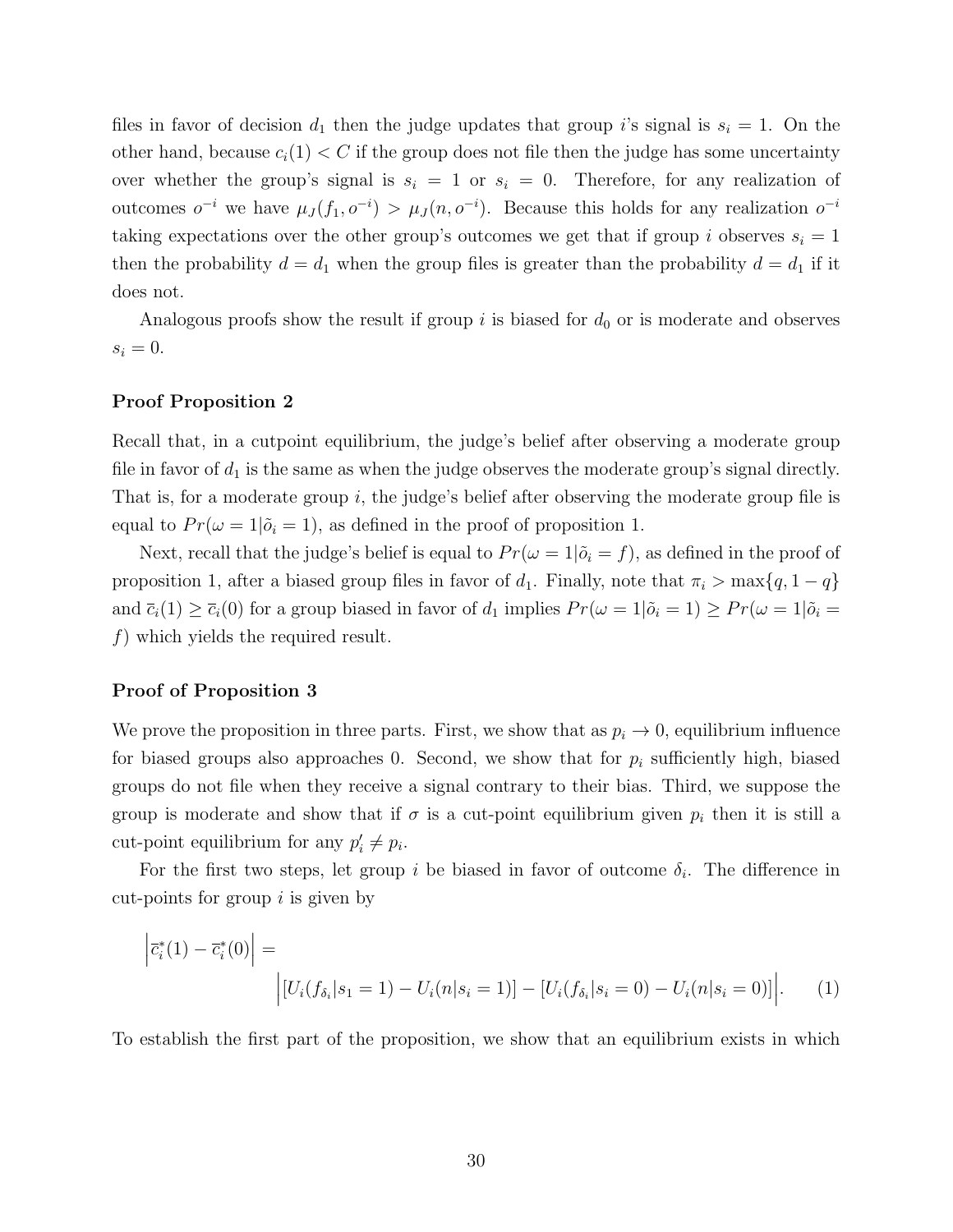$|\bar{c}_i^*(1) - \bar{c}_i^*(0)| = 0.$  $|\bar{c}_i^*(1) - \bar{c}_i^*(0)| = 0.$  $|\bar{c}_i^*(1) - \bar{c}_i^*(0)| = 0.$  First, rewrite equation (1) as

<span id="page-31-0"></span>
$$
\left| [U_i(f_{\delta_i}|s_1=1) - U_i(f_{\delta_i}|s_i=0)] - [U_i(n|s_i=0) - U_i(n|s_i=1)] \right|.
$$
\n(2)

Assume the judge and other groups conjecture that the cut-points used by group  $i$  are such that  $|\hat{c}_i(1) - \hat{c}_i(0)| = 0$ . In this case, the judge's belief over  $\omega$  is the same, regardless if group i files or not. Furthermore, the other groups expect that group  $i$ 's decision has no influence over outcomes. Therefore, the actions of the other players and thus outcomes, are independent of group  $i$ 's decision. Consequently, group  $i$ 's utility for filing is the same regardless of its signal and so the left term in brackets in equation [\(2\)](#page-31-0) is 0. Similarly, the utility to the group for not filing is the same following either signal. As such, equation [\(2\)](#page-31-0) is equal to 0 and so, consistent with the judge's and other groups' conjecture, group i's decision to file or not is independent of its signal. Hence, it is an equilibrium. Furthermore, in such an equilibrium because group  $i$  does not influence outcomes it can never be optimal to pay any positive cost  $c_i$  to file. Thus, it must be that  $\overline{c_i}(1) = \overline{c_i}(0) = 0$ . Because at  $p_i = 0$ there exists such an equilibrium, upper hemicontinuity ensures that as  $p_i \to 0$ , there exist a sequence of equilibria in which  $|\bar{c}_1(0) - \bar{c}_1(1)| \to 0$ . Furthermore, as  $p_i \to 0$ , both  $\bar{c}_1(1) \to 0$ and  $\bar{c}_1(0) \rightarrow 0$ . This establishes the first part of the proposition.

Second, we continue to assume that group i is biased in favor of outcome  $\delta_i$ . Further, let  $p_i = 1$ , and suppose that group i has received signal  $s_i \neq \delta_i$ . In this case,

$$
\overline{c}_i(0) = \sum_{o^k \in \mathcal{O}_{-i}} v_i \left[ P\left(d = \delta_i | \mu(s_i, o^k)\right) - P\left(d = \delta_i | \mu(n, o^k)\right) \right] P\left(o^k | s_i = 0\right).
$$

Following any action by the group the judge's belief cannot shift by more than it would had she actually observed the group's signal. Thus,  $P\Big(d = \delta_i | \mu(s_i, o^k) \Big) - P\Big(d = \delta_i | \mu(n, o^k) \Big) < 0.$ Because the group's gain following any outcome is always strictly negative it must be that at  $p_i = 1$  we have  $\bar{c}_i(0) = 0$ . Further, because the inequality is strict, this implies that there exists some  $\bar{p}_i < 1$  such that for all  $p_i > \bar{p}_i$ ,  $\bar{c}_i(0) = 0$ . This establishes the second part of the result.

For the third and final part of the proposition, assume that group i is moderate. Recall that in a cut-point filing equilibrium, moderate groups always include factual information in their briefs and file consistent with the signal they receive. These two features imply that the judge's belief after observing a moderate group file in favor of  $d_i$ ,  $\mu(d_i, o)$  is equal to the judge's belief after observing the moderate group's signal directly,  $\mu(s_i, o)$ . This implies that, in a strategy profile  $\sigma$ , the judge's decision is constant in  $p_i$  for a moderate group.

To complete the proof, consider a vector of extraction probabilities  $p = (p^M, p^B)$ , where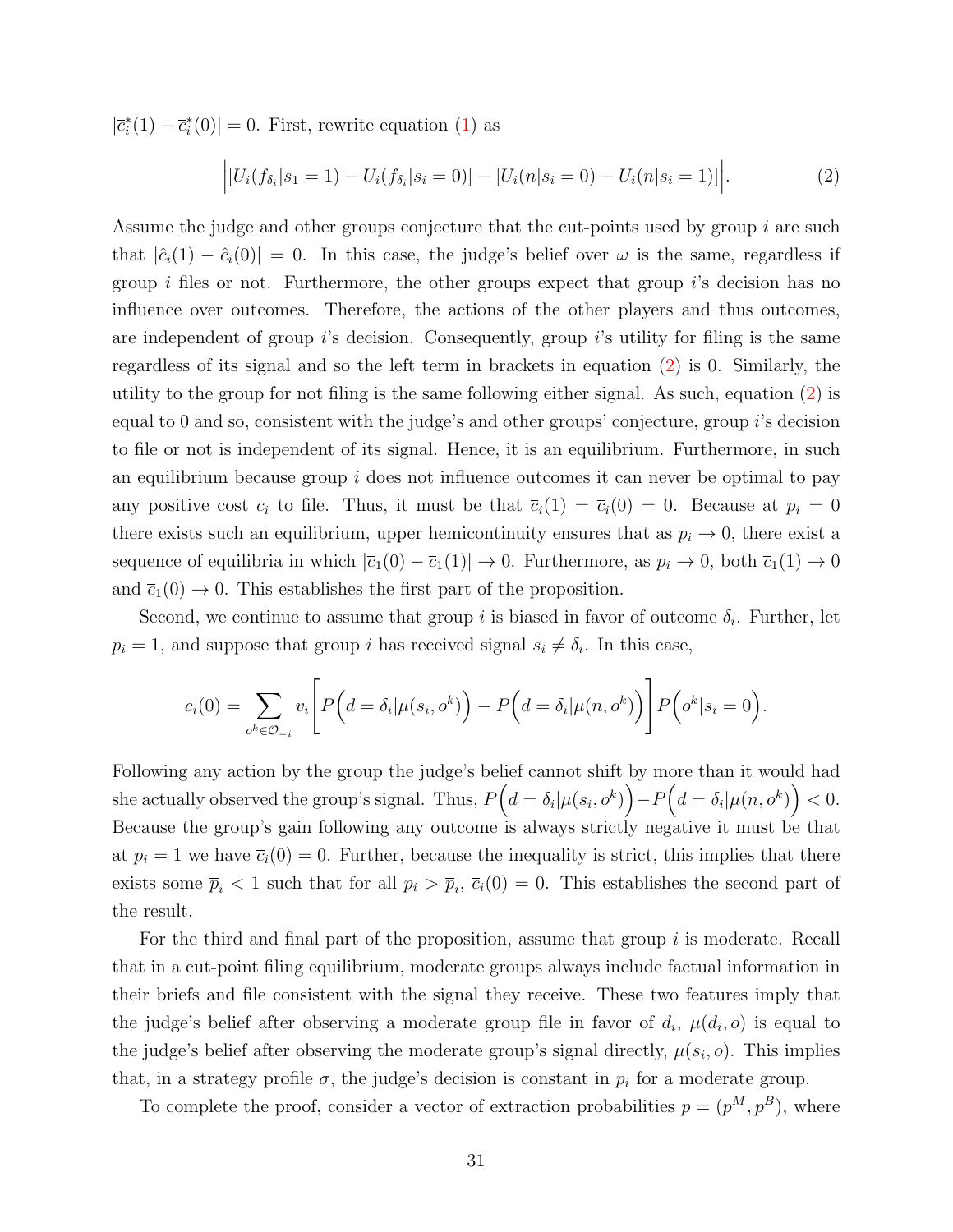$p^M$  are the probabilities assigned to the moderate groups and  $p^B$  are the probabilities assigned to the biased groups. Denote another vector of extraction probabilities  $p' = (p'^M, p^B)$ , which only differs in the extraction probabilities of the moderate groups. Additionally, let  $U_i(a|\sigma, p)$ be player is utility for action a in assessment  $\sigma$  given extraction probabilities p. Finally, the fact that the judge's decision is constant in  $p_i$  for moderate groups implies that that for every  $p$  and  $p'$ ,

$$
U_i(a_i|\sigma, p) = U_i(a_i|\sigma, p')
$$

for all players i and actions  $a_i$ . Therefore, if  $\sigma$  is an equilibrium assessment under p, it is an equilibrium assessment under  $p'$ .

#### Proof of Proposition 4

Recall that in equilibrium

$$
\sum_{o^k \in \mathcal{O}_{-i}} v_i \left[ p_i P \Big( d = \delta_i | \mu(s_i, o^k) \Big) + (1 - p_i) P \Big( d = \delta_i | \mu(f, o^k) \Big) - P \Big( d = \delta_i | \mu(n, o^k) \Big) \right] P \Big( o^k | s_i \Big) = \overline{c}_i(s_i).
$$
\n(3)

Now, suppose that  $\pi_i = 1/2$ . Note that when  $\pi_i = 1/2$ ,  $s_i$  carries no information about w. This implies that for every pair of outcomes for player  $i$   $o_i$ ,  $o'_i$ , and every profile of outcomes for the other players  $o_{-i}$ ,

<span id="page-32-0"></span>
$$
\mu(o_i, o_{-i}) = \mu(o'_i, o_{-i}).
$$

This implies that for every pair of outcomes for player  $i \, o_i, o'_i$ , and for every profile of outcomes for the other players  $o_{-i}$ ,

$$
P\Big(d=\delta_i|\mu(o_i,o_{-i})\Big)-P\Big(d=\delta_i|\mu(o'_i,o_{-i})\Big).
$$

From this, it follows that the left hand side of equation [3](#page-32-0) is equal to 0, which establishes the result.

### Empirically Assessing Influence

In this section, we provide formal proof of our results on empirically assessing the influence of amicus filings.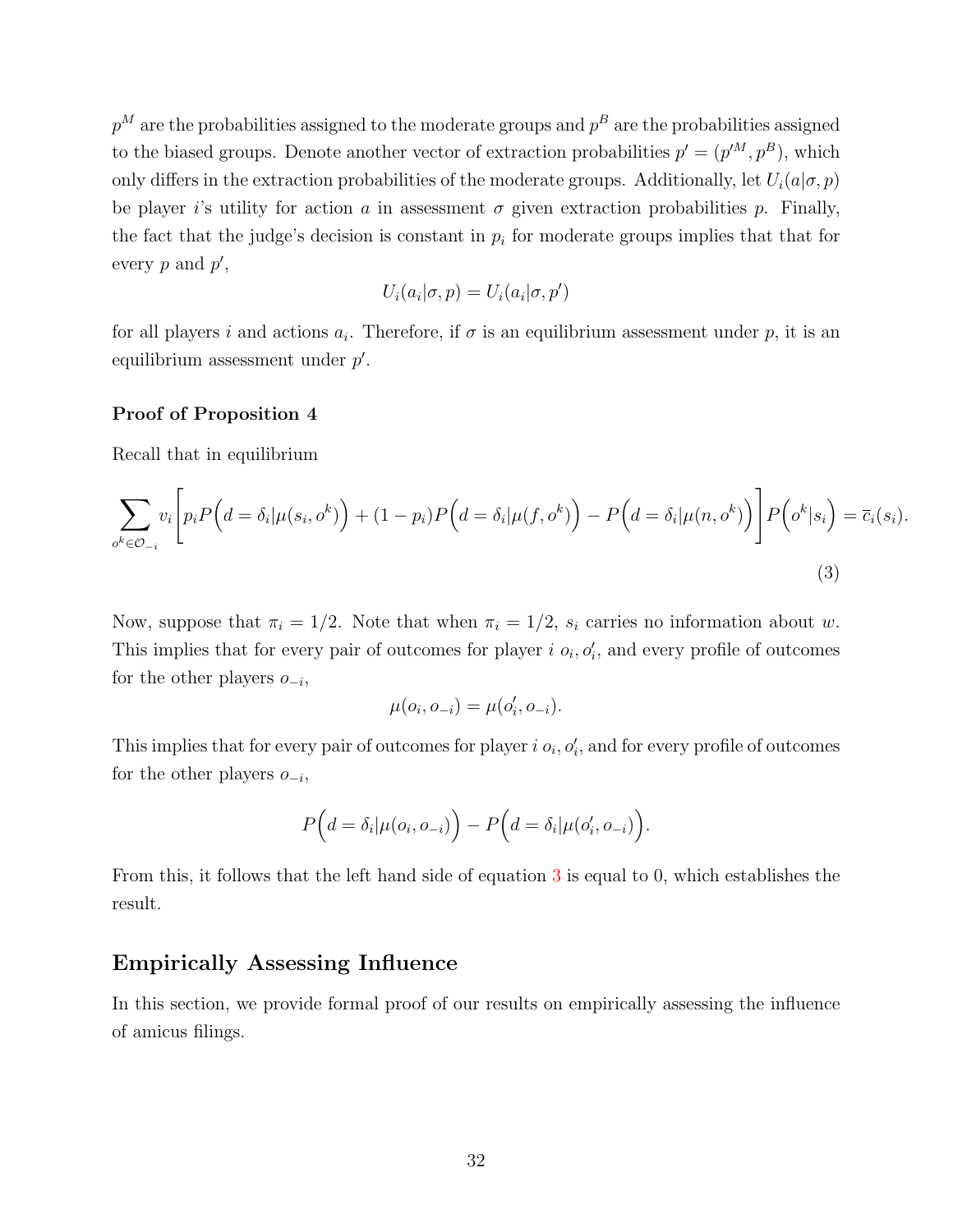#### Proof of Lemma 2

That the group has strictly positive influence if  $v > 0$  follows from lemma 1.

The second part of the result follows from application of Bayes rule and the fact that in a cut-point filng equilibrium, a group never files if  $v_i = 0$ .

#### Proof of Proposition 5

Before proving the result, it is useful to establish some notation. Suppose that we possess data on all cases heard, as well as whether the group filed in each particular case. Let the group's average influence level across a dataset of  $M$  cases be defined as:

$$
\frac{1}{M} \sum_{k=1}^{M} \left[ Pr(d = d_1 | \text{ group files in case } k) - Pr(d = d_1 | \text{ group does not file in case } k) \right]
$$

As, from lemma 2, group influence varies based on whether the group values a ruling in its favor or not, we can decompose influence among cases relevant and not relevant for the group. Let  $v^k$  be the group's value for case k and define  $R \subseteq M$  as the set of relevant cases  $(v<sup>k</sup> > 0)$  and  $I \subseteq N$  as the set of irrelevant cases  $(v<sup>k</sup> = 0)$ . We can now rewrite the group's average influence as:

$$
\frac{1}{M} \Big( \sum_{k \in R} \Big[ Pr(d = d_1 | f^k, k \in R) - Pr(d = d_1 | n^k, k \in R) \Big] + \sum_{k \in I} \Big[ Pr(d = d_1 | f^k, k \in I) - Pr(d = d_1 | n^k, k \in I) \Big] \Big)
$$

where, for notational simplicity,  $Pr(d = \delta | f^k)$  and  $Pr(d = \delta | n^k)$  denote the probabilities the judge issues the group's preferred ruling given that it does and does not file on case  $k$ , respectively. By lemma 2, the second summation is equal to 0, as influence on cases that are not relevant is equal to 0. We can therefore rewrite the average level of a group's influence as

$$
\frac{1}{M}\sum_{k\in R}\Big[Pr(d=d_1|f^k, k\in R) - Pr(d=d_1|n^k, k\in R)\Big].
$$

With this notation in hand, we can move along to proving the proposition. Recall that groups never file when a case is not relevant. This implies that in expectation, the first term in  $\hat{I}$  is a consistent estimate of  $Pr(d = d_1 | f_i, i \in R)$ . To calculate influence we also wish to estimate  $Pr(d = d_1 | n, i \in R)$ . However, if both relevant and irrelevant cases are pooled, taking the mean outcome when a group does not file results in an estimate that is in expectation equal to  $Pr(i \in R) Pr(d = d_1 | n, i \in R) + Pr(i \in I) Pr(d = d_1 | n, i \in I)$ . Note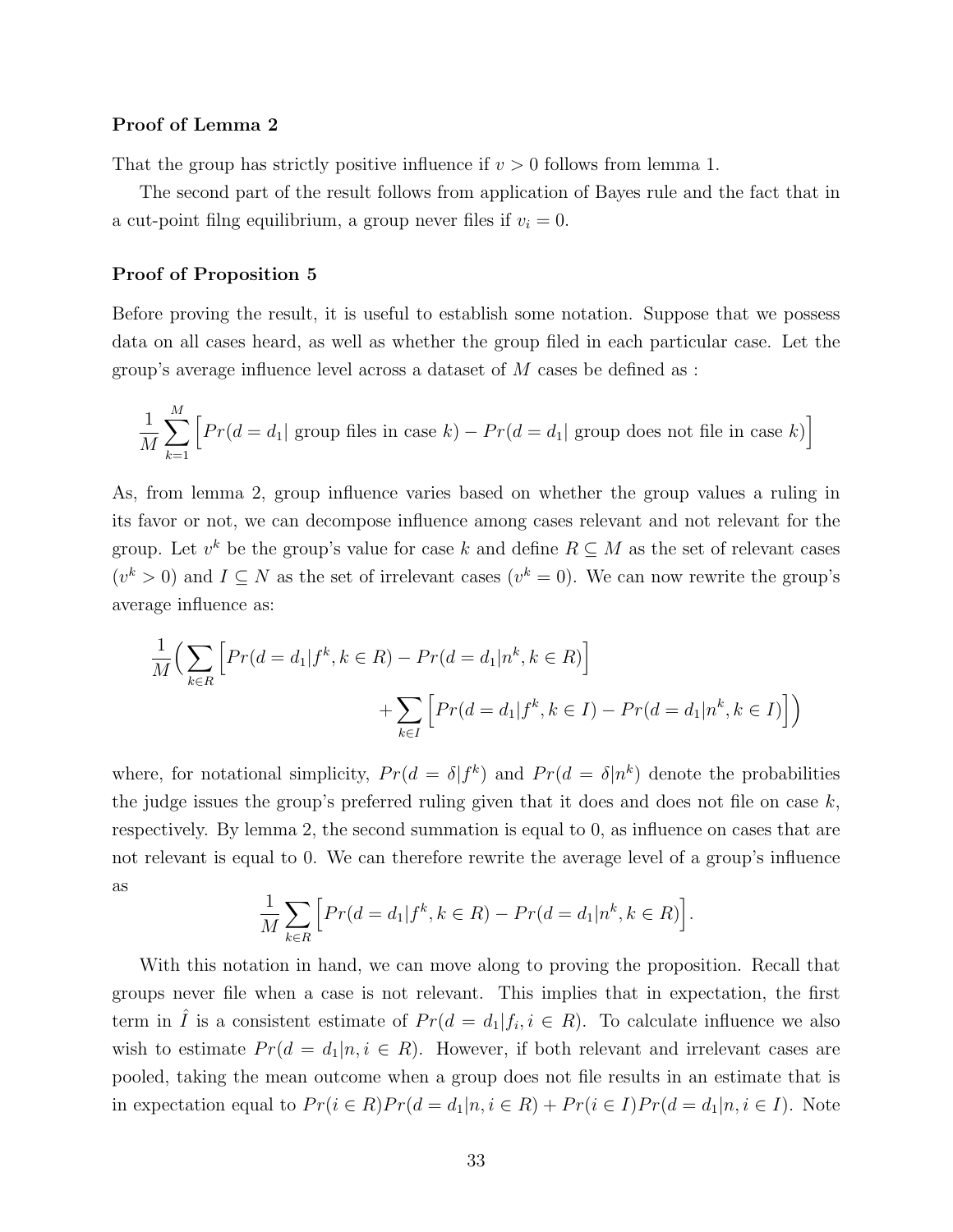that, because the judge does not update after observing a non-filing when a case is irrelevant to a group's interests,  $Pr(d = d_1 | n, i \in R) < Pr(d = d_1 | n, i \in I)$ , which establishes the result.

### Endogenous Auditing

Here, we analyze how the influence of briefs is altered if the judge strategically chooses whether or not to read a filing. Our baseline model abstracted from such auditing to incorporate other aspects of the amicus environment important to understanding the trade-offs faced by groups when filing and in a manner tractable enough to analyze the effectiveness of briefs.[23](#page-0-0) To build in endogenous auditing, we focus on the case with one group here and study examples with two groups in the appendix.

In doing so, we find that our conclusions about moderate groups from the exogenous auditing continue to hold, and that allowing for endogenous auditing provides a deeper understanding of these insights. Specifically, the endogenous auditing of briefs by the courts differentially effects influence depending on whether the group is biased or moderate. Similar to our baseline results, moderate group influence is not sensitive to endogenous auditing, while biased group influence grows when the judge is able to strategically read briefs. Additionally, which briefs the judge wants to allocate her time and resources toward depends on filing group characteristics.

Consider an altered version of our amicus model with one group in which judges choose whether to read a brief or not. Rather than assuming that the judge reads group i's brief with probability  $p_i$ , we now model the judge's decision to read a brief as an endogenous choice. Formally, we assume that, after a group chooses whether to file, the judge learns her private cost  $c_J$ , which is drawn from distribution  $G_J(c_J)$ . After learning this cost, the judge chooses to either read the brief, paying cost  $c_J$  and learning the brief's factual content, or does not read the brief, paying no cost and remaining ignorant of the filing's factual content. After this, the game continues per the model previously studied, with the judge receiving a shock to her utility and issuing a ruling.

As foreshadowed, the impact of auditing is qualitatively different depending on whether the group in question is moderate or biased. The next result establishes this differential effect that endogenous auditing of filings has on group influence depending on group ideological orientation.[24](#page-0-0)

<sup>&</sup>lt;sup>23</sup>An additional interpretation of the baseline model is that group reputations are relatively fixed at the time of the case and, thus, the judge commits to reading briefs from some groups with a higher probability, i.e., she directs her clerks ahead of time to focus on briefs from certain groups should they file.

<sup>&</sup>lt;sup>24</sup>In studying endogenous auditing we focus on equilibrium that can be characterized using cut-point strategies similar to those in the baseline analysis. Importantly, cut-point equilibria continue exist in the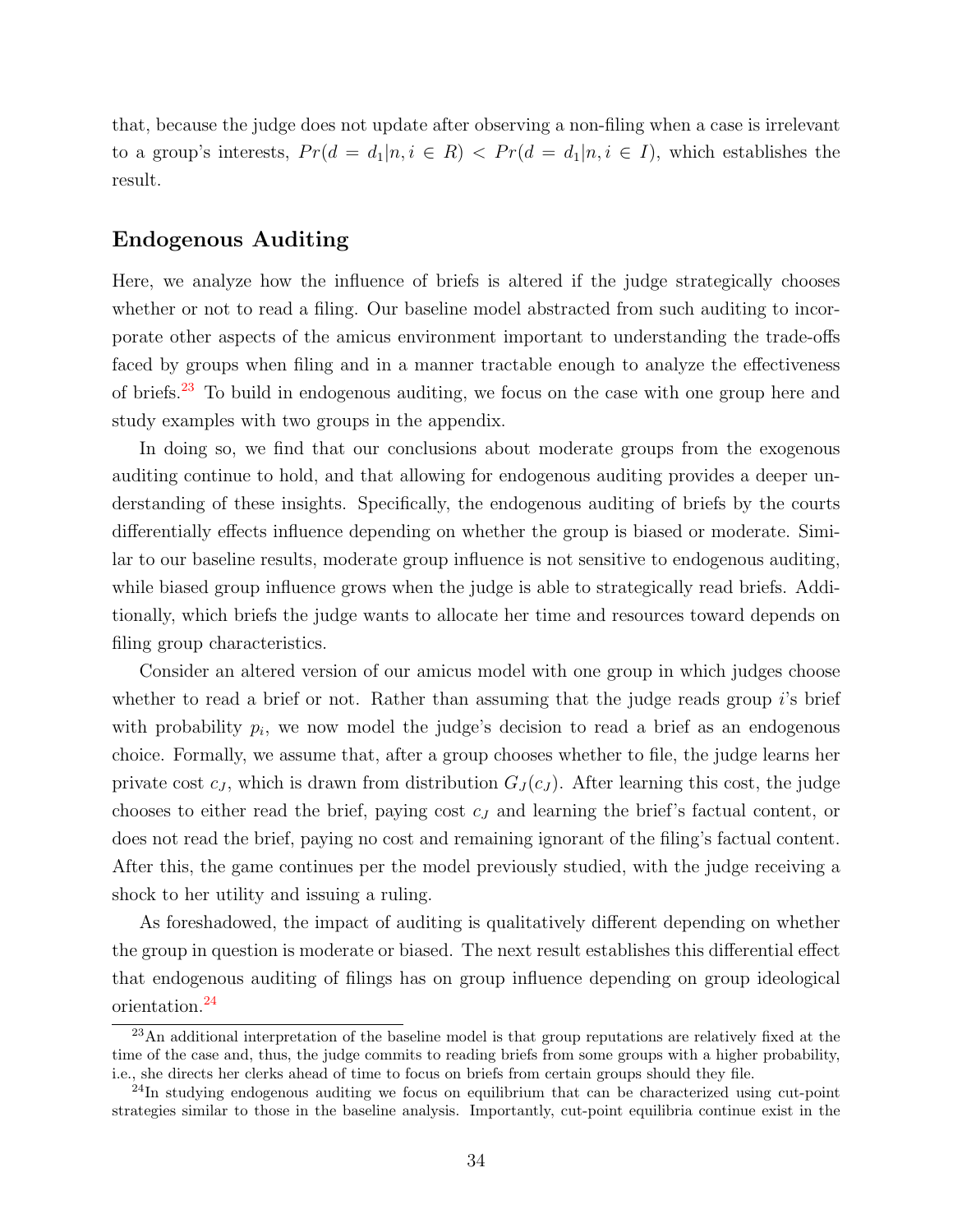#### <span id="page-35-0"></span>Proposition 6. (Group influence and auditing)

- 1. If the group is biased then its influence is positive when the judge has the ability to audit. However, if the judge could never audit then it has no influence.
- 2. If the group is moderate then its influence is the same under both strategic auditing and no auditing.

This result indicates that allowing the judge to choose which briefs to read carefully, rather than assuming an exogenous probability of reading, can encourage more informative and more influential filing behavior. However, this effect is not uniform across groups. Only biased group behavior changes when the judge chooses whether or not to read a brief. Interestingly, analogous to previous results, a change in influence comes through direct and indirect channels. Information is translated directly when a judge reads a group's brief, and is transferred indirectly through the group's strategic filing decisions. Our analysis shows that the direct channel is necessary for the indirect channel to operate for biased groups, as such groups will only have influence if there is some threat that the judge will read their briefs. In contrast, this is not true for moderates, as their filings are informative even when there is no expectation that the judge will verify filing content.

The endogenous auditing model also provides insights into which briefs the judge will spend time and effort reading closely. The judge targets different briefs depending on filing group characteristics. Also, when we analyze special cases of our model with two groups to further understand judicial incentives we find that, consistent with proposition [6,](#page-35-0) the judge may spend time reading a brief submitted by a biased group but never a moderate group (see appendix). The moderate group reveals its signal through which side its brief supports, so the judge need not expend resources assessing the details of the group's filing. Intuitively, we also find that if two biased groups file a brief, but one group's signal is much more accurate, then the judge targets the high quality group.

First, we establish existence of a cut-point equilibrium in the model with endogenous auditing. We use an argument similar to the one used to establish equilibrium existence in the baseline model, constructing a mapping that represents the group's and the judge's indifference conditions for filing and auditing, respectively. Verifying continuity of this mapping delivers existence via Brouwer's fixed point theorem.

Assume that the group uses a cut-point strategy when deciding whether to file or not. Given this cutpoint strategy, we define notation for the judge's beliefs, obtained via Bayes

cases we analyze with endogenous auditing (see appendix).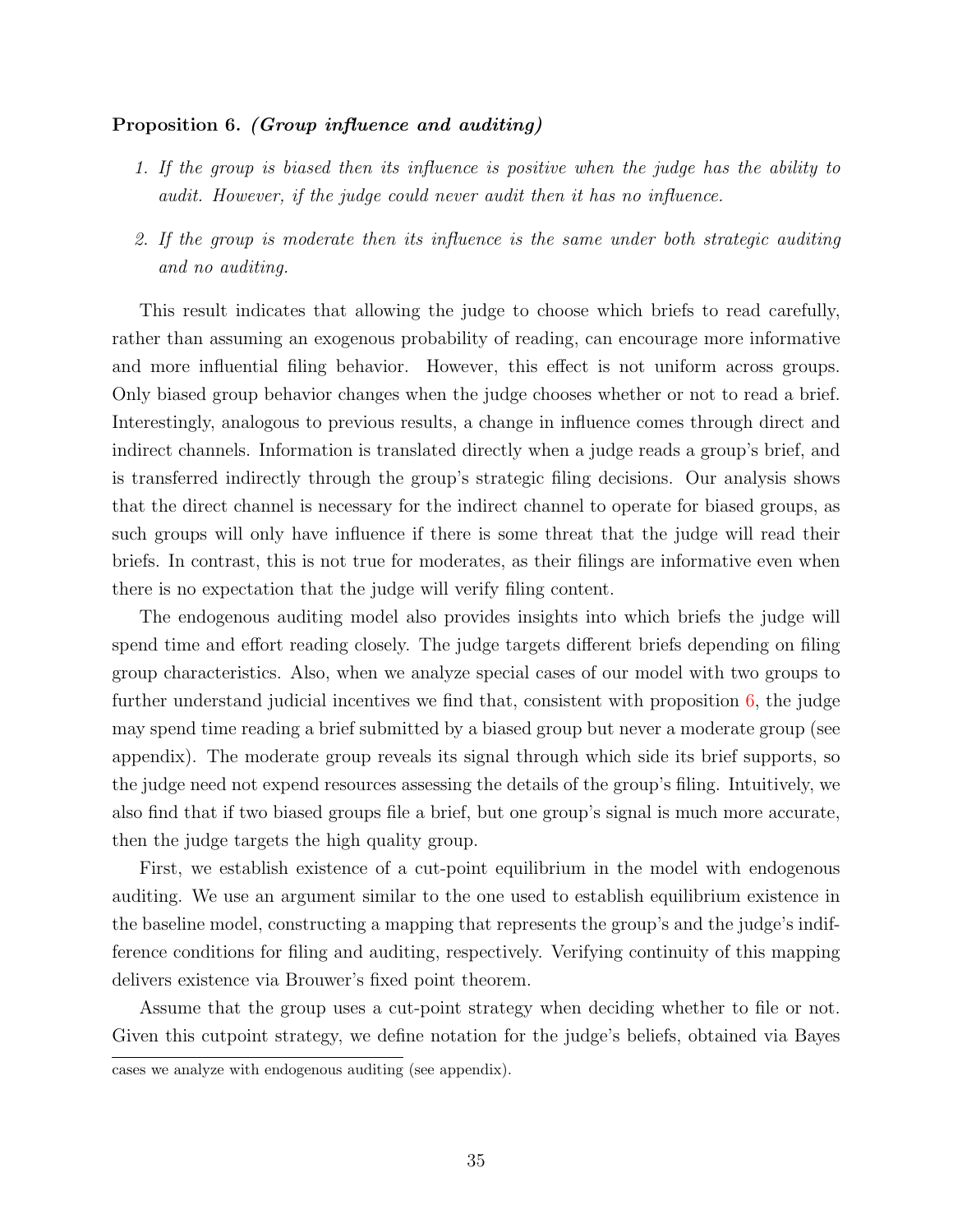rule, so that  $\mu_o$  denotes the Judge's belief after outcome  $o$ . More specifically, let

$$
\mu_1 = \frac{\pi_i q}{\pi_i q + (1 - \pi_i)(1 - q)}
$$

denote the judge's belief if she audits and learns that the group's signal is equal to 1. Similarly, let

$$
\mu_0 = \frac{\pi_i (1 - q)}{\pi_i (1 - q) + (1 - \pi_i) q}
$$

be the judge's belief if she audits and learns that the group's signal is equal to 0. If the judge does not audit and the group files playing a cut-point strategy, then the judge's belief is equal to

$$
\mu_f = \frac{q\Big(\pi_i G(\overline{c}_i(1)) + (1 - \pi_i)G(\overline{c}_i(0))\Big)}{q\Big(\pi_i G(\overline{c}_i(1)) + (1 - \pi_i)G(\overline{c}_i(0)\Big) + (1 - q)\Big(\pi_i G(\overline{c}_i(0)) + (1 - \pi_i)G(\overline{c}_i(1)\Big)}.
$$

Finally, if the group does not file when the group uses a cut-point strategy, the judge's belief is equal to

$$
\mu_n = \frac{q\Big(\pi_i G(\overline{c}_i(1)) + (1 - \pi_i)G(\overline{c}_i(0))\Big)}{q\Big(\pi_i (1 - G(\overline{c}_i(1))) + (1 - \pi_i)(1 - G(\overline{c}_i(0)))\Big) + (1 - q)\Big(\pi_i (1 - G(\overline{c}_i(0))) + (1 - \pi_i)(1 - G(\overline{c}_i(1)))\Big)}.
$$

Next, recall that, given belief  $\mu_o$ , the judge will choose decision  $d_1$  if the shock is above cutpoint  $\bar{\epsilon}_o$ , which itself is a function of  $\mu_0$  as described earlier. The judge's expected utility for not auditing, given that the group files is given by

$$
U_J(N|f_j) = \left(\frac{\overline{\epsilon}_{f_j}+1}{2}\right)\left(\mu_{f_j} + \beta + \frac{\overline{\epsilon}_{f_j}+1}{2}\right) + \left(\frac{1-\overline{\epsilon}_{f_j}}{2}\right)\left(1-\mu_{f_j}\right).
$$

The judge's expected utility for auditing is

$$
U_J(A|f_j) =
$$
  
\n
$$
\mu_{f_j}\left[\left(\frac{\overline{\epsilon}_1+1}{2}\right)\left(\mu_1+\beta+\frac{\overline{\epsilon}_1+1}{2}\right)+\left(\frac{1-\overline{\epsilon}_1}{2}\right)\left(1-\mu_1\right)\right]+\right.
$$
  
\n
$$
(1-\mu_{f_j})\left[\left(\frac{\overline{\epsilon}_0+1}{2}\right)\left(\mu_0+\beta+\frac{\overline{\epsilon}_0+1}{2}\right)+\left(\frac{1-\overline{\epsilon}_0}{2}\right)\left(1-\mu_0\right)\right]-c_J.
$$

Comparing expected utilities yields that after seeing the group file in favor of decision  $j$  the judge audits if her cost is below some cut-point  $\bar{c}(j)$  and does not audit if her cost is above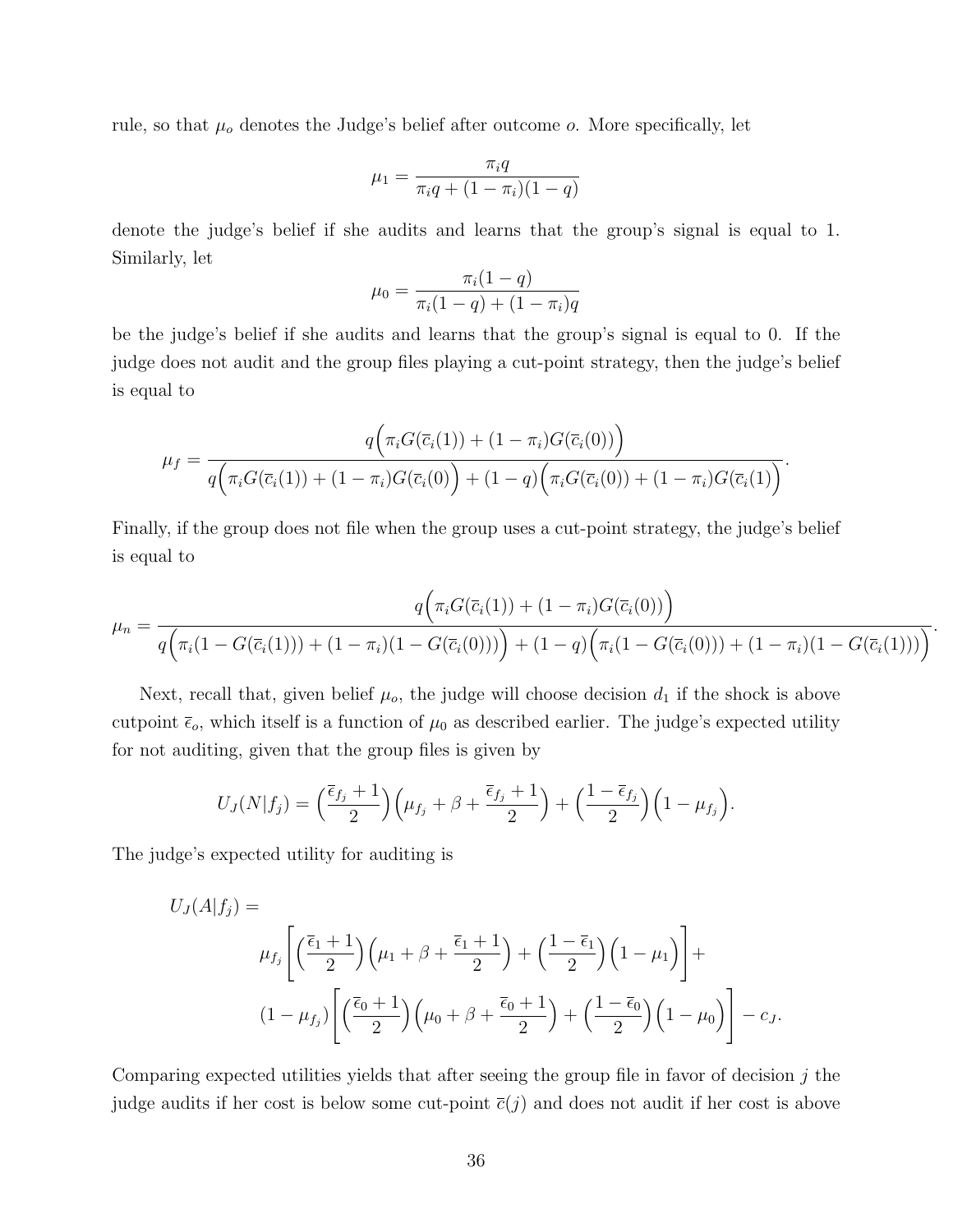this cut-point. Note that because the group's costs are continuously distributed, the judge's utility for auditing and not auditing are each continuous in the group's cut-points  $\bar{c}(0)$  and  $\overline{c}(1).$ 

Next, consider the group's utility. Using a notation similar to before, let  $P^{\sigma}(f_j)$  be the probability that the judge implements decision  $d_1$ , given that the judge's auditing cutpoints are  $\bar{c}_J(0)$  and  $\bar{c}_J(1)$  when the group offers filing  $f_j$  and has received signal  $s_i$ . This probability is

$$
P_J^{\sigma}(f_j) = \left[ G_J(\overline{c}_J(f_j)) P\Big(d = d_1 | \mu_{s_i}\Big) + \Big(1 - G_J(\overline{c}_J(f_j))\Big) P\Big(d = d_1 | \mu_{f_j}\Big) \right]
$$

.

With this, we substitute  $P_{J}^{\sigma}(f_j)$ , into the group indifference conditions from the proof of proposition 1, replacing  $P_0^{\sigma}(f_j)$ . Because  $P_J^{\sigma}(f_j)$  is continuous in the vector of auditing and filing cutpoints  $\bar{c}$ , the same argument from Proposition 1 delivers a fixed point via Brouwer's theorem, ensuring existence of a cut-point equilibrium.

#### Proof of Proposition 6

The first statement in part 1 follows from the characterization of cut-point equilibrium with endogenous auditing. To establish the second statement, note that when the judge is unable to audit, the model is equivalent to the baseline model where  $p_i = 0$ . Proposition 3 implies that influence is 0 in this case, which establishes the result.

Now, we prove part 2. We show that a group's influence is the same under both strategic auditing and no auditing. To establish the result, we demonstrate that the judge never audits a moderate group in equilibrium.

To deduce a contradiction, suppose not. That is, suppose that the judge faces a filing from a moderate group, and the judge audits for some positive cost  $c_j > 0$ . Note that by definition of the moderate group's strategy, the judge knows the group's signal with certainty, conditional upon observing them file. This implies that  $U_J(A) < U_J(N)$ , contradicting the assumption that the judge audits for some  $c_J > 0$ . Therefore, the judge never audits a moderate group with positive probability, which implies the result.

#### Example: Targeting a high quality group

Consider  $N = 2$  with both groups being biased and  $\pi_1 = 1 > \pi_2$ . If only group 1 files then re-using our earlier analyses and replacing  $\mu_J(f_j)$  with  $\mu_J(f_j, n)$  yields an  $\bar{c}_J(f_j, n)$  that is continuous in the groups' cut-points such that the judge audits group 1 if her costs is.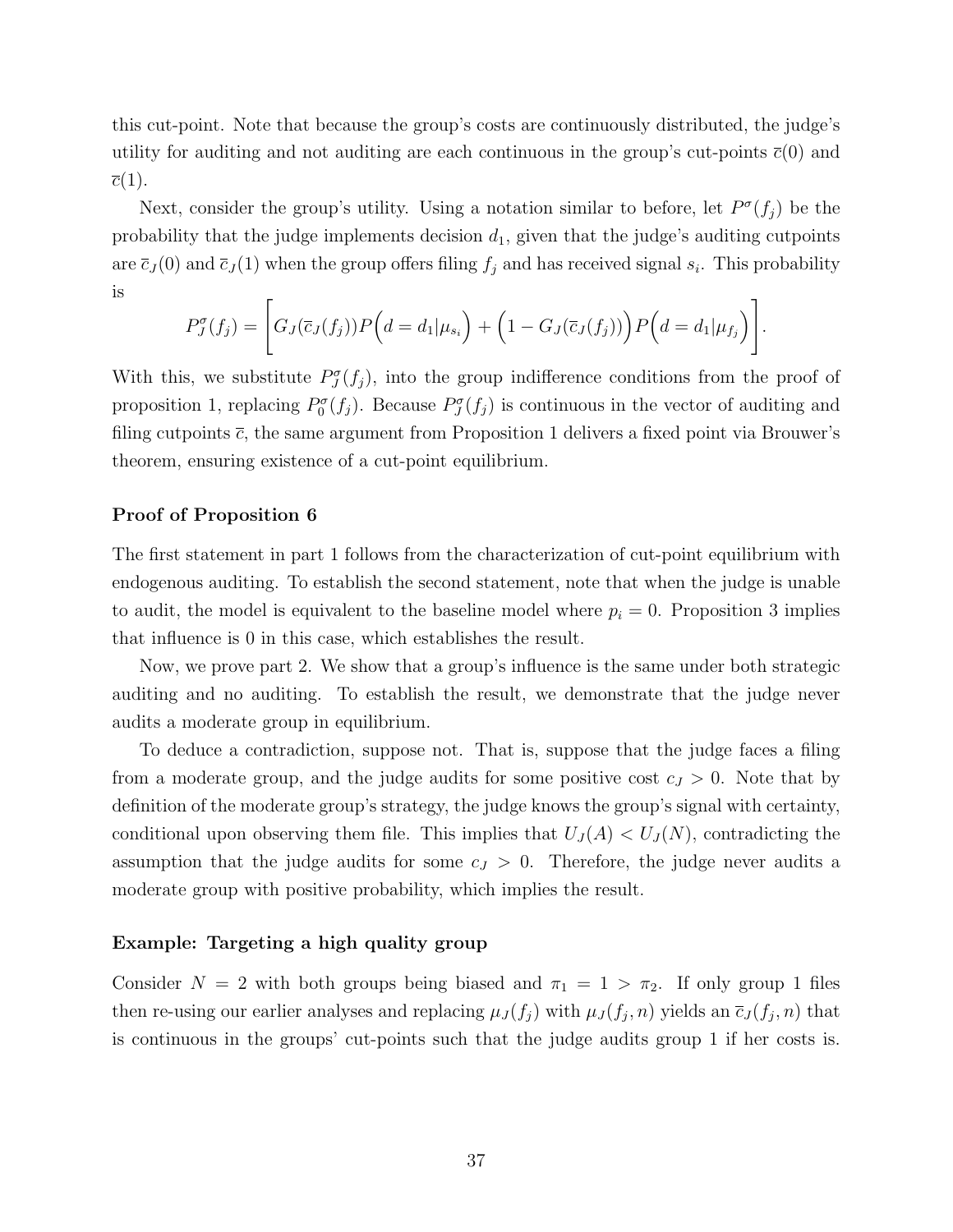Similarly we obtain  $\overline{c}_J(n, f_j)$  for group 2. Thus, we obtain

$$
P_J^{\sigma}(f_j, n) = \left[ G_J(\overline{c}_J(f_j, n)) P\Big(d = d_1 | \mu_J(s_i, n)\Big) + \Big(1 - G_J(\overline{c}_J(f_j, n))\Big) P\Big(d = d_1 | \mu(f_j, n)\Big) \right],
$$
  

$$
P_J^{\sigma}(n, f_j) = \left[ G_J(\overline{c}_J(n, f_j)) P\Big(d = d_1 | \mu(n, s_i)\Big) + \Big(1 - G_J(\overline{c}_J(n, f_j))\Big) P\Big(d = d_1 | \mu(n, f_j)\Big) \right].
$$

Moving on from the outcomes where only one group files, now consider if both file. Clearly if the judge is going to audit there is no reason to ever audit the lower quality group over the high quality group, as auditing the high quality group reveals the correct state for sure. Thus, in a cut-point equilibrium the judge will target the high quality group if both groups audit and to complete our analysis we just need to show that a cut-point equilibrium indeed exists. Therefore, if both groups file we only need to find when the judge prefers to audit group 1 over not auditing at all. In this case, her expected utility for auditing is given by

$$
U_{J}(N|f_{\delta_1}, f_{\delta_2}) = \left(\frac{\bar{\epsilon}(f_{\delta_1}, f_{\delta_2}) + 1}{2}\right) \left(\mu_J(f_{\delta_1}, f_{\delta_2}) + \beta + \frac{\bar{\epsilon}(f_{\delta_1}, f_{\delta_2}) + 1}{2}\right) + \left(\frac{1 - \bar{\epsilon}(f_{\delta_1}, f_{\delta_2})}{2}\right) \left(1 - \mu_J(f_{\delta_1}, f_{\delta_2})\right).
$$

On the other hand, the judge's expected utility for auditing group 1 is

$$
U_J(A|f_{\delta_1}, f_{\delta_2}) = \mu_J(f_{\delta_1}, f_{\delta_2}) \left[ \left( \frac{\overline{\epsilon}(1) + 1}{2} \right) \left( 1 + \beta + \frac{\overline{\epsilon}(1) + 1}{2} \right) \right] +
$$
  

$$
(1 - \mu_J(f_{\delta_1}, f_{\delta_2})) \left[ \left( \frac{\overline{\epsilon}(0) + 1}{2} \right) \left( \beta + \frac{\overline{\epsilon}(0) + 1}{2} \right) + \left( \frac{1 - \overline{\epsilon}(0)}{2} \right) \right] - c_J.
$$

Thus, we get that there is an  $\overline{c}_J(f, f)$  such that if  $c_J \leq \overline{c}_J(f, f)$  then the judge audits group 1, otherwise she does not audit either group. Furthermore, as the judge's belief is continuous in the cut-points  $\hat{c}_i(1)$  and  $\hat{c}_i(0)$  for  $i \in \{1,2\}$  we get that  $\overline{c}_J$  is continuous in the groups' cut-points. Using this, we get

$$
P_{J}^{\sigma}(f_{\delta_{1}},f_{\delta_{2}}) = \left[ G_{J}(\overline{c}_{J}(f_{\delta_{1}},f_{\delta_{2}})) P\left(d=d_{1}|\mu_{J}=1\right) + \left(1 - G_{J}(\overline{c}_{J}(f_{\delta_{1}},f_{\delta_{2}}))\right) P\left(d=d_{1}|\mu(f_{\delta_{1}},f_{\delta_{2}})\right) \right]
$$

Substituting the new  $P_J^{\sigma}$ s into our original equilibrium equations yields existence of cut-point equilibrium.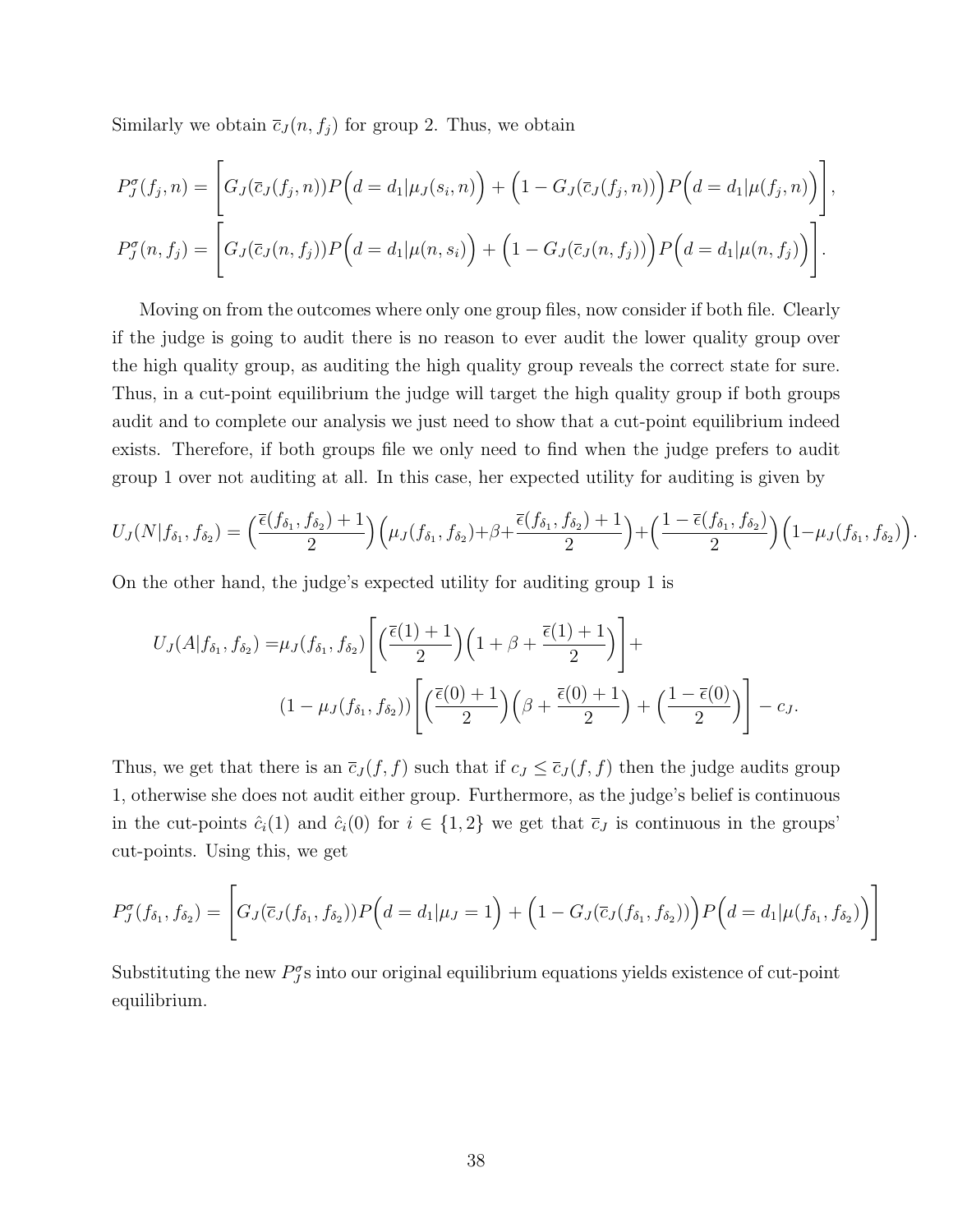#### Example: Targeting a biased group

Now consider the case where  $N = 2$  and assume group 1 is in favor of  $d_1$  and group 2 is moderate. Given a cut-point equilibrium, if the judge observes group 2 file in favor of decision  $d_j$  then the judge updates that  $s_2 = j$ . Thus, it is not optimal for the judge to pay a cost to audit group 2. If group 1 files then the judge's decision to audit following  $(f, n)$ and  $(f, f)$  can be described using equations similar to the previous case, which yields

$$
P_J^{\sigma}(f_j, n) = \left[ G_J(\overline{c}_J(f_j, n)) P\Big(d = d_1 | \mu_J(s_i, n)\Big) + \Big(1 - G_J(\overline{c}_J(f_j, n))\Big) P\Big(d = d_1 | \mu(f_j, n)\Big) \right],
$$
  
\n
$$
P_J^{\sigma}(f_{\delta_1}, f_{\delta_2}) = \left[ G_J(\overline{c}_J(f_{\delta_1}, f_{\delta_2})) P\Big(d = d_1 | \mu_J(s_1, f_j)\Big) + \Big(1 - G_J(\overline{c}_J(f_{\delta_1}, f_{\delta_2})) P\Big(d = d_1 | \mu(f_{\delta_1}, f_{\delta_2})\Big) \right].
$$

Substituting these in for group 1 in the original existence argument and setting  $p_2 = 0$  for group 2 delivers existence of cut-point equilibrium in this model.

## References

- <span id="page-39-3"></span>Austen-Smith, David and John R Wright. 1992. "Competitive lobbying for a legislator's vote." Social Choice and Welfare 9(3):229–257.
- <span id="page-39-4"></span>Austen-Smith, David and John R Wright. 1994. "Counteractive lobbying." American Journal of Political Science pp. 25–44.
- <span id="page-39-0"></span>Becker Kane, Jenna. 2017. "Lobbying Justice (s)? Exploring the Nature of Amici Influence in State Supreme Court Decision Making." State Politics & Policy Quarterly 17(3):251–274.
- <span id="page-39-5"></span>Beim, Deborah. 2017. "Learning in the judicial hierarchy." The Journal of Politics 79(2):591– 604.
- <span id="page-39-6"></span>Black, Ryan C and Christina L Boyd. 2013. "Selecting the select few: The discuss list and the US Supreme Court's agenda-setting process." Social Science Quarterly 94(4):1124–1144.
- <span id="page-39-2"></span>Box-Steffensmeier, Janet M and Dino P Christenson. 2014. "The evolution and formation of amicus curiae networks." Social Networks 36(1):82–96.
- <span id="page-39-1"></span>Box-Steffensmeier, Janet M, Dino P Christenson and Matthew P Hitt. 2013. "Quality over quantity: Amici influence and judicial decision making." American Political Science Review 107(3):446–460.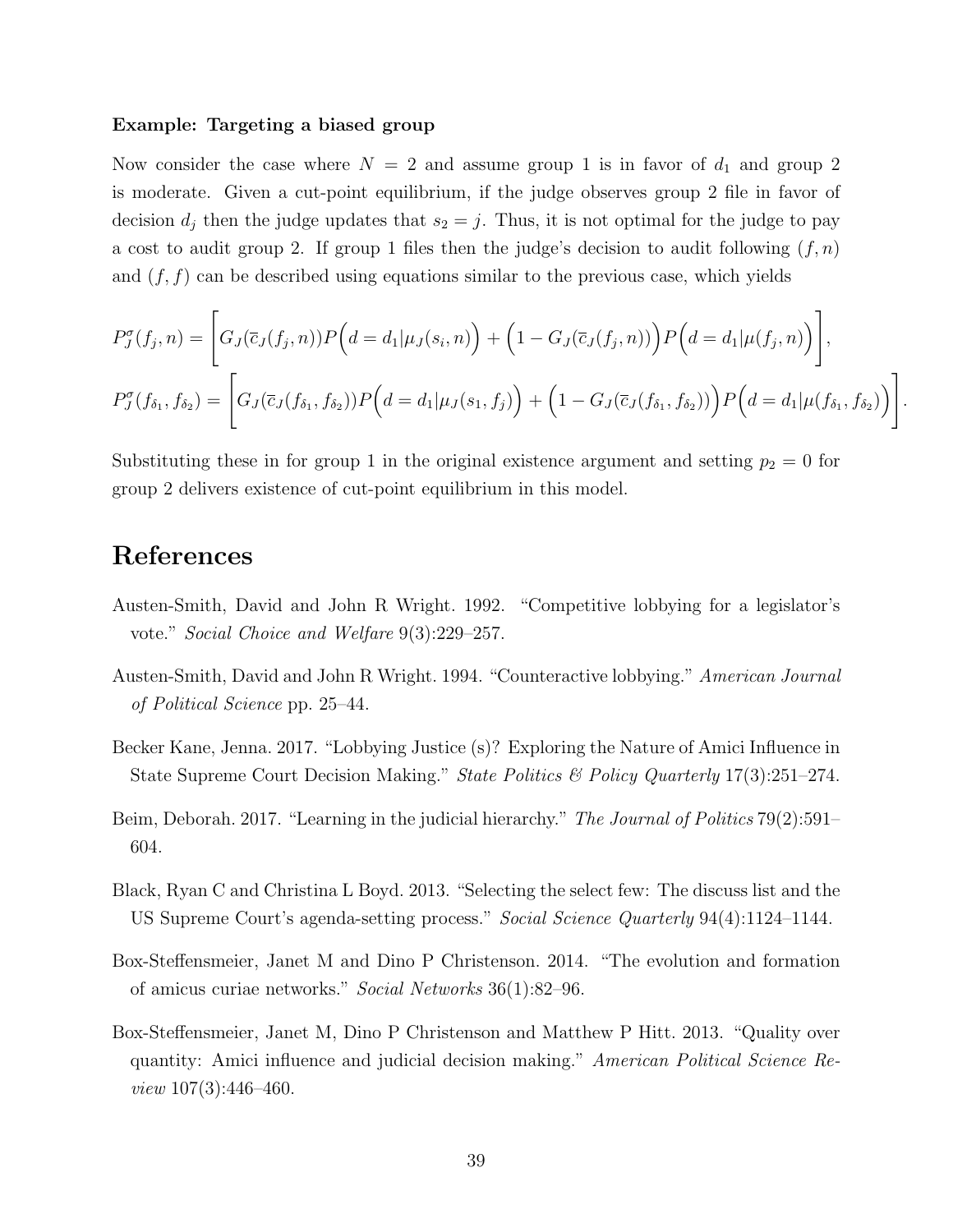- <span id="page-40-9"></span>Bustos, Alvaro E and Tonja Jacobi. N.d. "Judicial choice among cases for certiorari." Work- ´ ing paper, Northwestern University.
- <span id="page-40-7"></span>Caldeira, Gregory A and John R Wright. 1988. "Organized interests and agenda setting in the US Supreme Court." American Political Science Review 82(4):1109–1127.
- <span id="page-40-8"></span>Cameron, Charles M, Jeffrey A Segal and Donald Songer. 2000. "Strategic auditing in a political hierarchy: An informational model of the Supreme Court's certiorari decisions." American Political Science Review 94(1):101–116.
- <span id="page-40-11"></span>Carrubba, Cliff, Barry Friedman, Andrew D Martin and Georg Vanberg. 2012. "Who controls the content of Supreme Court opinions?" American Journal of Political Science 56(2):400– 412.
- <span id="page-40-10"></span>Clark, Tom S and Benjamin Lauderdale. 2010. "Locating Supreme Court opinions in doctrine space." American Journal of Political Science 54(4):871–890.
- <span id="page-40-6"></span>Collins Jr, Paul M. 2008. Friends of the Supreme Court: Interest groups and Judicial Decision Making. NY: Oxford University Press.
- <span id="page-40-3"></span>Collins Jr, Paul M and Lauren A McCarthy. 2017. "Friends and interveners: Interest group litigation in a comparative context." Journal of Law and Courts 5(1):55–80.
- <span id="page-40-0"></span>Collins Jr, Paul M, Pamela C Corley and Jesse Hamner. 2014. "Me Too? An investigation of repetition in U.S. Supreme Court amicus curiae briefs." Judicature 97(5):228–234.
- <span id="page-40-1"></span>Collins Jr, Paul M, Pamela C Corley and Jesse Hamner. 2015. "The influence of amicus curiae briefs on US Supreme Court opinion content." Law & Society Review 49(4):917–944.
- <span id="page-40-12"></span>Collins, Paul M. 2004. "Friends of the court: Examining the influence of amicus curiae participation in US Supreme Court litigation." Law & Society Review 38(4):807–832.
- <span id="page-40-5"></span>Gailmard, Sean and John W Patty. 2017. "Participation, process and policy: the informational value of politicised judicial review." Journal of Public Policy 37(3):233–260.
- <span id="page-40-4"></span>Garcia, Ruben J. 2008. "A democratic theory of amicus advocacy." Florida State University Law Review 35(2):316–358.
- <span id="page-40-2"></span>Gidiere III, P Stephen. 2012. "The facts and fictions of amicus curiae practice in the Eleventh Circuit Court of Appeals." Seton Hall Circuit Review 5(1):1–18.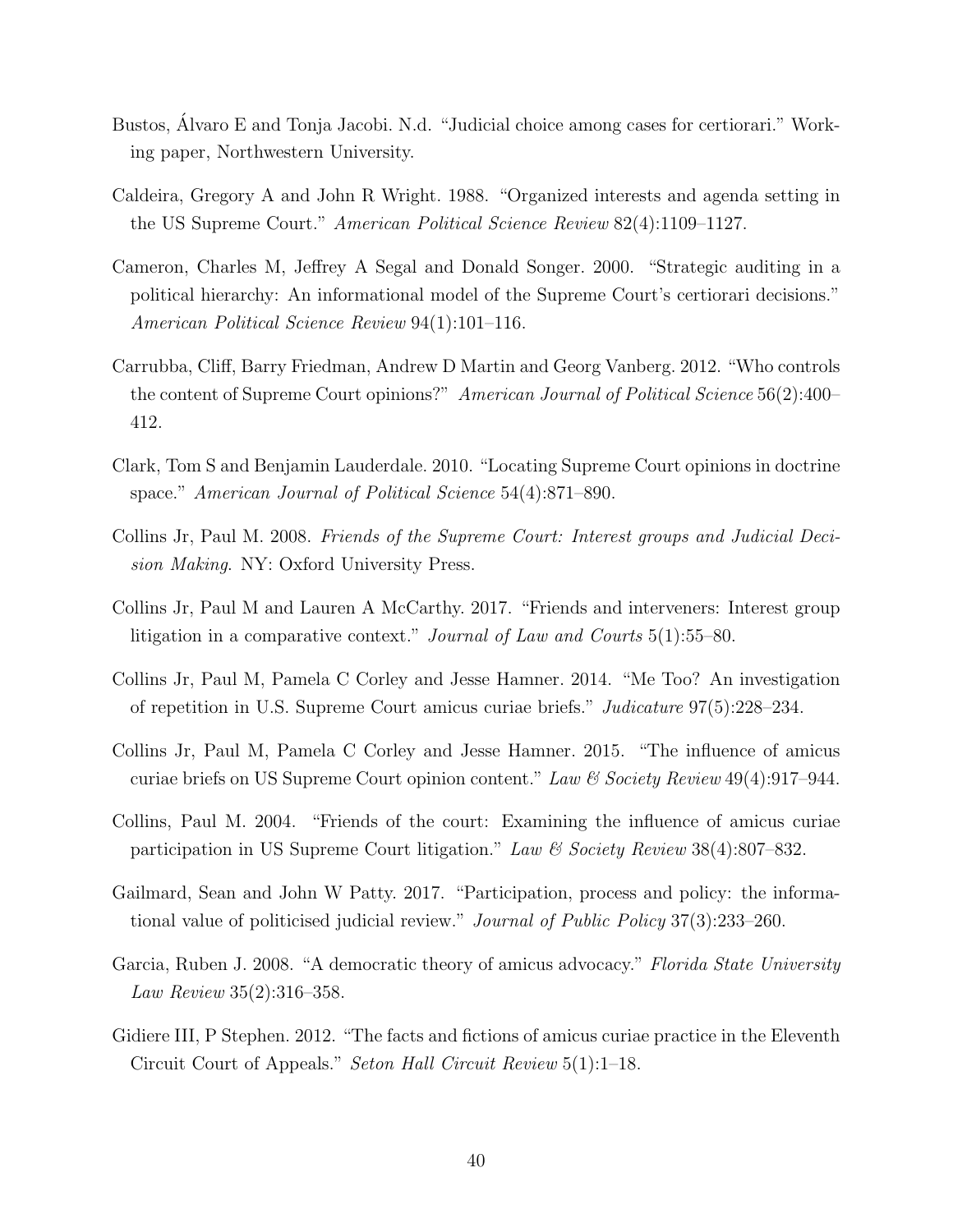- <span id="page-41-11"></span>Hansford, Thomas G. 2004. "Information provision, organizational constraints, and the decision to submit an amicus curiae brief in a US Supreme Court case." Political Research Quarterly 57(2):219–230.
- <span id="page-41-2"></span>Hazelton, Morgan LW, Rachael K Hinkle and James F Spriggs. 2017. "The Long and the Short of It: The Influence of Briefs on Outcomes in the Roberts Courts." Wash. UJL  $\mathcal{B}$ Pol'y 54:123.
- <span id="page-41-7"></span>Holland, Paul W. 1986. "Statistics and causal inference." Journal of the American statistical Association 81(396):945–960.
- <span id="page-41-3"></span>Howard, AE Dick. 2015. "The changing face of the Supreme Court." Virginia Law Review 101(2):231–316.
- <span id="page-41-8"></span>Ijiri, Yuji. 1975. Theory of Accounting Measurement. Sarasota, FL: American Accounting Association.
- <span id="page-41-9"></span>Kearney, Joseph D and Thomas W Merrill. 2000. "The influence of amicus curiae briefs on the Supreme Court." University of Pennsylvania Law Review 148(3):743–855.
- <span id="page-41-0"></span>Kochevar, Steven. 2013. "Comment: Amici curiae in civil law jurisdictions." Yale Law Journal 122(6):1653–1669.
- <span id="page-41-12"></span>Kontorovich, Eugene. 2014. "No foreign countries filed amicus briefs in Zivotofsky." The Washington Post .

URL: https://www.washingtonpost.com/news/volokh-conspiracy/wp/2014/11/03/no $foreign-countries-field-amicus-briefs-in-zivotofsky/?utm-term = fb86e7c91a3c$ 

- <span id="page-41-1"></span>Larsen, Allison Orr. 2014. "The trouble with amicus facts." *Virginia Law Review* 100:1757– 1818.
- <span id="page-41-4"></span>Larsen, Allison Orr. 2017. "Judicial fact-finding in an age of rapid change: Creative reforms from abroad." Harvard Law Review Forum 130(8):316–322.
- <span id="page-41-6"></span>Larsen, Allison Orr and Neal Devins. 2016. "The amicus machine." Virginia Law Review 106(8):1901–1968.
- <span id="page-41-10"></span>Lax, Jeffrey R. 2003. "Certiorari and compliance in the judicial hierarchy: Discretion, reputation and the rule of four." Journal of Theoretical Politics 15(1):61–86.
- <span id="page-41-5"></span>Lynch, Kelly J. 2004. "Best friends? Supreme Court law clerks on effective amicus curiae briefs." Journal of Law & Politics  $20(1):33-75$ .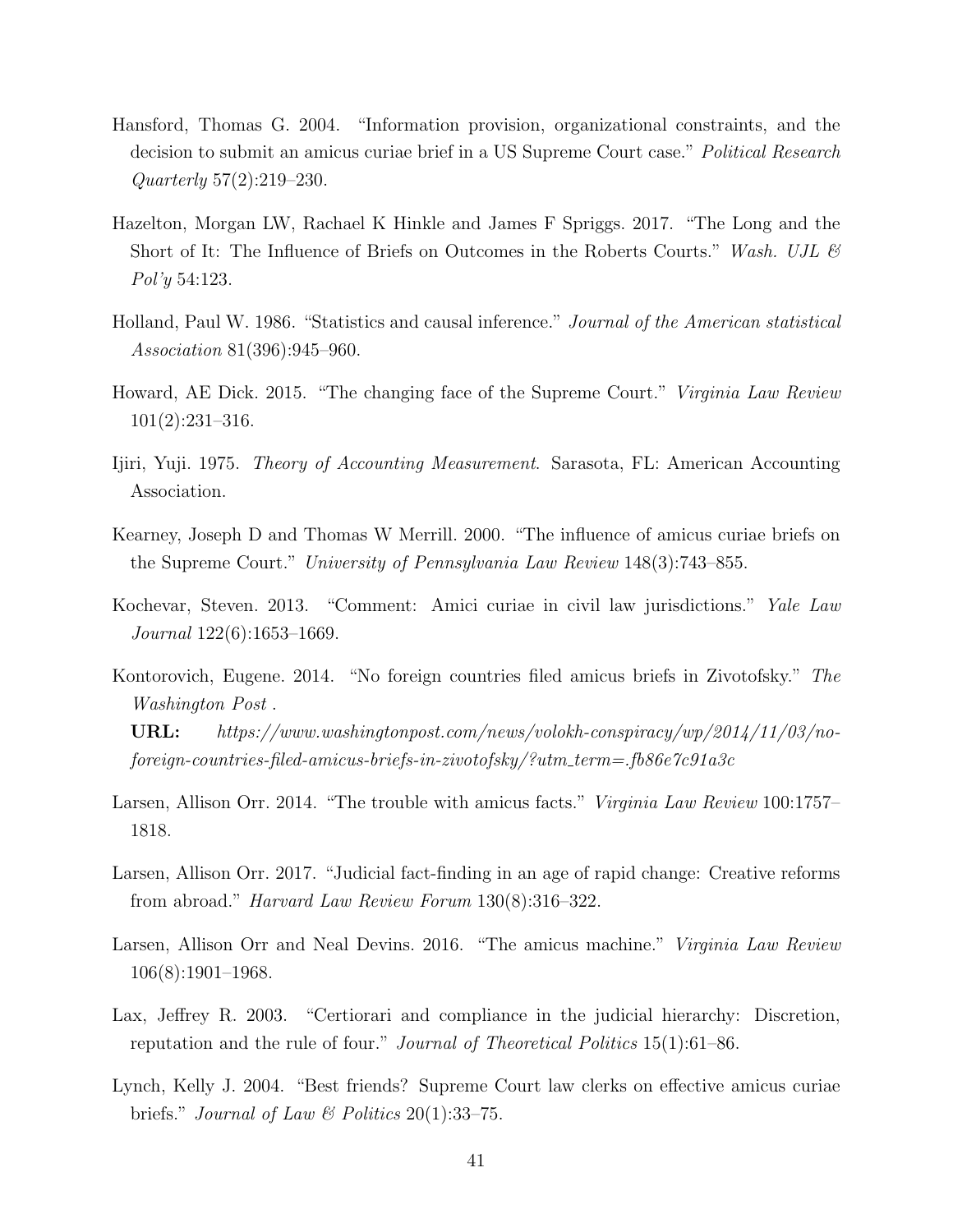- <span id="page-42-4"></span>Martinek, Wendy L. 2006. "Amici curiae in the US Courts of Appeals." American Politics Research 34(6):803–824.
- <span id="page-42-7"></span>Milgrom, Paul R. 1981. "Good news and bad news: Representation theorems and applications." The Bell Journal of Economics 12(2):380–391.
- <span id="page-42-12"></span>O'Neil, Robert M. 2015. "The Absent Amicus: With Friends like These." Vand. L. Rev. En Banc 68:1.
- <span id="page-42-0"></span>Owens, Ryan J and Lee Epstein. 2005. "Amici curiae during the Rehnquist years." Judicature 89(3):127–132.
- <span id="page-42-8"></span>Peppers, Todd C and Artemus Ward. 2012. In Chambers: Stories of Supreme Court Law Clerks and Their Justices. University of Virginia Press.
- <span id="page-42-5"></span>Perkins, Jared and Paul M Collins Jr. 2017. Interest groups and the judiciary. In The Oxford Handbook of US Judicial Behavior, ed. Lee Epstein and Stefanie A Lindquist. NY: Oxford University Press. pp. 361–380.
- <span id="page-42-1"></span>Salzman, Ryan, Christopher J Williams and Bryan T Calvin. 2011. "The determinants of the number of amicus briefs filed before the U.S. Supreme Court, 1953-2001." Justice System Journal 32(3):293–313.
- <span id="page-42-3"></span>Sim, Yanchuan, Bryan R Routledge and Noah A Smith. 2015. The utility of text: The case of amicus briefs and the Supreme Court. In Twenty-Ninth Association for the Advancement of Artificial Intelligence Conference on Artificial Intelligence. pp. 2311–2317.
- <span id="page-42-6"></span>Solimine, Michael E. 2016. "Retooling the amicus machine." Virginia Law Review 102(6):151–167.
- <span id="page-42-9"></span>Songer, Donald R and Reginald S Sheehan. 1993. "Interest group success in the courts: Amicus participation in the Supreme Court." Political Research Quarterly 46(2):339–354.
- <span id="page-42-10"></span>Spriggs, James F and Paul J Wahlbeck. 1997. "Amicus curiae and the role of information at the Supreme Court." Political Research Quarterly 50(2):365–386.
- <span id="page-42-2"></span>Swenson, Karen. 2016. "Amicus curiae briefs and the U.S. Supreme Court: When liberal and conservative groups support the same party." Judicial System Journal 37(2):135–143.
- <span id="page-42-11"></span>Syzmer, John and Martha Humphries Ginn. 2014. "Examining the effects of information, attorney Capability, and amicus participation on US Supreme Court decision making." American Politics Research 42(3):441–471.